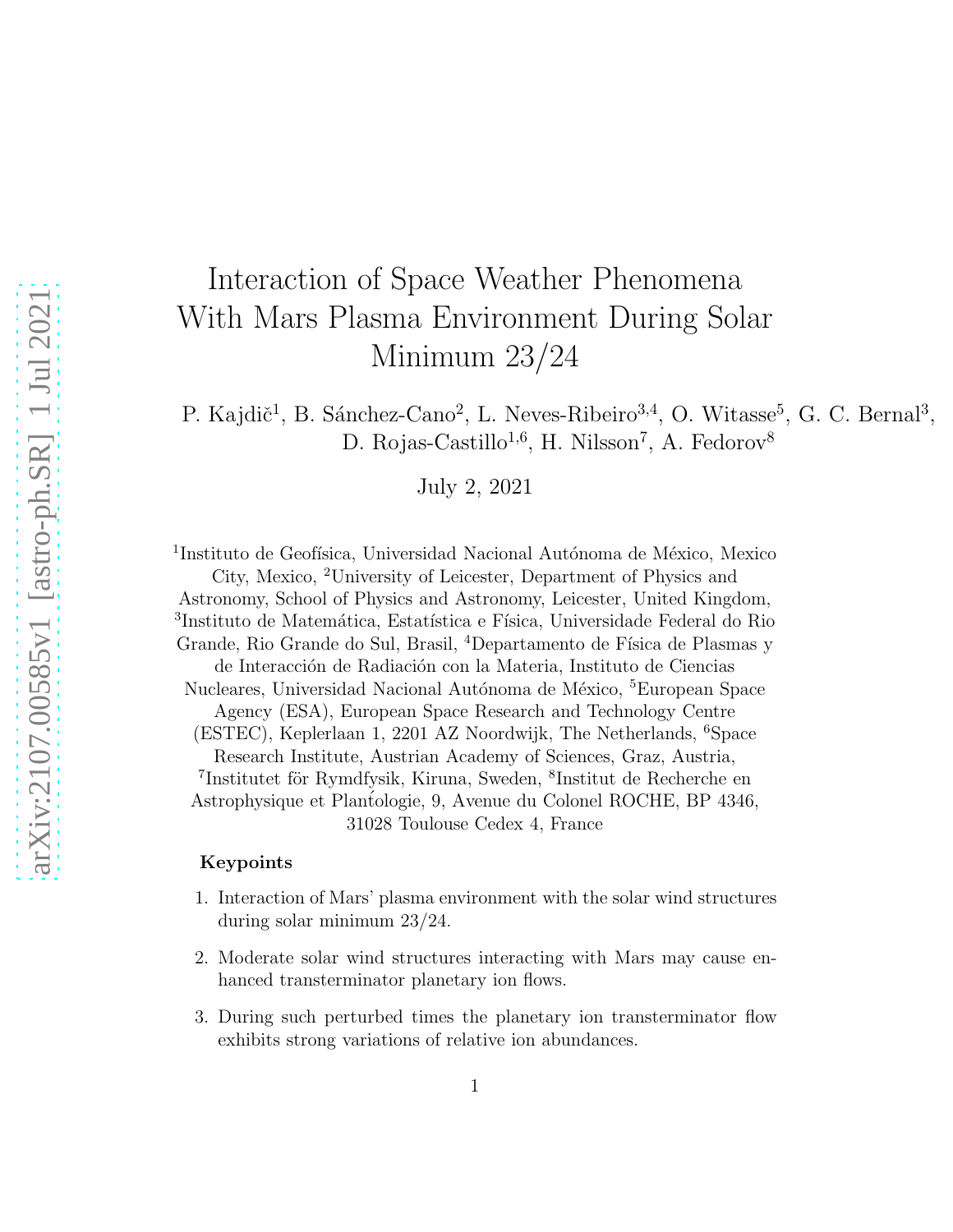### Abstract

We study the interaction of three solar wind structures, two stream interaction regions and one interplanetary coronal mass ejection, with Mars' plasma environment during 20-27 November 2007. This period corresponds to the solar minimum between the solar cycles 23 and 24 which was characterized by very low values of the solar wind density and dynamic pressure and low IMF magnitude. During that time the Mars-Express orbit was in the terminator plane, while the Earth, Sun, and Mars were almost aligned, so we use the ACE and STEREO probes as solar wind monitors in order to identify and characterize the structures that later hit Mars. We find that the passage of these structures caused strong variations of in the bow shock location (between 2.2 and 3.0  $R_M$ ), compression of the magnetospheric cavity (up to 45 %) and an increased transterminator flow below 2  $R_M$  (by a factor of  $\leq$ 8). This study shows that during times of low solar activity, modest space weather phenomena may cause large variations of plasma flow at Mars.

## 1 Introduction

" Mars currently does not possess a global magnetic field and only remnant crustal fields exist on its surface, mostly on the southern hemisphere ([\[1\]](#page-28-0)). Due to this, the solar wind (SW) interacts directly with the Martian upper atmosphere and ionosphere, which leads to significant loss of the planet's atmospheric material.

In the absence of a global magnetosphere, it is the Martian ionosphere which represents an obstacle for the SW and the interplanetary magnetic field (IMF). The super alfv´enic and supermagnetosonic SW cannot penetrate into it but it is forced to decelerate and flow around the ionosphere. Part of the deceleration occurs at the bow shock (BS) that stands upstream of Mars and was first detected by Mariner-IV, Mars 2,3,5 and Phobos-2 ([\[59\]](#page-37-0)) spacecraft at a subsolar distance of  $\sim$ 3 Martian radii (R<sub>M</sub>).

As the SW slows down, the IMF drapes around and piles up upstream of the ionosphere, forming an induced magnetosphere. The region where the IMF piles up is called the magnetic pile-up region (MPR) and is delimited by a magnetic pile-up boundary (MPB). Inside the MPR the magnetic field rotates, its magnitude increases, fluctuations are reduced and energetic particle fluxes diminish. The volume of space delimited by the MPB is also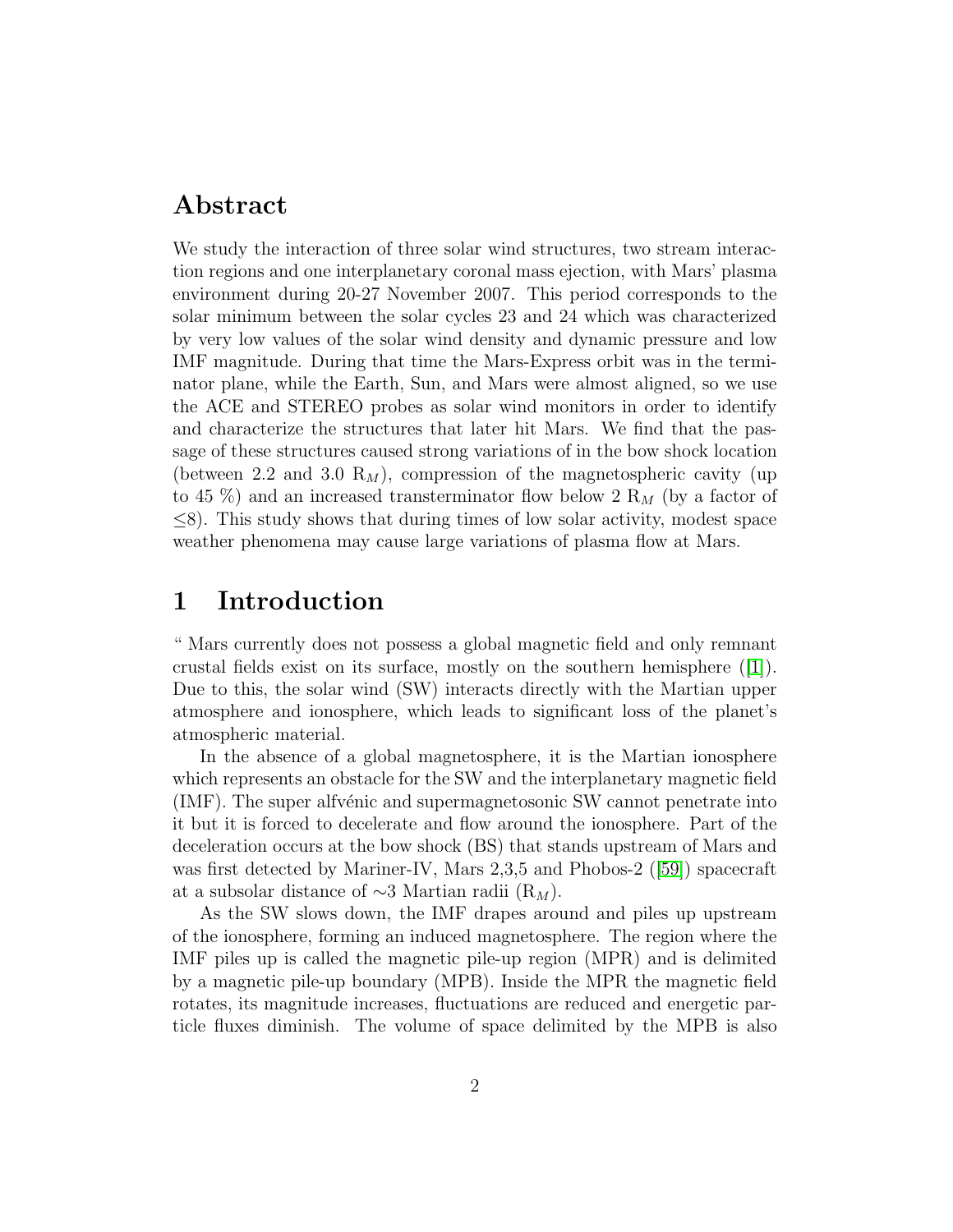called the magnetospheric cavity ([\[12\]](#page-30-0)).

The region between the MPB and the BS is called the *magnetosheath* and is characterized by turbulent B-fields and energized electrons ([\[1\]](#page-28-0)). The planet's ionosphere, MPR and the magnetosheath form what is known as near-Mars plasma environment.

Normally the hot magnetosheath plasma and the planet's ionospheric plasma do not mix. They are separated by boundaries that were defined based on observational data. The ionopause was first inferred from radio occultation measurements  $([34])$  $([34])$  $([34])$  and confirmed by [\[1\]](#page-28-0)). It is located at altitudes as low as 200-300 km (see also [\[13,](#page-30-1) [69\]](#page-38-0)) and corresponds to the region where energetic  $(E>50 eV)$  electron fluxes drop by an order of magnitude, while intense cold electron fluxes (E $<$ 10 eV) are observed ([\[1\]](#page-28-0)). The *photoelectron* boundary (PEB, i.e., [\[46,](#page-35-0) [39,](#page-34-0) [25\]](#page-32-0)) separates ionospheric electrons from shocked magnetosheath electrons at higher altitudes. Photoelectrons (energy range 20-50 eV) at Mars are produced due to extreme ultraviolet (EUV) light and X-rays emitted by the Sun. Especially important is the 30.4 nm Helium II spectral line that photoionizes neutral  $CO<sub>2</sub>$  and  $O$  particles. Finally, due to the lack of magnetometers onboard the Mars-Express (MEX, [\[63\]](#page-38-1)) mission, the induced magnetosphere boundary (IMB) was defined as the region where the SW stops while its interior is dominated by plasma of planetary origin  $([39])$  $([39])$  $([39])$ .

There are many phenomena that influence the Martian ionosphere/induced magnetosphere system. Among them are the varying EUV and X-ray fluxes during solar cycles and during solar flares (see Figure [1](#page-19-0) and [\[21\]](#page-31-0)), varying SW dynamic pressure  $(P_{dyn,SW})$ , transient structures such as stream interaction regions (SIR) including corotating interaction regions (CIR , i.e. [\[26\]](#page-32-1)) and interplanetary coronal mass ejections (ICME, [\[65\]](#page-38-2)), solar energetic particle (SEP, i.e. [\[56,](#page-37-1) [64\]](#page-38-3)) and energetic storm particles (ESP, [\[7\]](#page-29-0)) events. We briefly describe the effects of some of these events, relevant to the present study, on the Mars' plasma environment.

### 1.1 Stream Interaction Regions

The interaction of the Mars plasma environment with SIRs has been studied by [\[12\]](#page-30-0), [\[48\]](#page-36-0), [\[52\]](#page-36-1), [\[35\]](#page-34-1), [\[36\]](#page-34-2) and others. Strong perturbations of the Martian magnetosphere and ionosphere during SIR passages were reported together with increased ionospheric electron densities. In some cases the magnetic barrier ceased to be a shield for the incoming SW and large amount of SW could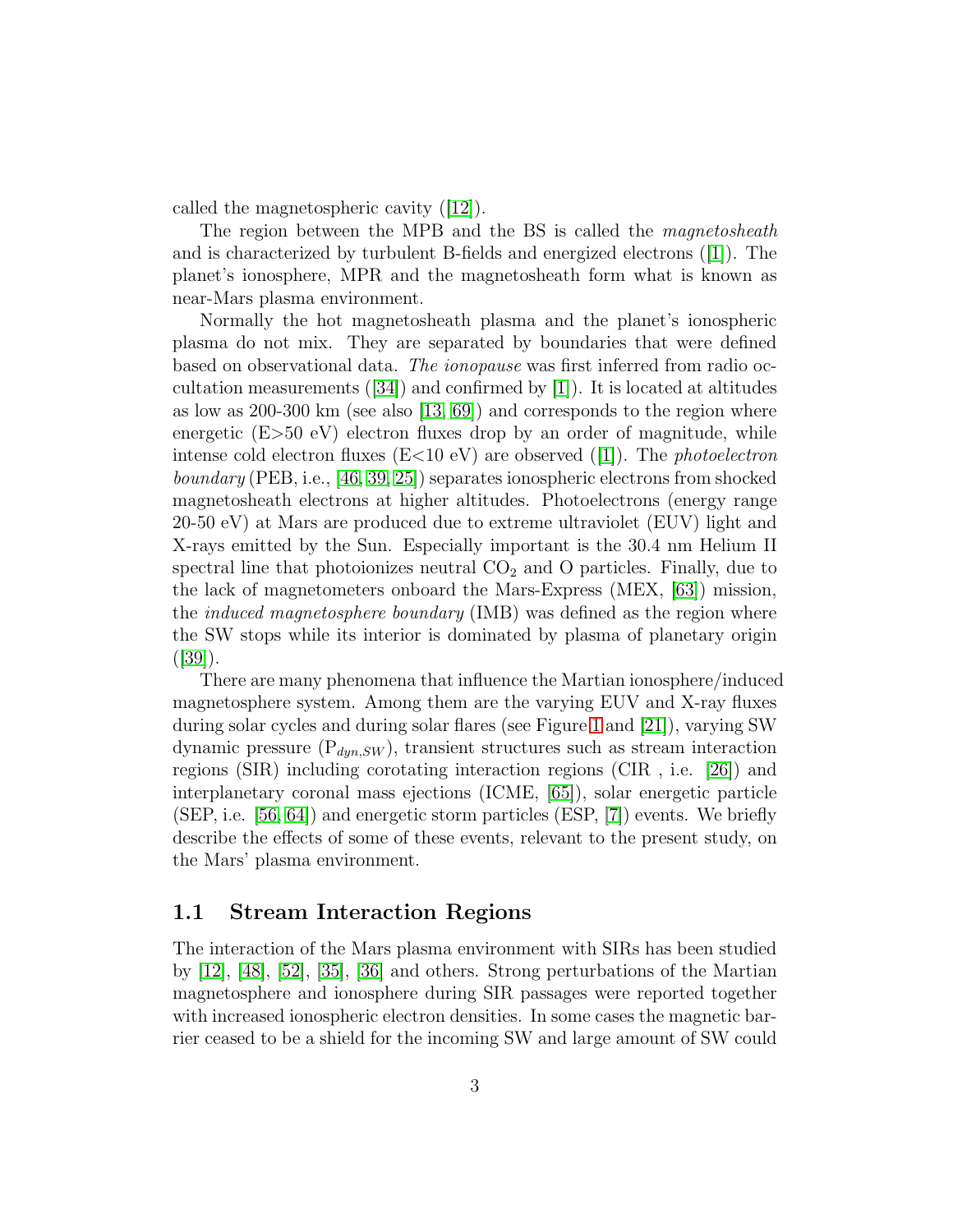penetrate into the magnetosphere sweeping out cold ionospheric plasma. A statistical studies of CIRs on the atmosphere of Mars was performed by [\[17\]](#page-30-2) and by [\[51\]](#page-36-2) who reported that ion escape fluxes incremented by a factor of  $\sim$ 2.5 during pressure pulses produced by CIRs.

#### 1.2 SW dynamic pressure

Another factor that changes during solar cycle is the SW dynamic pressure  $P_{dyn,SW}$ .  $P_{dyn,SW}$  increases may occur, for example, behind interplanetary (IP) shocks, during fast SW streams or inside SIRs. [\[32\]](#page-33-1), for example, studied the response of the Martian ionosphere to a SIR related IP shock. A sharp increase in the local ionospheric B-field at 478 km at a solar zenith angle of 78 degrees was observed, which points towards the compression of the Martian induced magnetosphere.

The effect of the high  $P_{dyn,SW}$  on the Martian plasma environment was studied by several authors who obtained some contradicting results. [\[15\]](#page-30-3) showed that during high  $P_{dyn,SW}$  the SW can penetrate into the ionosphere and enhance its erosion. [\[51\]](#page-36-2) also found a correlation between ion escape and the  $P_{dyn,SW}$ . [\[53\]](#page-36-3) on the other hand found a weak inverse dependence of the ion escape rate on the  $P_{dyn,SW}$ .

### 1.3 Interplanetary Coronal Mass Ejections

The interaction of the Mars plasma system with interplanetary coronal mass ejections has been a topic of several works in the recent past. Most of these works study impacts of large ICMEs, such as the Halloween events ([\[9\]](#page-29-1), [\[19\]](#page-31-1)), the 14 October 2014 ([\[70\]](#page-39-0)), the 5 December 2005 ([\[47\]](#page-35-1)), 8 March 2015 ([\[33,](#page-33-2) [10,](#page-29-2) [42,](#page-35-2) [14\]](#page-30-4)) and 13 September 2017 ([\[28,](#page-32-2) [36,](#page-34-2) [55,](#page-37-2) [71,](#page-39-1) [43,](#page-35-3) [62\]](#page-38-4)) events.

Large ICMEs are often accompanied by intense SEP/ESP events and solar flares. It is thought that SEP/ESP events augment ion loss at unmagnetized planets through extra charging of the ionosphere ([\[23,](#page-31-2) [52,](#page-36-1) [47\]](#page-35-1)). SEP particles are able to penetrate the induced magnetic barrier and precipitate into the planetary atmospheres, modifying heating, dissociation, and ionization rates and causing auroral emissions ([\[55\]](#page-37-2)).

The compression of the induced magnetosphere reduces the altitude of the MPB (from the typical value of 800-1200 km to only 400 km, see [\[9\]](#page-29-1)) thereby exposing the plasma from the ionosphere and lower exosphere directly to the SW flow. This enables charge exchange between the SW ions and the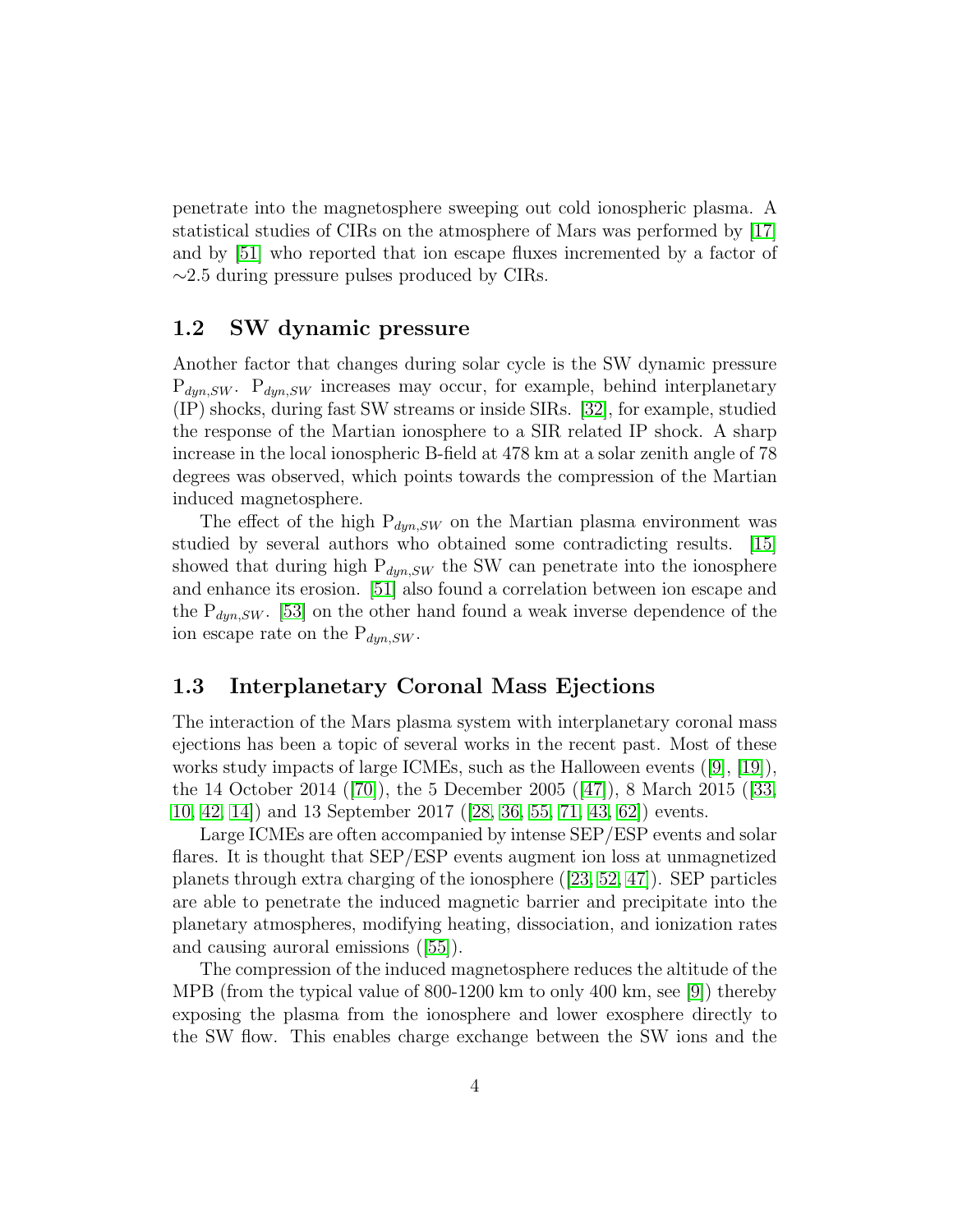atmospheric neutrals which leads to further enhancement of the ionospheric ion escape. [\[18\]](#page-30-5) studied effect the energetic particles on Mars' surface during the September 2017 event. It was found that fluxes of protons with energies below 100 MeV were enhanced by a factor of 30 and those with higher energies by a factor of four. A completely different result however was obtain by [\[54\]](#page-36-4) who studied an impact of an extremely strong ICME that hit Mars on 12 July 2011. These authors found no significant increase of the ion escape rates during that time.

Numerical simulations of such events (e.g., [\[33,](#page-33-2) [11,](#page-29-3) [10,](#page-29-2) [42,](#page-35-2) [58\]](#page-37-3)) predict planetary ion escape rates increase by a factor of 2–10. [\[10\]](#page-29-2) proposed that highest  $O^+$  escape rates occur during the passage of the sheath region, which is when the  $P_{dyn,SW}$  is largest.

Other effects of large ICMEs include oscillations of the ionosphere, appearance of ionization at low altitude in the atmosphere ([\[62\]](#page-38-4)) and extension of the ionospheric peak to up to 115◦ of solar zenith angle (SZA) (as opposed to  $\leq 100^{\circ}$  during quiet times, [\[47\]](#page-35-1)) and variations of all plasma boundaries  $([67, 16, 71, 43, 58]).$  $([67, 16, 71, 43, 58]).$  $([67, 16, 71, 43, 58]).$  $([67, 16, 71, 43, 58]).$  $([67, 16, 71, 43, 58]).$  $([67, 16, 71, 43, 58]).$  $([67, 16, 71, 43, 58]).$ 

#### 1.4 Small events during solar minima

To our best knowledge there has been only one study that dealt with the interaction between Mars plasma environment and small scale ICME (lasting only about 5 hours) and SIR during solar minimum ([\[60\]](#page-37-4)).

[\[60\]](#page-37-4) studied a Mars plasma system response to two SW disturbances that arrived to Mars within ∼1 day on 7-8 March 2008. The first disturbance was a small scale ICME-like structure and the second a high speed solar wind. The structure caused a strong compression of the Martian induced magnetosphere and ionosphere lasting for ∼3 MEX orbits (∼20 hours). The fast SW stream caused yet another compression of both regions and fragmentation of the ionosphere for several days. It was concluded by the authors that during solar minima, small SW transients may cause large and long lasting perturbations of the Mars' plasma system.

In this work we study the impact of SW transients on Martian plasma environment during solar minimum 23/24. Specifically, we perform a case study of impact of an ICME and two SIRs on the Mars plasma environment starting on 22 November 2007. Although the properties of these transients were similar to those studied by [\[60\]](#page-37-4), there are some important differences between the two events. In our case MEX orbit lies in the terminator plane.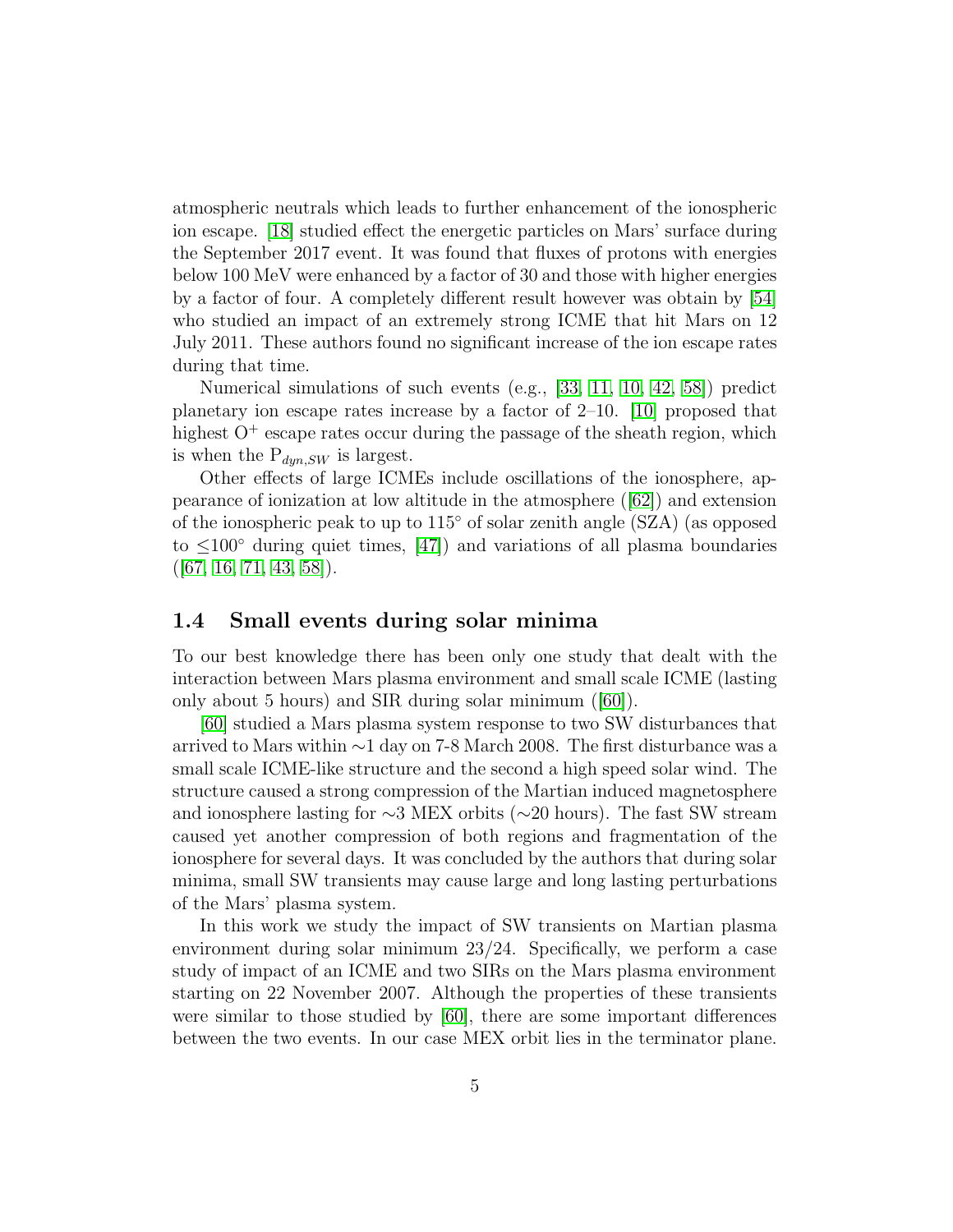This enables us to directly study ion flow across the terminator plane. Also, in our case the SIRs and the ICME arrive separately so impacts of each transient can be studied separately.

With this study we aim to contribute to the understanding of what is the impact of relatively small SW transients on the Mars' plasma environment during times of low solar activity. We mainly focus on how the plasma boundaries are affected by these phenomena and how the transterminator flow behaves during such perturbed times. Some of the plasma boundaries, such as the MPB, are partially idenitified without magnetic field measurements. Some boundaries such as PEB, IMB, MPB and ionopause may lie close togethermaking it difficult to clearly differentiate among them, though overall their presence indicate the crossing from the magnetosheath into the ionospheric environment. Hence in the rest of the text, whenever we observe the spacecraft crossing from the magnetosheath into the ionosphere, we talk about the crossing of the IMB.

### 2 Instrumentation

During the studied time period, the Sun, Earth and Mars were aligned in that same order. This enables us to use the two Solar Terrestrial Relations Observatory (STEREO) probes, which were located close to Earth at the time, and the Advance Composition Explorer (ACE) as SW monitors in order to understand better the observations of the Mars Express (MEX) mission.

STEREO mission consists of two identical probes in the orbit around the Sun at approximately 1 AU. We use data from several instruments from the In situ Measurements of Particles And CME Transients (IMPACT, [\[38\]](#page-34-3)) suite: (i) magnetometer (MAG, [\[2\]](#page-28-1)) that provides accurate measurements of the magnetic field with subsecond time resolution and (ii) Plasma and Suprathermal Ion Composition (PLASTIC, [\[24\]](#page-31-3)) that provides ion measurement in the 0.3-80 keV energy range.

ACE mission is located at the Lagrangian L1 point in front of the Earth. Its magnetic field data were obtained by the magnetic field experiment ([\[66\]](#page-38-6)) and the bulk SW moments were obtained by the Solar Wind Electron Proton Alpha Monitor (SWEPAM, [\[45\]](#page-35-4)).

For measurements at Mars we use the data from the Analyzer of Space Plasmas and Energetic Atoms (ASPERA-3, [\[4,](#page-28-2) [3\]](#page-28-3)) experiment onboard MEX.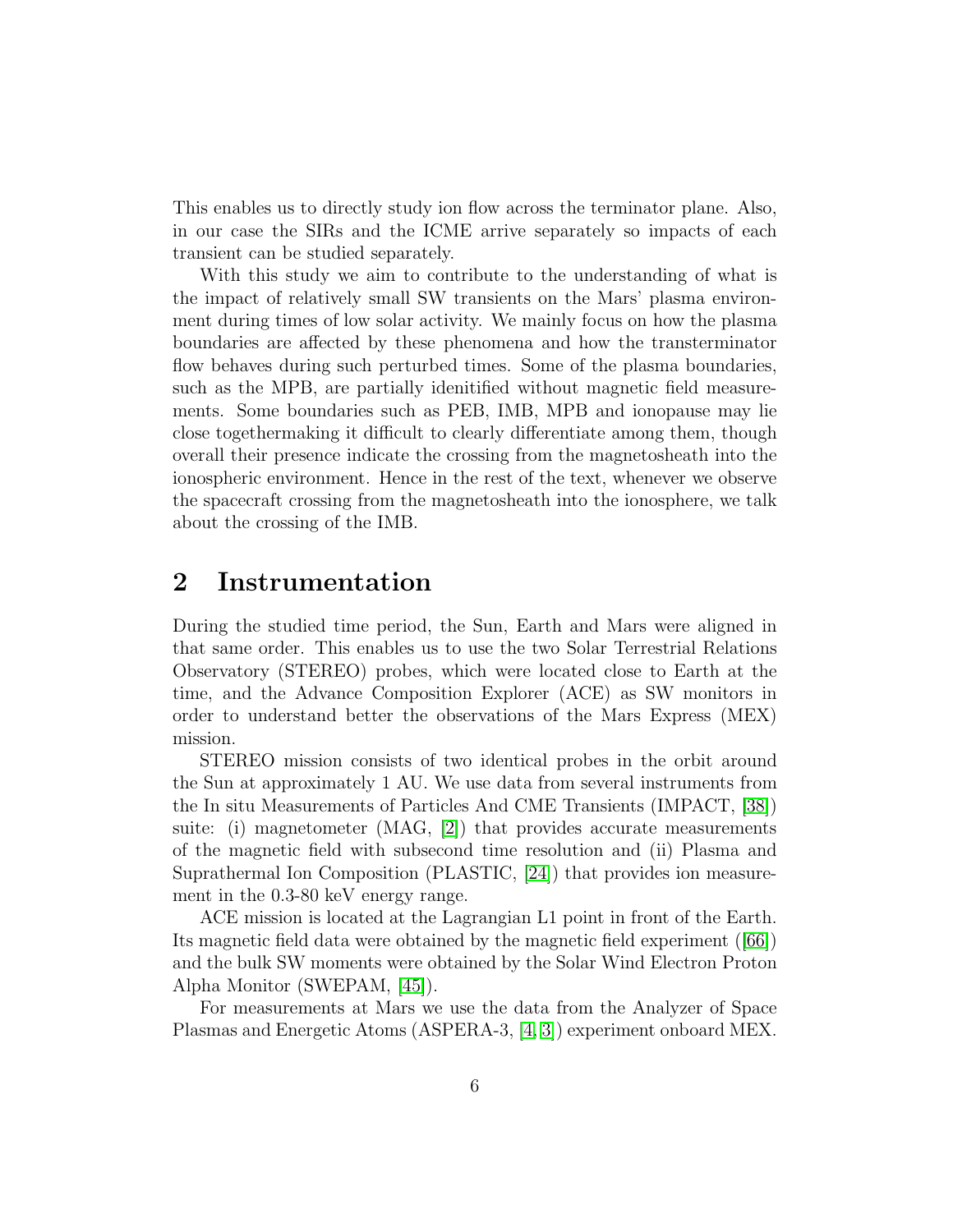ASPERA-3 has several sensors among which are the Electron Spectrometer (ELS) and the Ion Mass Analyzer (IMA). ELS covers the range between 0.01- 20 keV with a field of view of  $4° \times 360°$  ([\[22\]](#page-31-4)). IMA consists of an electrostatic deflector which is followed by a top hat electrostatic analyzer, a circular magnetic separator and finally by a circular microchannel plate (MCP). IMA had several software patches installed throughout time. These patches allowed for an expansion of the instrument's energy range in which it operates (e.g. [\[41,](#page-35-5) [22,](#page-31-4) [50,](#page-36-5) [57\]](#page-37-5)). In November 2007 the IMA energy range was 0.01-36 keV/q and the energy resolution was of 7 % with an instantaneous field of view of  $4.5^{\circ} \times 360^{\circ}$ . An elevation scanning of  $\pm 45^{\circ}$  for energues  $\lt 50$  eV allows IMA to obtain a 3D spectrum at these energies after 192 s when operating in the maximum operational mode.

It should be noticed that for ions below 50 eV there is no elevation scanning and the IMA field of view is therefore limited to  $6° \times 360°$  ([\[22\]](#page-31-4)). This means that the number density of the low energy ions could be underestimated.

For this work we use the IMA plasma data sets that are available through AMDA web tool [\(http://amda.irap.omp.eu/\)](http://amda.irap.omp.eu/) and have been processed using similar as that described in [\[20\]](#page-31-5) for very similar IMA instrument onboard Venus Express in order to reconstruct the ion distributions and the plasma moments. We use IMA measurements for  $O^+$  and  $O_2^+$  as they are the main heavy ion species in the Mars environment and are well resolved by the instrument ([\[57\]](#page-37-5)).

We also use the High-Energy Neutron Detector (HEND) on board the Mars Odyssey that is composed of two scintillators that provide measurements of charged particles and energetic photons (e.g.  $[6, 72, 61]$  $[6, 72, 61]$  $[6, 72, 61]$ ). We use the data on particles with energies between ∼195 keV - 1000 keV ([\[37\]](#page-34-4)) provided by the outer scintillator.

## 3 Observations at 1 A.U.

### 3.1 EUV and X-ray data

In order to put the observed event in the context of conditions prevailing in the interplanetary (IP) space during the time of interest, we show in Figure [1a](#page-19-0)) the monthly smoothed sunspot number (from Sunspot Index and Long-term Solar Observations available at [http://www.sidc.be/silso/\)](http://www.sidc.be/silso/), b) the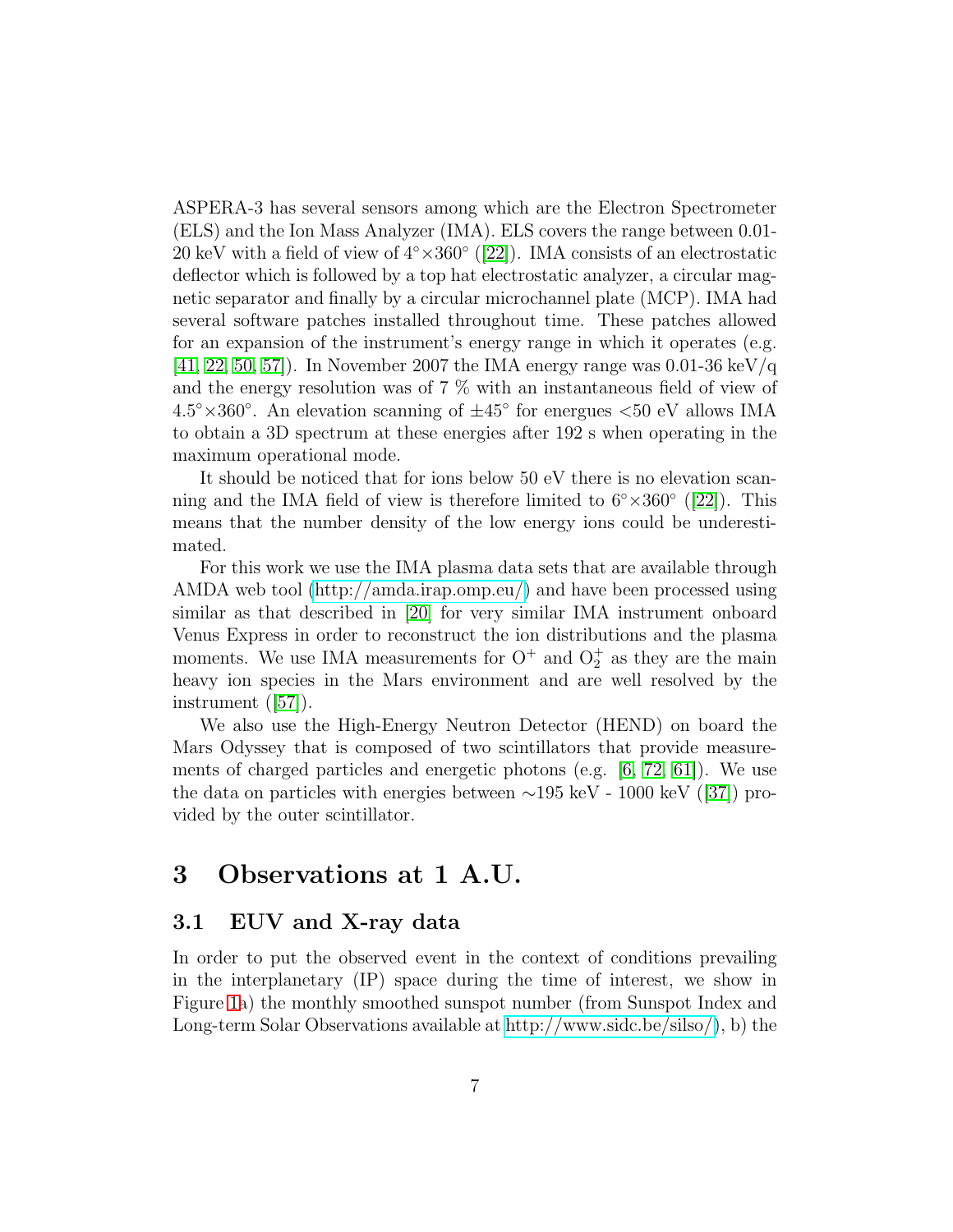total solar irradiance at Earth (red dots, from SOlar Radiation & Climate Experiment (SORCE), available at http://lasp.colorado.edu/home/sorce/) together with the Mars' heliocentric distance (black line), c) the solar EUV flux at 30.5 nm at Earth (red) and Mars (purple) and d) the solar X-ray flux between 0.1 nm and 7.0 nm at Earth (red) and scaled (as  $1/r<sup>2</sup>$ ) to Mars (purple) between 1 January 2007 - 31 December 2017. The green dashed line on the bottom panel marks the period when the event studied here was observed. It can be seen that the period of interest was characterized by very low EUV and X-ray fluxes compared to the rest of the solar cycle.

### 3.2 IMF and plasma data

Next we use the data from STEREO A (STA), STEREO B (STB) and ACE missions in order to describe the state of the SW and the interplanetary magnetic field (IMF) between 17-24 November 2007. During this time period the three spacecraft observed SW structures that later propagated to Mars (see also Table [1\)](#page-20-0).

We can see in Figure [2,](#page-20-1) obtained from the STEREO Science Center (https://stereo-ssc.nascom.nasa.gov), that STA and Mars were practically aligned, while the difference in heliocentric longitude between STA and Earth was ∼20◦ and that between STA and STB was ∼40◦ . We can thus conclude that the same structure that hit STA, STB and ACE also reached Mars at later times.

A detailed look at the STEREO and ACE data provides a more complete information on the SW transient itself. Figure [3a](#page-21-0)) shows data from STB. Panels exhibit: i) IMF magnitude in units of  $nT$ , ii) IMF components  $(nT)$  in RTN coordinates (Radial-Tangential-Normal coordinates: X axis points from Sun towards the spacecraft, while the Y axis is the cross product of the solar rotational axis and X, and lies in the solar equatorial plane), iii) plasma ion density  $(cm<sup>-3</sup>)$ , iv) SW velocity and components  $(kms<sup>-1</sup>)$  in RTN system, v) temperature (K) and vi) SW dynamic pressure  $(P_{dyn}, nPa)$  at 1 AU (black) and scaled (as  $1/r^2$ ) to Mars (red) between 17-24 November. We can see that on 19 November a SW structure arrived at STB. Its main signatures are increased B-field, density and  $P_{dyn}$ . During this transit, the SW velocity increases from 300 to 700 kms<sup>−</sup><sup>1</sup> . All this shows that the structure is a SIR (shadowed in red around a green shading). However smooth rotations of the B-field components on 20 November point to an ICME (shadowed in green) embedded inside the SIR, so the transient is a complex event. Towards the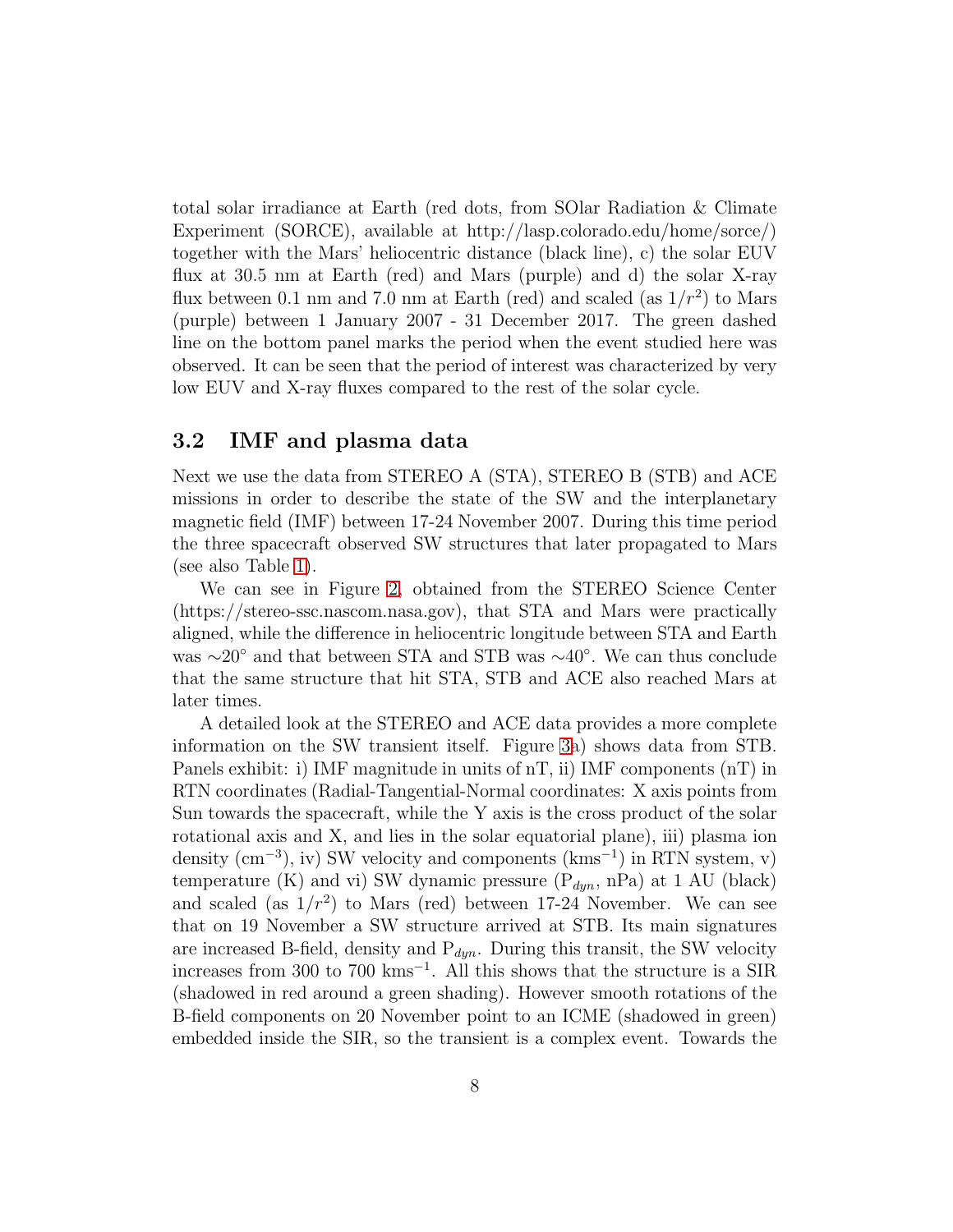end of 23 November, there appears to be another structure in the data, which we classified as another SIR (shadowed in red).

Figures [3b](#page-21-0)) and c) show ACE and STA data, respectively, in the same format as Figure [3a](#page-21-0)). We can see that the appearance of the transients changes. At ACE the smooth B-field rotations, indicative of the ICME (green), appear closer to the upstream edge of the first SIR (red), while in STA data the first SIR (red) is preceded by the ICME (green). The reason for such relative timings of the ICME and the SIR is because the top SW speed inside the SIR is larger than inside the ICME. At STB position the SIR had more time to expand outwards and had reached larger heliocentric distances than at STA. Thus, at STB the SIR already overtook the ICME, while at STA it had had barely caught up with it. This implies that we should expect Mars to be reached first by the SIR and later by the ICME. The second, less prominent SIR observed by the STB, was also observed by ACE and STA on 22 November.

Another SW feature can be observed from the Figures [3a](#page-21-0))-c): the SW  $P_{dyn}$  (panels vi) at 1 AU just before the arrival of the ICME+SIR structure is very low, about 0.81 nPa. If we scale it to the Mars distance at the time  $(1.53 \text{ A.U.})$ , assuming that it varies with the heliocentric distance as  $1/r^2$ , we get even lower  $P_{dyn}$  estimate of 0.35 nPa.

### 4 Measurements at Mars

#### 4.1 Overview

Figure [4](#page-22-0) shows the MEX orbit during 20-27 November 2007. We use the Mars-centered Solar Orbital (MSO) coordinate system in which the x-axis points from Mars to the Sun, the y-axis points antiparallel to Mars' orbital velocity while the z-axis completes the right-handed coordinate system. The coordinates are expressed in units of Mars radius  $(R_M)$ . The dotted and dashed lines represent the BS and IMB according to the model by [\[68\]](#page-38-7) and the cyan arrow shows the travel direction of MEX.

We can see that during the period of interest the MEX orbit was in the terminator plane. This enables us to estimate the trans-terminator ion flow much more directly. Its orbital period was 6 hours and 43 minutes. Its periapsis was on the southern hemisphere on the dusk side at the altitude of  $\sim$ 300 km, while apoapsis occured at the distance of  $\sim$ 3 R<sub>M</sub>.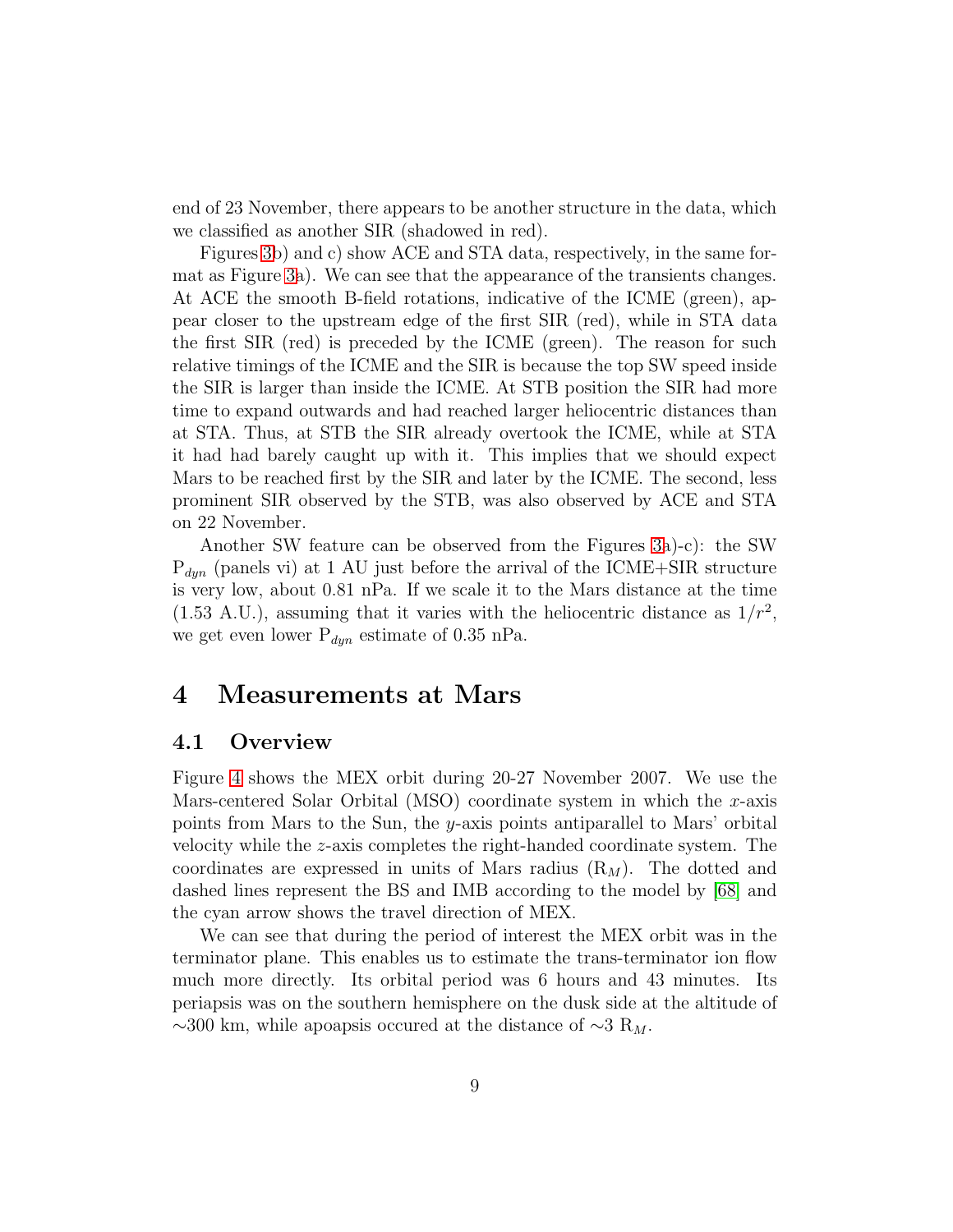We first look at the MEX IMA data during 20-27 November 2007 (Fig-ure [5\)](#page-23-0). Panels exhibit: a) particle energy flux spectra (in units of  $\text{keV}/(\text{cm}^2)$ s ster keV)), b) plasma number density  $(cm<sup>-3</sup>)$ , c) velocity  $(kms<sup>-1</sup>)$ , d) thermal pressure  $(nPa)$  e) SW dynamic pressure  $(nPa)$  and f) temperature  $(eV)$ . These data are obtained directly from the ClWeb plataform [\(http://clweb.irap.omp.eu/\)](http://clweb.irap.omp.eu/).

Strong variations of plasma parameters occur during each orbit because MEX enters very different plasma regions (SW, magnetosheath, ionosphere) with very different plasma properties. The largest densities are measured inside the ionosphere, while velocity, temperature and  $P_{dyn,SW}$  peak when the spacecraft is either in the magnetosheath or in the SW. However we can see that these parameters also vary from orbit to orbit.

It can be easily seen that three events hit Mars. Their signatures are the increases of ion densities, thermal pressures and the ion dynamic pressure during times when MEX was in the SW. Increments of the SW velocity are not as clear as in the other parameters. The temperatures are lower during perturbed times than during quiet times. The blue, red and green lines above the plots indicate quiet, SIR-perturbed and ICME-perturbed times, respectively. The first event was observed at Mars from 22 November ∼9:30 UT - 24 November ∼9:00 UT (orbits #4995-5002). The onset of the second event was on 24 November at ∼22:40 UT and it was observed until 25 November 14:30 UT (#5004-5007). The third event arrived at Mars on 26 November and it was observed only during two orbits (#5009-5010) (see also Table [1\)](#page-20-0). These times are approximate since MEX performed observations only during ∼3 hr intervals centered around the times of its closest approach to the planet.

The  $P_{dyn,SW}$  increases strongly during the first SIR (from  $\leq 1$  nPa to  $\sim$ 7 nPa), which represents a 600 % increase. During the second and the third event (the ICME and another SIR, respectively) the  $P_{dyn,SW}$  increases to ∼5.5 nPa and ∼5 nPa, respectively, representing a 450 % and 400 % increases with respect to the quiet times before the arrival of the first structure.

Figure [6](#page-24-0) shows fluxes of ions with energies between ∼30 keV and ∼195 keV measured by HEND detector on-board Mars Odyssey. We can see that these fluxes were gradually increasing until the early 22 November at which point they decreased abruptly. After that there is one more spike at the beginning of 23 November followed by a drop. We can see from Figure [5b](#page-23-0)) that these dates coincide with the passage of the first SIR. Data in Figure [6](#page-24-0) therefore indicate a Forbush decrease of energetic ions. Such decreases are commonly observed at Mars (e.g. [\[49,](#page-36-6) [70,](#page-39-0) [29\]](#page-32-3)). We also examined the behaviour of ion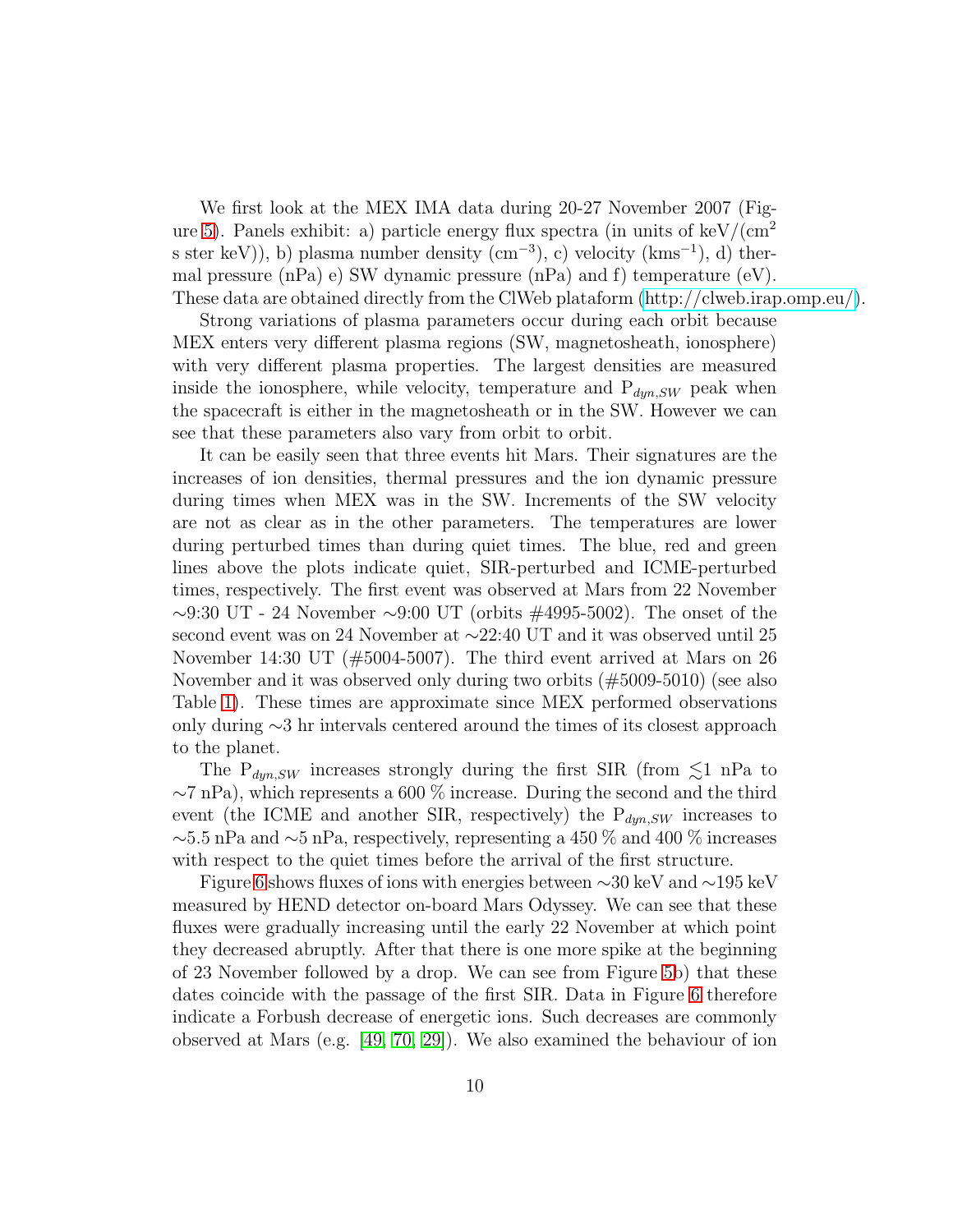fluxes with energies between 195 keV and 1 MeV (not shown) which did not exhibit such variations.

#### 4.2 Electron spectra

Figure [7](#page-25-0) shows spectra during the orbit #4997 on 22 November 2007. The colors represent the logarithm of particle flux (in units of  $s^{-1}cm^{-2}sr^{-1}keV^{-1}$ ) and the vertical red lines mark the times of plasma boundaries crossings. In the beginning of this time interval MEX observed hot electron population typical of that in the Mars' magnetosheath. At around 21:10 UT such population becomes gradually colder with its maximum energy decreasing until ∼21:20 UT, when the spacecraft crosses the IMB. After that only electrons with  $E\lesssim 50$  eV are observed, typical of those in the martian ionosphere. We call the whole interval when such electrons are observed simultaneously with ion of planetary origin, the ionospheric cavity. Later, at  $\sim$ 21:50 UT the spacecraft enters the magnetosheath again and it remains inside it until ∼23:40 UT when an abrupt change in electron properties occurs. This is the time when MEX crossed the bow shock and entered into the solar wind.

Figure [8](#page-26-0) exhibits several ELS electron spectra during the period between November 21-26. Dates and orbit numbers are provided on each panel. The first panel (orbit #4992) shows electron spectrum on a quiet day before the arrival of the SIRs and ICME.

The data for this orbit start at 10:26 UT on November 21. Relatively cold electron population with energies  $\leq 30$  eV indicates that the spacecraft was initially in the SW. After ∼10:42 UT the spacecraft observed an onset of intense fluxes (red and green traces) of hot electrons with energies up to ∼300 eV. This is indicative of the Martian BS crossing and the entrance in the Mars' magnetosheath. At ∼11:27 UT the spacecraft crosses the IMB and enters into the MPR and later into the ionosphere which is characterized by cold electrons with energies  $\lesssim$ 50 eV. The spacecraft stays inside the magnetospheric cavity until ∼12:20 UT when it crosses the IMB again and enters the magnetosheath. At ∼12:56 UT the spacecraft crosses the BS again and enters the SW. During its time in the ionosphere MEX detects hot electrons between ∼11:50-11:53 UT with energies up to ∼400 eV. We note that during this orbit, both observed plasma boundary (BS, IMB) crossings are well defined and abrupt.

The next panel shows data during the orbit  $\#4997$  which is when the first SIR already arrived at Mars (there are no electron data for orbits #4993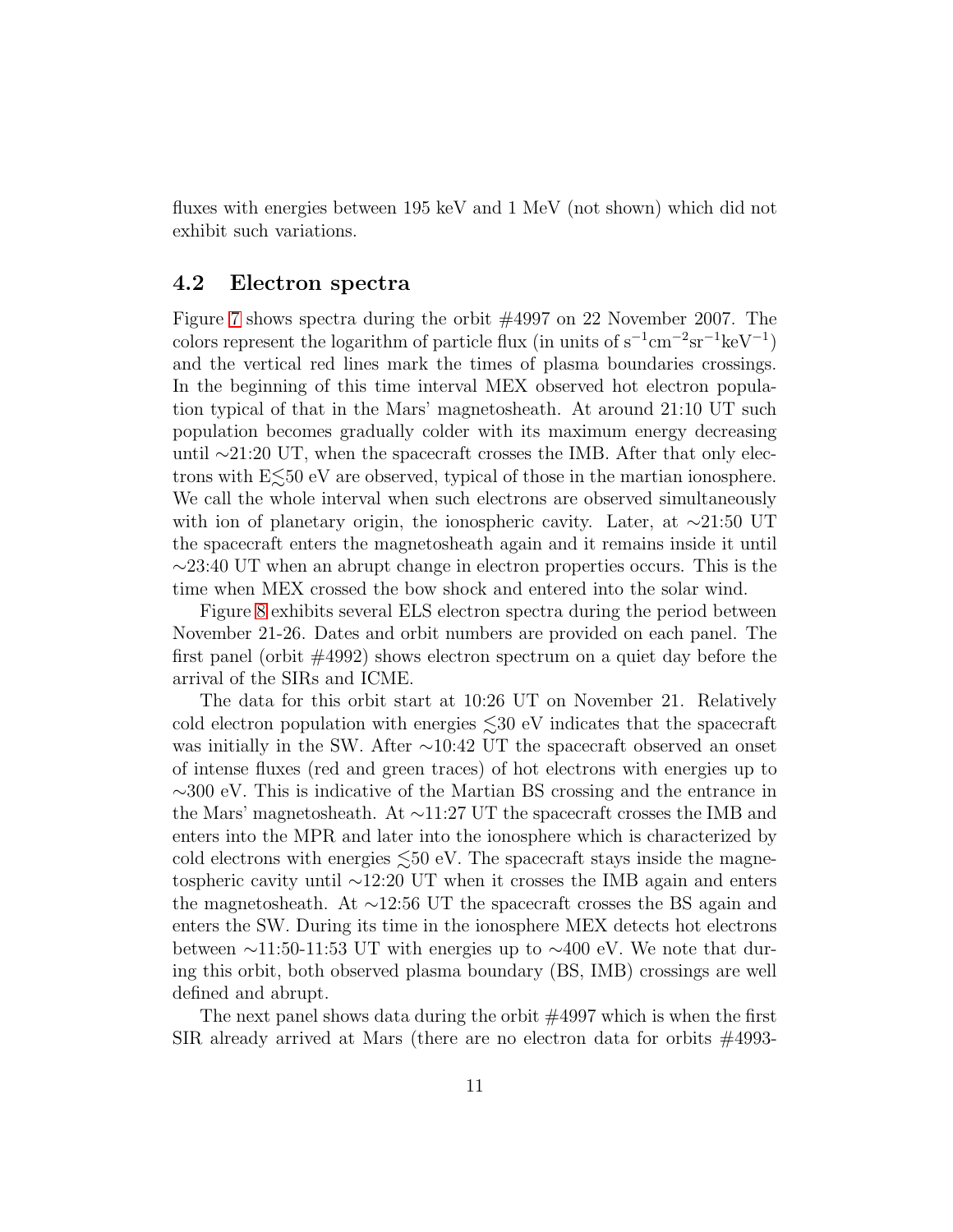4996). The most striking difference with the previous orbit is that the magnetosheath electron fluxes became much more intense, pointing to higher density in the magnetosheath. During its inbound flight MEX did not observe typical signatures of neither the SW nor the BS. This means that the BS moved away from the planet and was either crossed before the beginning of the ELS measurements or that it was located beyond the MEX orbit. The outbound BS crossing is easily identified at ∼22:40 UT. The electron fluxes in the SW are more intense than they were during the orbit #4992. Finally, the time that MEX spends inside the IMB is much shorter ( $\sim$ 22 minutes) than before (∼113 minutes). Inside it MEX encounters hot magnetosheathlike electron fluxes several times (see also the Figure [7\)](#page-25-0). These encounters may mean that hot magnetosheath plasma temporarily displaced ionospheric plasma at some locations crossed by the spacecraft, similar to what was reported by [\[60\]](#page-37-4).

Intense electron fluxes are present throughout the following orbit #4998. The main difference with the previous orbit is that the BS is observed during inbound crossing at ∼02:55 UT and that the spacecraft remains inside the magnetospheric cavity for ∼30 minutes. Several hot electron fluxes are observed during ionosphere crossing possibly showing that parcels of hot magnetosheath plasma displaced ionospheric plasma at spacecraft altitudes. During the orbits  $\#4999-5001$  the electron fluxes diminish and the magnetospheric cavity expands. During the orbit #5002 the plasma configuration resembles that during the orbit  $\#4992$ . During orbits  $\#5003-5006$  the electron fluxes increase again which indicates the compression of the planet's magnetosheath and induced magnetosphere. This time period coincides with the arrival of the ICME at Mars.

Electron fluxes during the orbit #5003 exhibit several distinct features. The most obvious is that the intensity of the magnetosheath electron flux fluctuates, which is especially true during the outbound crossing. During the inbound portion of the orbit, the electrons in the magnetosheath seem to heat more gradually and their maximum energy also augments gradually from the BS towards the IMB. Once inside the ionosphere, we see intense fluxes of electrons with very low energies between 5 eV and 10 eV. These fluxes are observed also during the outbound crossing from the ionosphere into the magnetosheath. The magnetospheric cavity is observed for  $\sim$ 30 minutes in the data, which is less than during the quiet time orbit  $\#4992$ , but similar to the duration during the orbit #4998 when the SIR was passing the planet.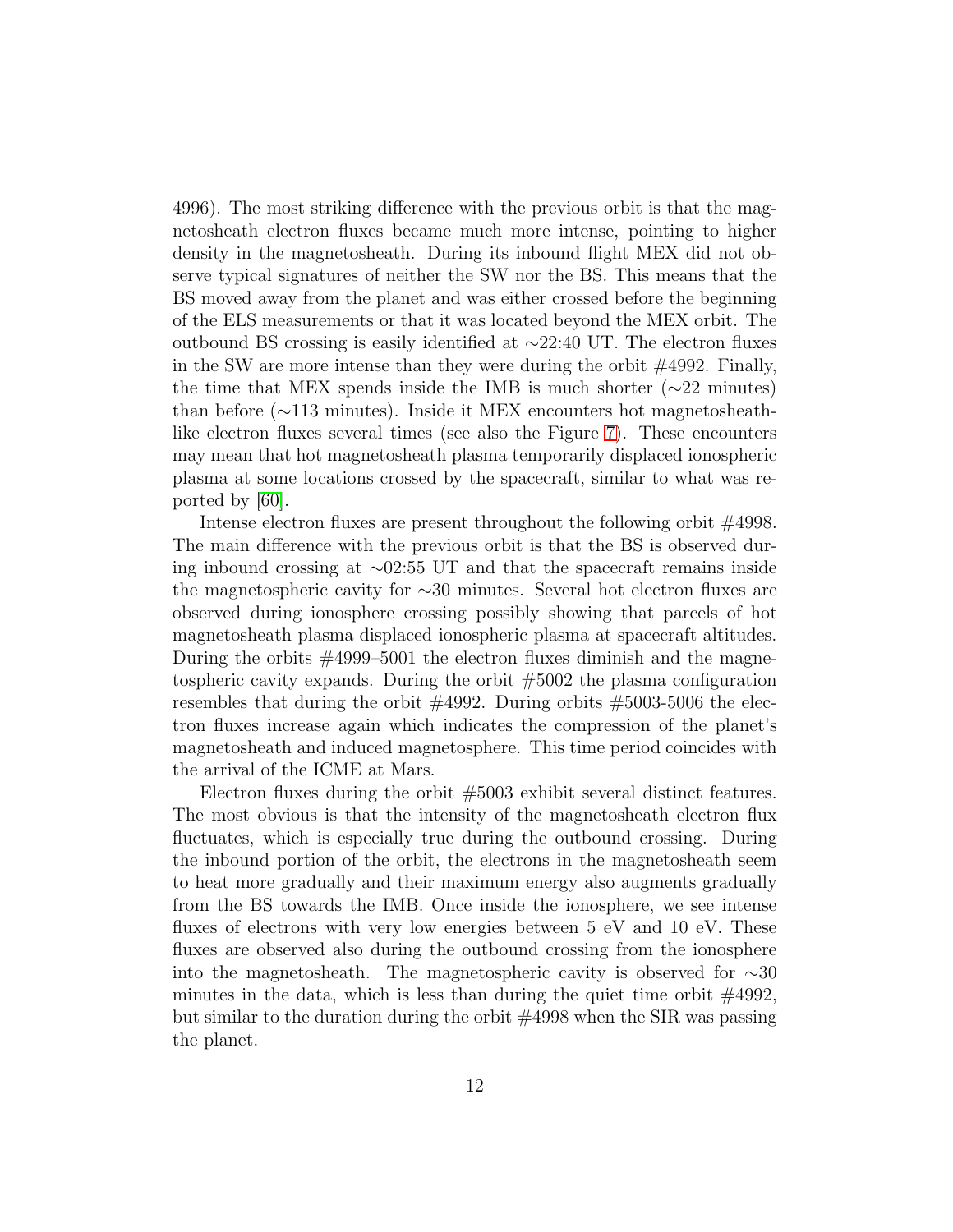The following orbits (#5007-5008) correspond to intervals when the Mars' ionosphere/magnetosheath system was recovering. During the orbit #5010 the electron fluxes increase again somewhat, which is a consequence of the arrival of the second, smaller SIR.

#### 4.3 Ion spectra

Figure [9](#page-27-0) shows spectra of  $O^+$  and  $O_2^+$  during the same orbits as shown in Figure [8.](#page-26-0) We note that the wide trace at highest energies  $(500 \text{ eV})$  that appears during the orbit  $#4997-4998$  is mainly due to contamination by magnetosheath protons, although the electrons with E>1 MeV and protons with  $E > 20$  MeV, such as those occurring during  $SEP/EPS$  events, may also generate IMA background counts during perturbed times ([\[55\]](#page-37-2)).

The spectra in Figure [9](#page-27-0) show some features that were already observed in electron data, namely that the transition between the magnetosheath and ionosphere is abrupt and well defined during quiet times (orbit #4992) and thus corresponds to the IMB. During perturbed times (orbit #4997-5001, 5003-5006 and 5010) the ionospheric and magnetosheath proton fluxes are enhanced and the ionospheric cavity is reduced. During quiet times the heavy ions exhibit energies below 30 eV, but this changes during perturbed times when we observe accelerated heavy ion fluxes with energies up to  $\sim$ 350 eV.

#### 4.4 Plasma boundaries

Figure [10](#page-41-0) shows the behaviour of the plasma boundaries (bow shock, IMB) during 20-27 November 2007 determined from the electron spectra. Panels a) and b) show locations at which the first inbound and the last outbound crossings of the BS and the IMB, respectively, occurred in the  $Y_{MSO}$ - $Z_{MSO}$ plane. Blue, red and green symbols represent crossings during quiet times, the SIRs and the ICME, respectively. The dashed and dotted circles show the cross-section of the nominal BS and IMB, respectively, according to the [\[68\]](#page-38-7) model.

Panels c) and d) show the distance from the center of Mars at which BS and IMB crossings were observed during inbound and outbound, respectively, parts of the orbits, as a function of MEX orbit number.

We can see that during times when the first SIR was passing the planet the BS location fluctuated most, between 2.2 R<sub>M</sub> (inbound crossing) and  $\sim$ 3 R<sub>M</sub> (outbound crossing). During the orbit #4997 the inbound BS crossing was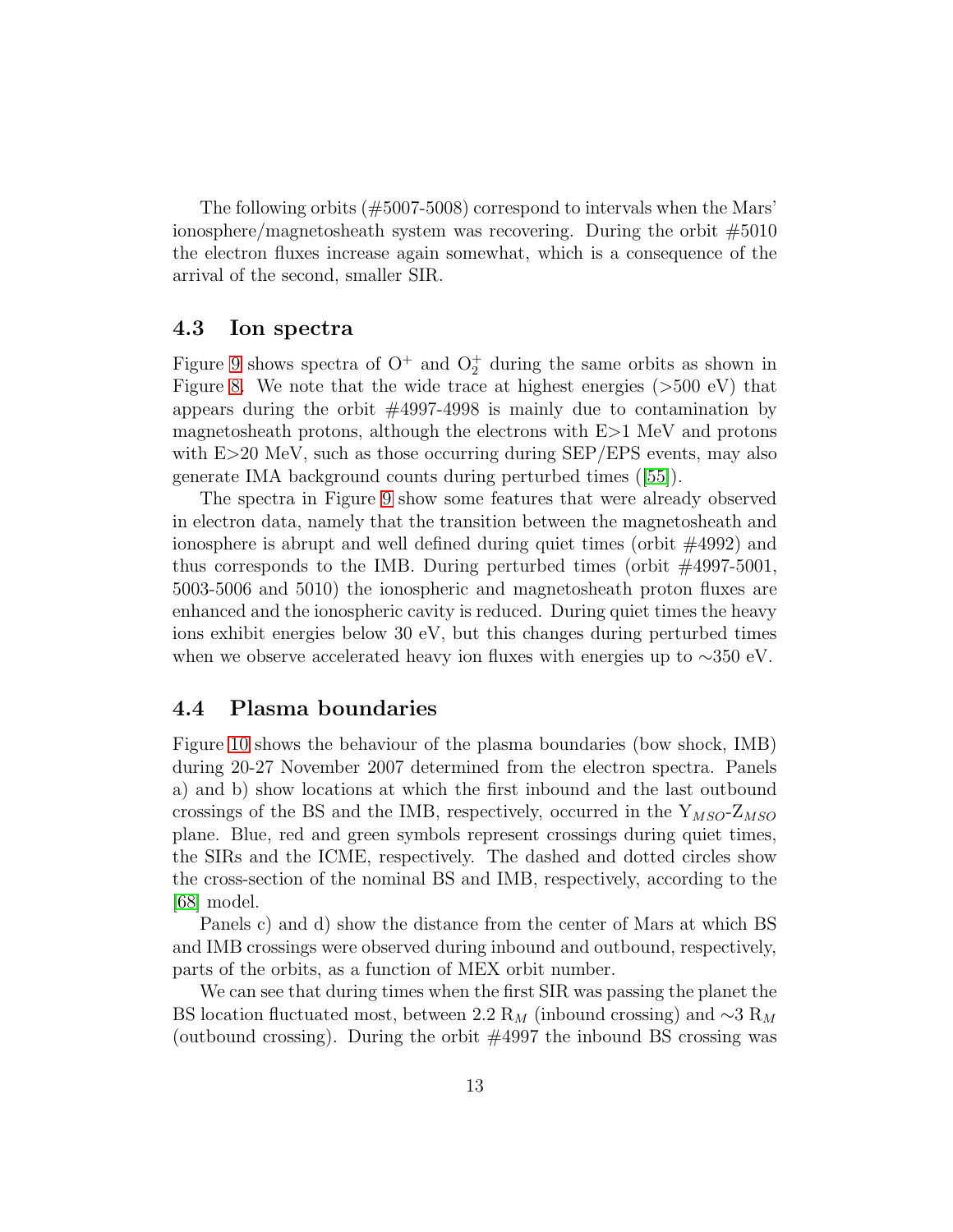not observed, so the BS was probably located even farther out from the planet.

This means that either the bow shock was located beyond where MEX began gathering data during this orbit. During the ICME passage and the following quiet time orbits BS and IMB locations fluctuated much less. During the ICME passage the inbound (outbound) crossings occured at the distance of ∼2.7 R<sub>M</sub> (∼2.4 R<sub>M</sub>). After the ICME the inbound BS crossings occurred at monotonically diminishing distances between  $\sim$ 2.7 R<sub>M</sub> and  $\sim$ 2.2 R<sub>M</sub>. The outbound BS crossings occurred at distances that fluctuated between 2.5  $R_M$ and 2.0  $R_M$ .

The distances at which the IMB was crossed show a more systematic behaviour. They tend to be largest during quiet times (between 1.2 and 1.6  $R_M$ during inbound crossings and 1.1 and 1.7  $R_M$  during outbound crossings) with the exception of the inbound crossings during the second SIR.

The IMB was observed at smallest distances from the planet during the first SIR and the ICME passage. This shows that the magnetospheric cavity was compressed during these times.

#### 4.5 Plasma flow

In this section we show how the SIRs and the ICMEs affected the transterminator plasma flow. Due to the limited availability of the data we limit the study of transterminator flow to  $O^+$  and  $O_2^+$  ion species and to radial distances below 2  $R_M$ .

Figure [11](#page-42-0) shows how the ion density and velocity changed during selected orbits. It exhibits data during six orbits during quiet times (panels a, c, f, h), during the SIRs passage (panels b, e, g, j) and during the ICME passage (panels d, i) in terminator and meridional planess.

The colors along the MEX orbit in Figure [11](#page-42-0) represent the logarithm of density in units of m<sup>−</sup><sup>3</sup> , while the arrows represent the projected plasma bulk velocity. The ion densities in the magnetosheath are much lower than in the ionosphere and are mostly represented with purple colors. In the ionosphere they are represented with green, yellow and red.

We can see that the velocity vectors of  $O^+$  and  $O_2^+$  show similar behaviours. They point in approximately the same directions although the  $O^+$ vectors are longer (higher velocities) than those of  $O_2^+$ .

During the quiet-time orbit #4992 most velocity vectors of either species have negative  $V_{Y,MSO}$  and positive  $V_{Z,MSO}$  components implying upward and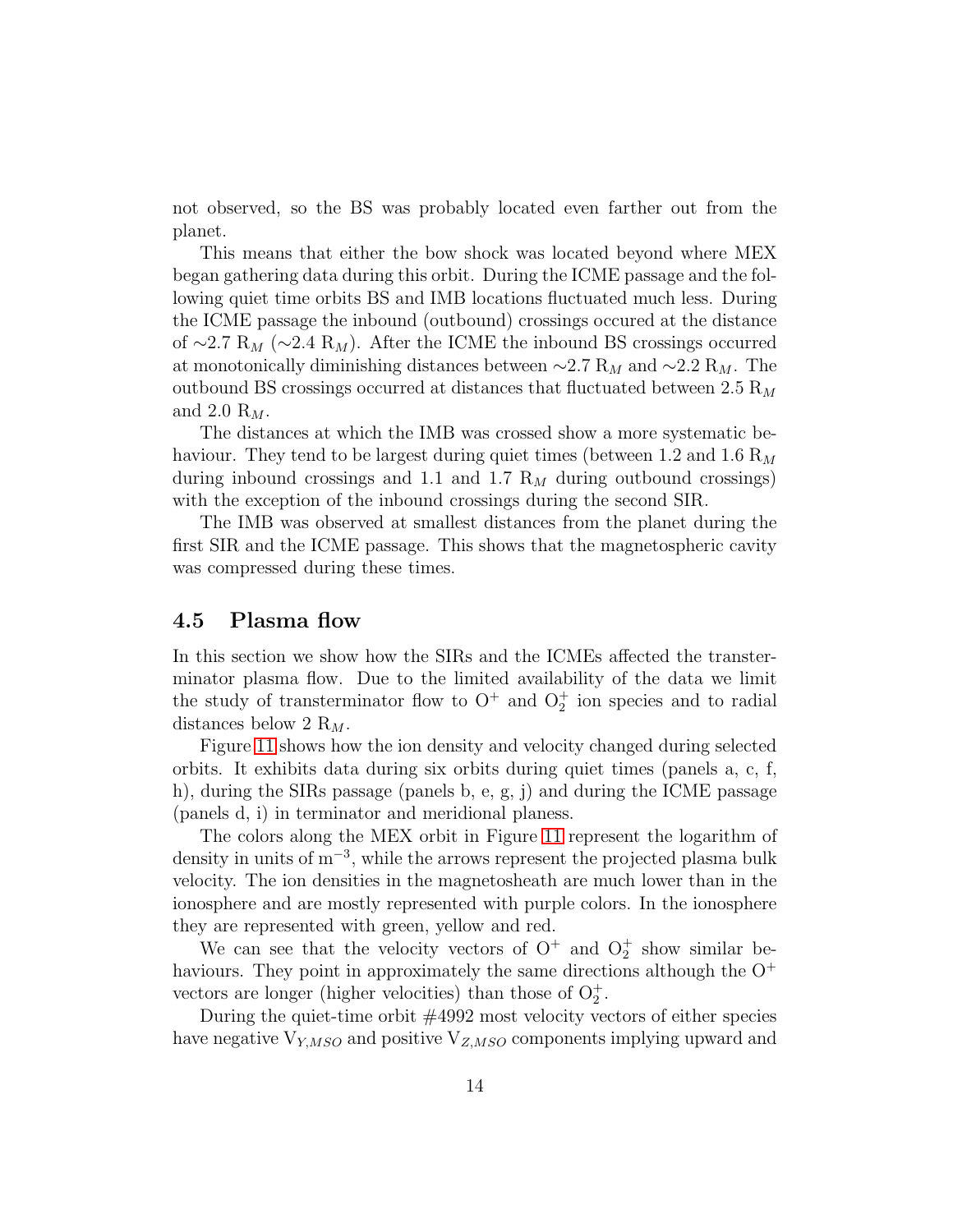dawnward movement. The plasma velocities near the apoapsis are very small with negative  $V_{Y,MSO}$ . The dominant velocity component is the negative  $V_{X,MSO}$ .

As the first SIR arrives (orbit #4998) the velocities do not increase substantially, however they obtain a negative  $V_{Z,MSO}$  component. Velocities exhibit increased magnitudes during the quiet-time orbit #5000. During the ICME-perturbed orbit #5006 the velocity magnitudes decrease. What is interesting is that during the passage of the second SIR (orbit  $\#5010$ ) the velocities of the ionospheric ions are rather low but those in the magnetosheath are strongly augmented. The magnetosheath velocities exhibit a strong positive  $V_{Z,MSO}$  components which contrast the ionospheric velocities with negative  $V_{Z,MSO}$ .

#### 4.5.1 Transterminator flow

The fact that the MEX orbit is practically in the terminator plane makes it possible to directly estimate the total transterminator flow of different ion species.

For this we first calculate the ion flow density  $j_i$  perpendicular to the terminator plane at a time  $t_i$  by multiplying the ion velocity along  $X_{MSO}$ with number density at each MEX position. This was done for inbound parts of the orbits and only for distances  $\leq 2$  R<sub>M</sub> from the center of the planet:

$$
j_i = n_i V_{iX,MSO}.\tag{1}
$$

The results are shown in Figure [12.](#page-43-0)  $O^+$  values are plotted on panel a) and  $O_2^+$  values on panel b). Blue, red and green traces and symbols denote quiet, SIR-perturbed and ICME-perturbed times, respectively. The values for the first SIR are presented as pale red traces and symbols so to distinguish them from the values during the passage of the second SIR.

We can see that the behavior of the flow density is similar for both species but that  $O^+$  flow densities are higher. This is expected since the  $O^+$  is the dominant species at radial distances such as those studied here (e.g. [\[40\]](#page-35-6)). During quiet times the flow density diminishes with radial distance almost monotonically and is practically negligible for distances  $\gtrsim 1.4$  R<sub>M</sub>. During perturbed times we observe peaks of flow densities at larger radii. In the case of the ICME this occurs at  $\sim$ 1.25 R<sub>M</sub>, while in the case of the first SIR there are large peaks at distances up to 1.7  $R_M$ .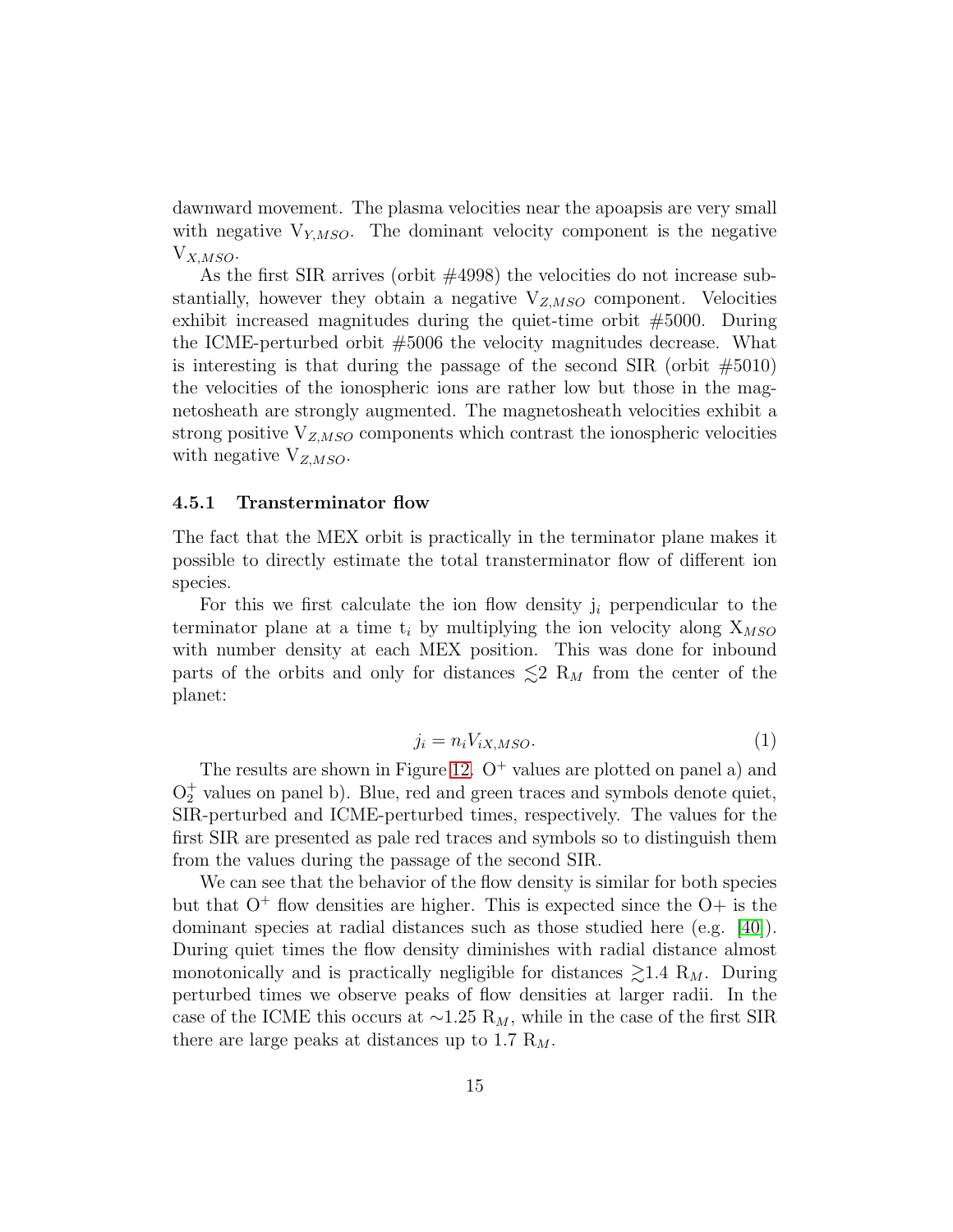In the next step we multiply this flow density with the area of the ring with a radius  $R_i$  and width  $\Delta R_i$ , where the latter is calculated as

$$
\Delta R_i = \frac{R_i - R_{i-1}}{2} + \frac{R_{i+1} - R_i}{2} = \frac{R_{i+1} - R_{i-1}}{2}.
$$
 (2)

 $R_i$ ,  $R_{i-1}$  and  $R_{i+1}$  are MEX distances at successive times  $t_{i-1}$ ,  $t_i$  and  $t_{i+1}$ . The area of the ring  $A_i$  is thus calculated as

$$
A_i = 2\pi R_i \Delta R_i. \tag{3}
$$

During perturbed times the large  $j$  values at large radial distances contribute most to the total flow since at these distances also the corresponding ring areas are largest.

Finally, we sum the flow over all measurements during the inbound portion of the orbits. In the Figure [13](#page-44-0) we show the ion transterminator flow of  $O^+$  and  $O_2^+$ . The  $O^+$  values are represented with pink crosses, the  $O_2^+$ values with yellow plus signs, while the total flow is presented with white triangles. SIR-perturbed and ICME-perturbed times are shaded in red and green, respectively.

The calculated flow varies greatly during perturbed times ranging between  $8.3 \cdot 10^{21} - 8 \cdot 10^{23}$  particles per second. This is especially true for the flow during the passage of the first SIR when flows reach values up to a factor of  $\sim$ 4 (O<sup>+</sup>) and  $\sim$ 8 (O<sup>+</sup>) higher than those before the SIR arrival. During the ICME passage the flows are similar to those during quiet times, while they are enhanced again during the passage of the second SIR reaching values that are a factor of  $\sim$ 1.9 (O<sup>+</sup>) and  $\sim$ 4.7 higher than those during quiet times.

Next we look at the Figure [14](#page-45-0) in which we show the  $O_2^+$  flow normalized to that of  $O^+$ . This ratio varies between 0.07 and 0.4 during quiet times. The highest values of up to 1.37 are observed during orbits when the first SIR was interacting with Mars. The  $O_2^+/O^+$  flow ratio during the ICME was 0.58 and that during the second SIR 0.53. This is somewhat higher than during quiet days.

Finally, Figure [15](#page-46-0) shows the density of  $O_2^+$  normalized to that of  $O^+$ . We calculate this ratio by following a similar procedure as for the flow calculation but without the multiplication by velocity. We can see that this ratio is  $\lesssim 0.6$ for all orbits except for orbits  $\#4995-5002$  when the first SIR was passing the planet. During this time the  $O_2^+/O^+$  density ratio reached the highest value of 2.2 during the orbit  $\#4998$ . It is interesting to note that during the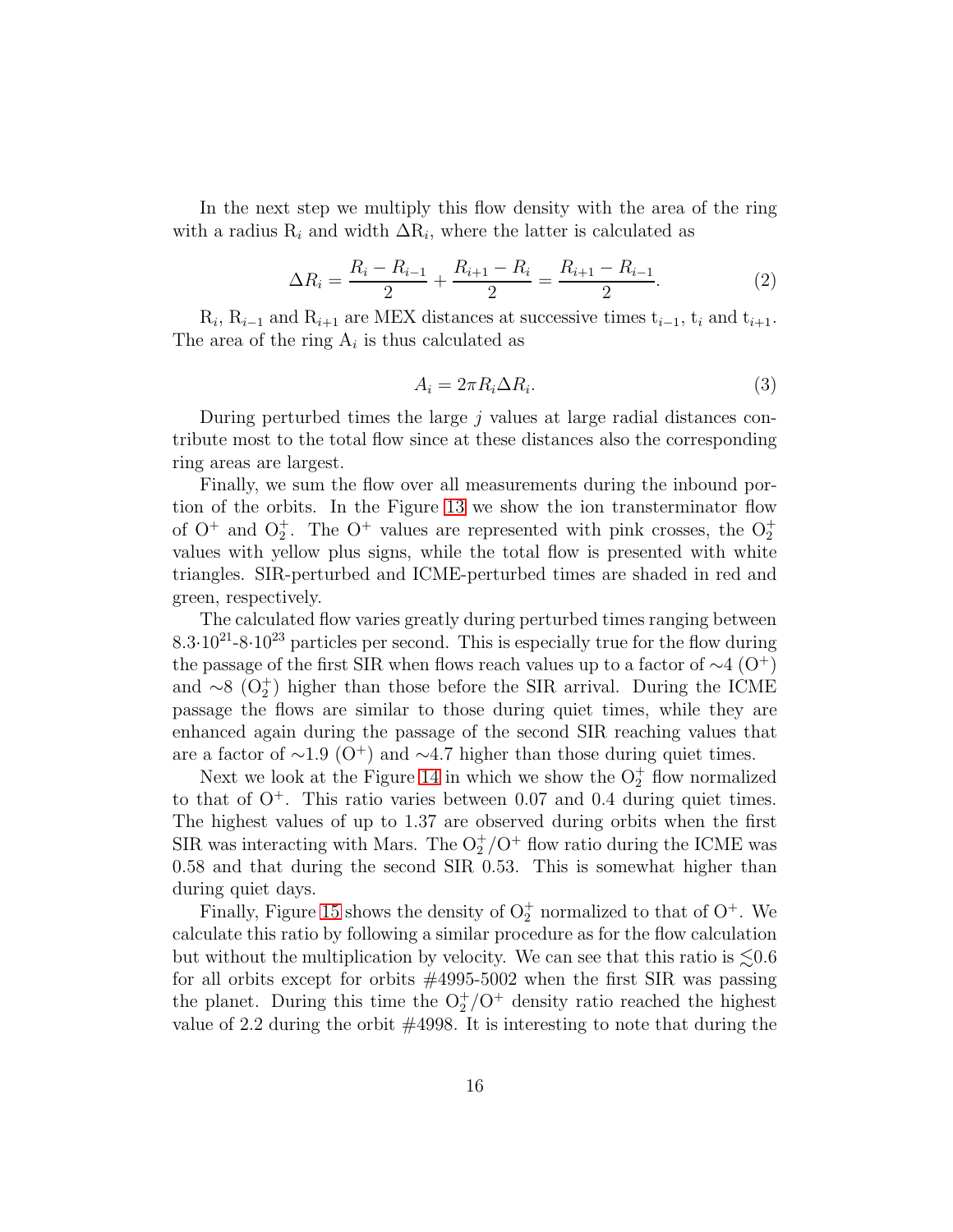times when ICME and the second SIR were passing the planet, this relative abundance was approximately the same as during quiet times.

### 5 Discussion

Here we compare the calculated BS and IMB distances and the transterminator flow properties to values from the existing literature.

We find that the BS location in the terminator plane varied by  $0.8 \ R_M$ , from 2.2-3  $R_M$  (although during the inbound portion of orbit  $\#4997$  the BS was not obserevd and was probably farther away from the planet) between 20-27 November 2007. This is more than the values reported by [\[17\]](#page-30-2) who found variations of 0.6  $R_M$  during two time intervals in 2005 and 2007. These authors came up with the equation relating the terminator BS distance  $R_T$ and the SW magnetosonic Mach number  $(M_{ms})$ :

$$
R_T = -0.1M_{ms} + 3.3.\t\t(4)
$$

From this we estimate the extreme  $M_{ms}$  values at Mars during 20-27 November 2007 to vary beteen 11 and 3 during quiet and perturbed (first SIR) times, respectively. Both values could be considered as extreme according to the  $M_{ms}$  distribution calculated by [\[16\]](#page-30-6) which shows that the average  $M_{ms}$ at Mars is 8.1 and almost all values lies between 5 and 11.

The IMB distance in the terminator plane varied between 1.1 and 1.6  $R_M$ , so by 0.5  $\mathbb{R}_M$  or 45 %. The lowest values were found during the passage of the first SIR and the ICME. This coincides with the fact that these two structures caused the largest increase of the  $P_{dyn,SW}$  and it also agrees with reports on BS/MPB compression during high solar wind pressure conditions  $([58])$  $([58])$  $([58])$ .

We should mention that in addition to  $P_{dyn,SW}$  and the SW Mach number, there are other parameters that play an important role in the bow shock and IMB location variability. One of them is the solar EUV flux which may cause such variations on the order of days, years and through the solar cycle (e.g.  $[30, 31]$  $[30, 31]$ . Short-term variations may be caused by solar flares (e.g.  $[21]$ ). However no flares were detected during the time period studied here. The second factor are crustal fields which were shown to have a small effect on the location of MPB ([\[8,](#page-29-5) [5\]](#page-28-4)), but cause the north-south asymmetry of the bow shock ([\[27\]](#page-32-5)). The average IMB location variation on the southern hemisphere due to crustal fields has been shown by [\[8\]](#page-29-5) to be ∼200 km. However since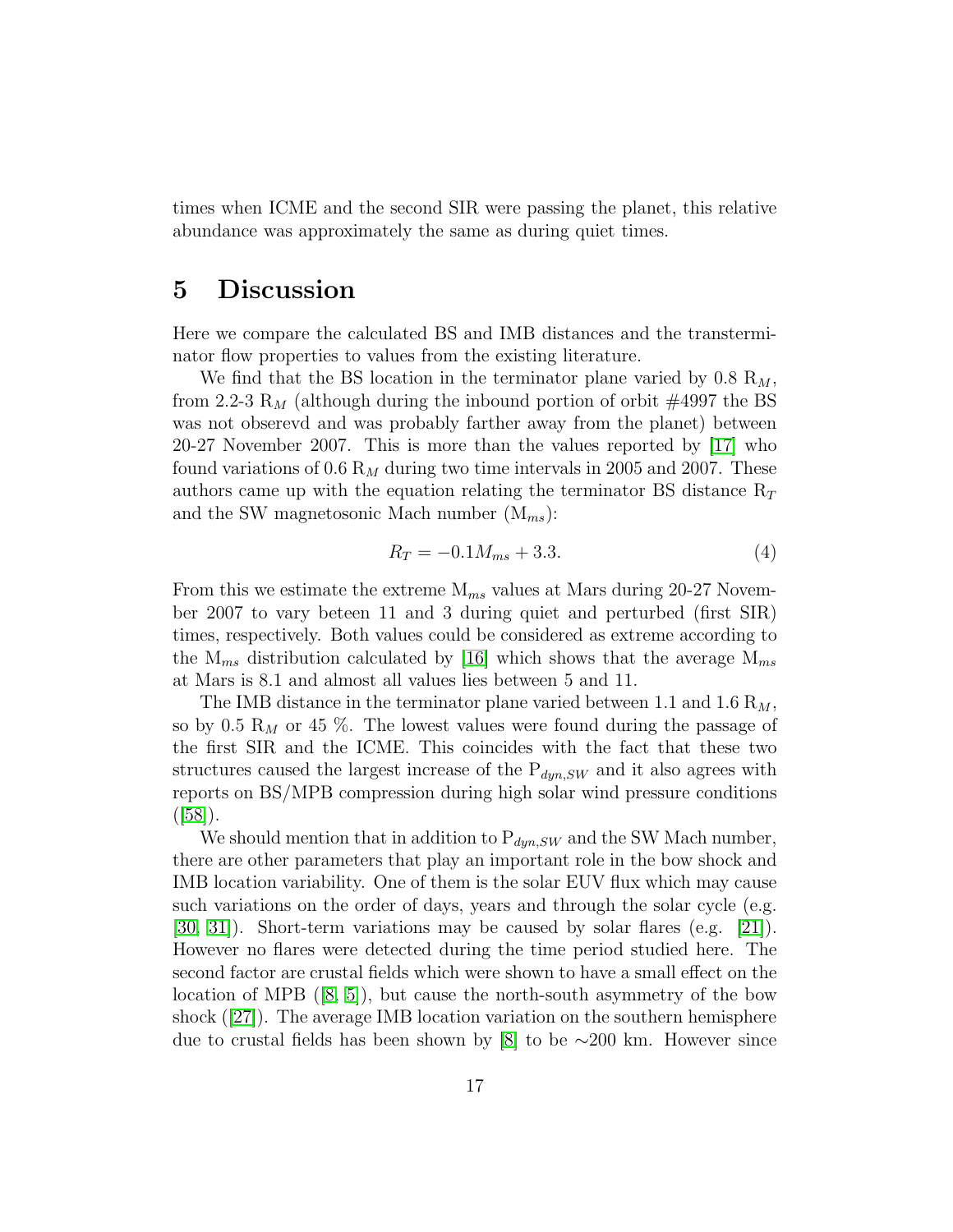the variations of the bow shock and IMB locations that we observe coincide with the arrival of the SW structures, we identify these structures to be the origin of the variations.

In contrast to our transterminator flow values it is more common in the literature to report escape rates. Escape flow and transterminator flow are of similar magnitude. It was was shown by, for example, [\[44\]](#page-35-7) that about half of the transterminator flow escapes.

[\[51\]](#page-36-2) estimated the heavy ion  $(O^+, O_2^+)$  and  $CO_2^+)$  net escape rate from Mars. The escape flux was calculated to be  $2.10^{24}$  s<sup>-1</sup> which is similar to our highest estimate of transterminator flow of  $\sim$ 1.2·10<sup>24</sup> s<sup>-1</sup> during the SIRperturbed orbit  $\#4999$  and much higher than our lowest value of  $3.4 \cdot 10^{22}$  s<sup>-1</sup> during the quiet-time orbit #4995.

[\[22\]](#page-31-4) estimated escape flows of  $O^+$  and  $O_2^+$  for several orbits, among them also for orbits  $#5009$  and  $#5010$ . Their values are almost 2 orders of magnitude higher than our estimates. Part of the reason has to do with the fact that these authors model the ion distribution function at low energies. In our case however, the low energy ions are not taken into account. Due to this our densities may be underestimated and the same goes for flow densities and total flows.

[\[17\]](#page-30-2) estimated that during corotating interaction regions (a subset of SIRs) the heavy ion outflow from Mars increased by a factor of 2.5. Our transterminator flow values increase by a factor of  $\sim 8$  (O<sup>+</sup>) and  $\sim 4$  (O<sup>+</sup>), which is substantially higher.

### 6 Conclusions

In this work we study the interaction between SW structures (2 SIRs and one ICME) and Mars' plasma environment during 20-27 November 2007, when the Sun was in prolonged minimum of its activity. At the time the Sun, Mars and Earth were almost aligned, so we use ACE and STEREO probes in order to identify and characterize the SW structures that later hit the red planet. Mars was first hit by a SIR, then by an ICME and finally by a very weak SIR. The MEX orbit at the time was in the terminator plane providing a unique view into the ion transterminator flow from the planet's ionosphere.

We show that the interaction between the three SW events and Mars' plasma environment resulted in the following features:

1. We observe large displacements of Mars' IMB and the BS in the termi-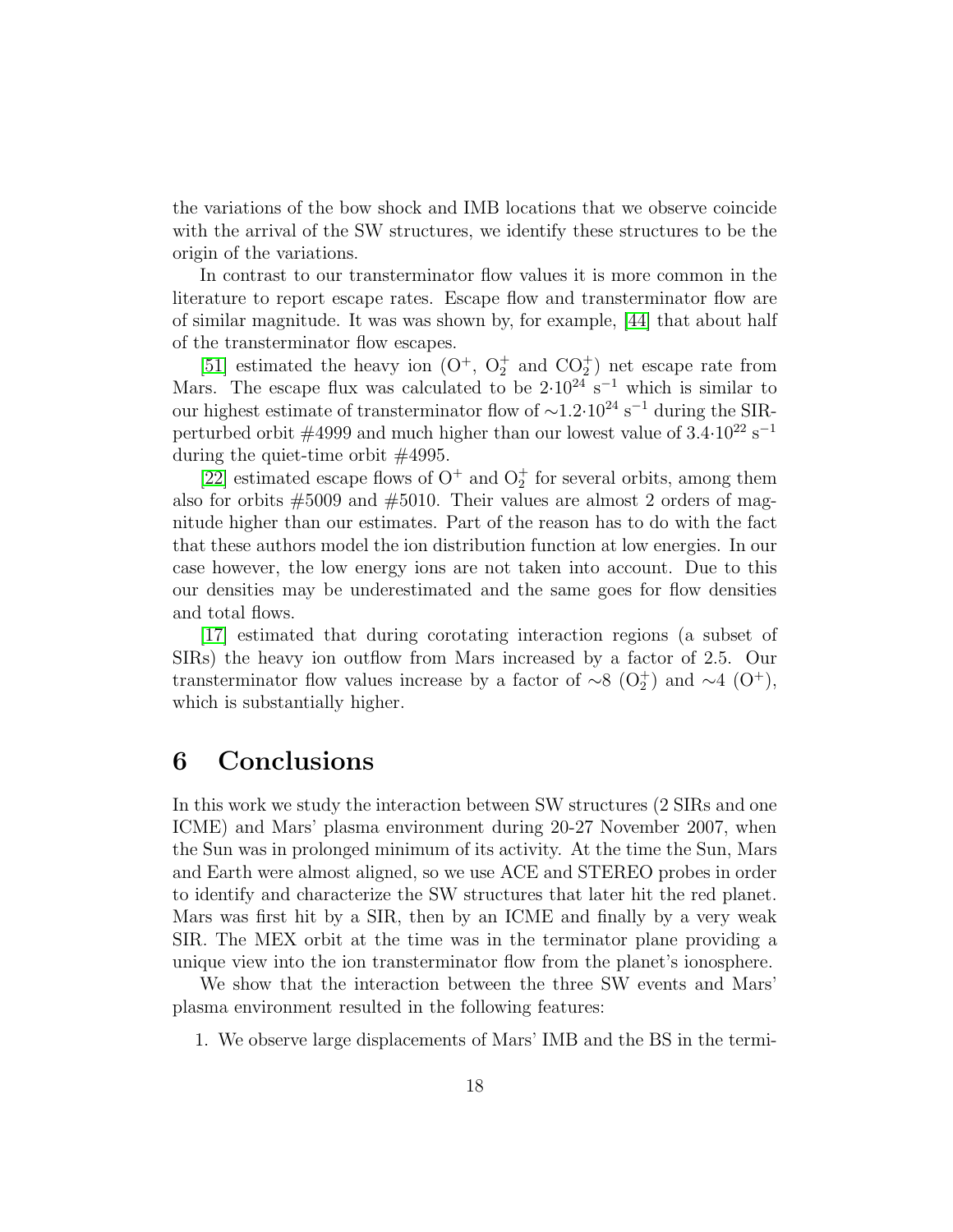nator plane. The IMB distance was reduced from 1.5  $R_M$  to 1.1  $R_M$ , while the BS was located up to 3  $R_M$ .

- 2. The transterminator flow of  $O^+$  and  $O_2^+$  below 2  $R_M$  was enhanced during the passage of the two SIRs but not during the passage of the ICME. The largest flow was observed during the passage of the first SIR, when it was enhanced by a factor of  $\sim$ 4 (O<sup>+</sup>) and  $\sim$ 8 (O<sup>+</sup>) compared to quiet time conditions.
- 3. The flow enhancement is in part due to large increase of ion flow densities at large radial distances (above  $\sim$ 1.2 R<sub>M</sub>). During quiet days the ion transterminator flow at these distances is practically negligible.
- 4. The  $O_2^+$ / $O^+$  flow ratio below 2  $R_M$  varied greatly during perturbed time periods. It exceeded values of 0.5 during the ICME and the second SIR and 1.37 during the first SIR. During quiet times it was below 0.4.
- 5. The  $O_2^+ / O^+$  density ratio was  $\lesssim 0.6$ , except during the passage of the first SIR when it was above 1 with the maximum value reaching 2.2.

Hence we show that during solar minima the interaction of relatively moderate SW structures (SIR, ICME) with the Mars' plasma environment may result in large displacement of the IMB and the BS, in enhanced ion transterminator flow and the variations of its  $O_2^+ / O^+$  ratio. Especially strong was the interaction with the first SIR. This was the only structure intense enough so that it caused a Forbush decrease at Mars, as shown in the Fig-ure [6.](#page-24-0) During the passage of this structure, the  $P_{dyn,SW}$  increased by  $\sim 600\%$ and it was much higher than during the quiet times and somewhat higher than during the passage of the ICME and the second SIR. This is consistent with [\[10\]](#page-29-2), [\[15\]](#page-30-3) and [\[51\]](#page-36-2) who showed that the ion escape increases with increasing  $P_{dyn,SW}$ . This points to the dynamic pressure probably being the most important parameter that governs the response of the Mars' plasma environment to SW perturbations.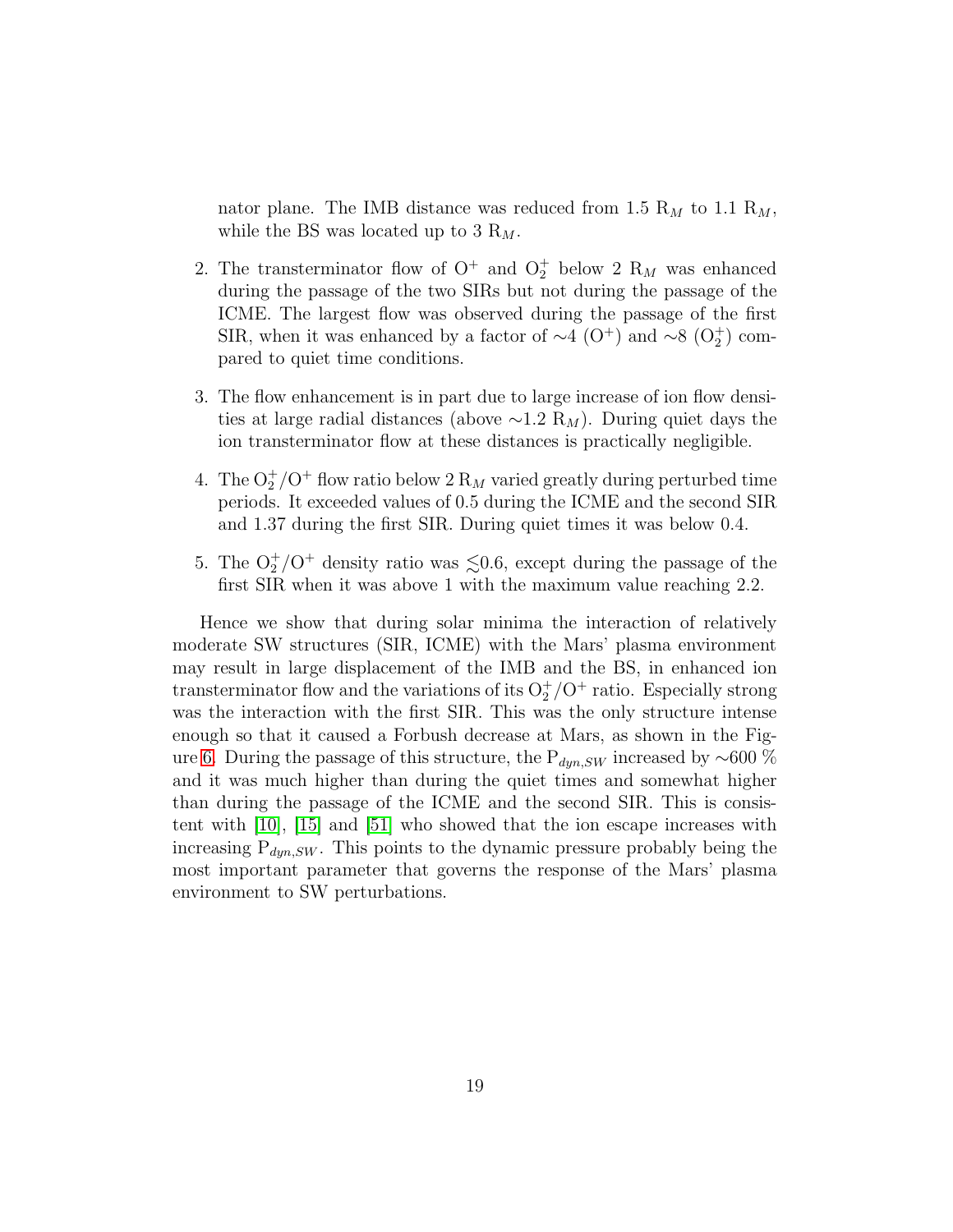

<span id="page-19-0"></span>Figure 1: From top to bottom: a) monthly averaged sunspot number, b) total solar irradiance at Earth (red dots) and Mars' heliocentric distance (black curve), c) solar EUV and d) solar X-ray fluxes at Earth (red) and Mars (purple).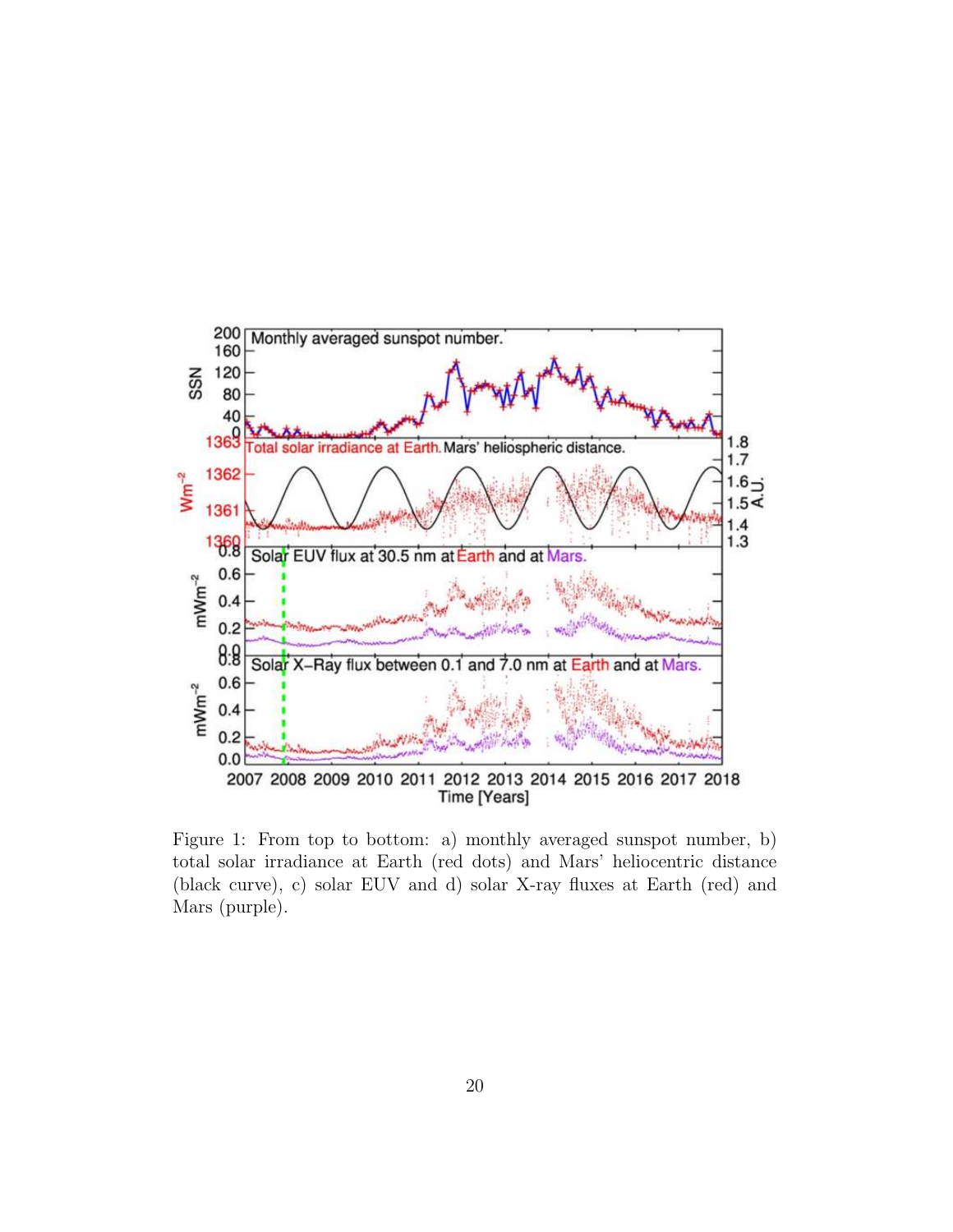| TIMES OF THE SW STRUCTURES AT DIFFERENT SPACECRAFT |                                  |                                                                                         |                  |
|----------------------------------------------------|----------------------------------|-----------------------------------------------------------------------------------------|------------------|
|                                                    | SIR 1                            | ICME.                                                                                   | SIR <sub>2</sub> |
| STA                                                |                                  | 20 Nov 23:50 - 21 Nov 15:10 19 Nov 08:30 - 20 Nov 23:50 22 Nov 01:10 - 22 Nov 16:30     |                  |
|                                                    |                                  | ACE 19 Nov 18:00 - 20 Nov 22:40 19 Nov 23:30 - 20 Nov 12:30 22 Nov 06:00 - 23 Nov 23:30 |                  |
| ST <sub>R</sub>                                    | $19$ Nov 14:30 - 21 Nov 06:00    | 19 Nov 23:30 - 20 Nov 15:50 23 Nov 16:50 - 24 Nov 07:30                                 |                  |
|                                                    | $MEX$ 22 Nov 9:30 - 24 Nov 09:00 | 24 Nov 22:30 - 25 Nov 14:30 26 Nov 04:00 - 26 Nov 14:30                                 |                  |
|                                                    | Orbit $\#$ 4996-5001             | 5003-5006                                                                               | 5009-5010        |

<span id="page-20-0"></span>Table 1: Dates and times (UT) when STA, ACE, STB and MEX detected the two SIRs and the ICME.



<span id="page-20-1"></span>Figure 2: Positions of inner planets of the solar system and both STEREO spacecraft on November 21, 2007. Planetary orbits are shown as dahsed ellipses and continuous lines represent the nominal Parker spiral. Image obtained from the STEREO-Science Centre, https: stereo-ssc.nascom.nasa.gov/.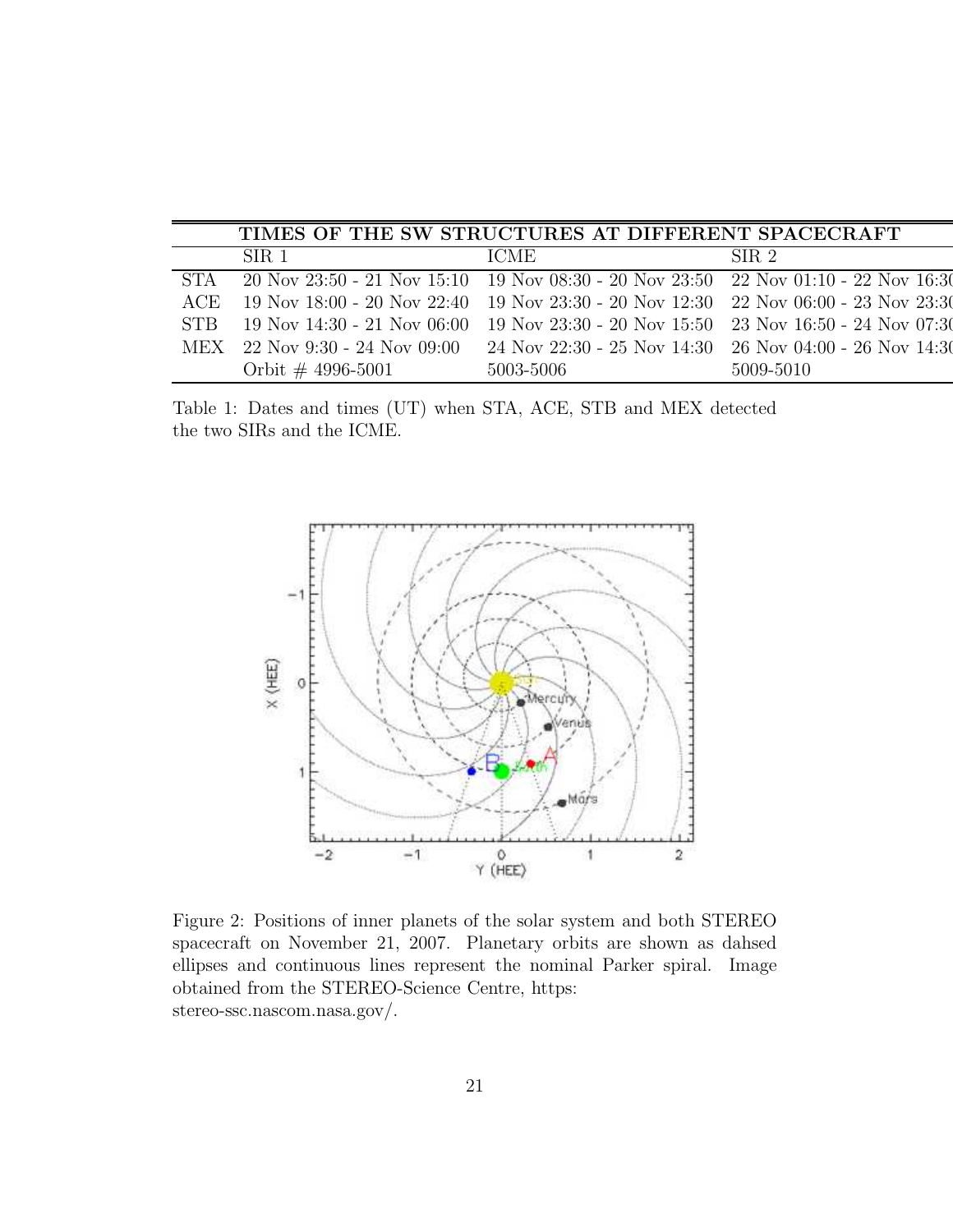

<span id="page-21-0"></span>Figure 3: Observations by Stereo B (a), ACE (b) and Stereo B (c). From top to bottom: IMF magnitude, IMF components, SW density, velocity (magnitude and components), temperature and SW dynamic pressure,  $P_{dyn,SW}$ . ICME is shadowed in green and the two SIRs in red.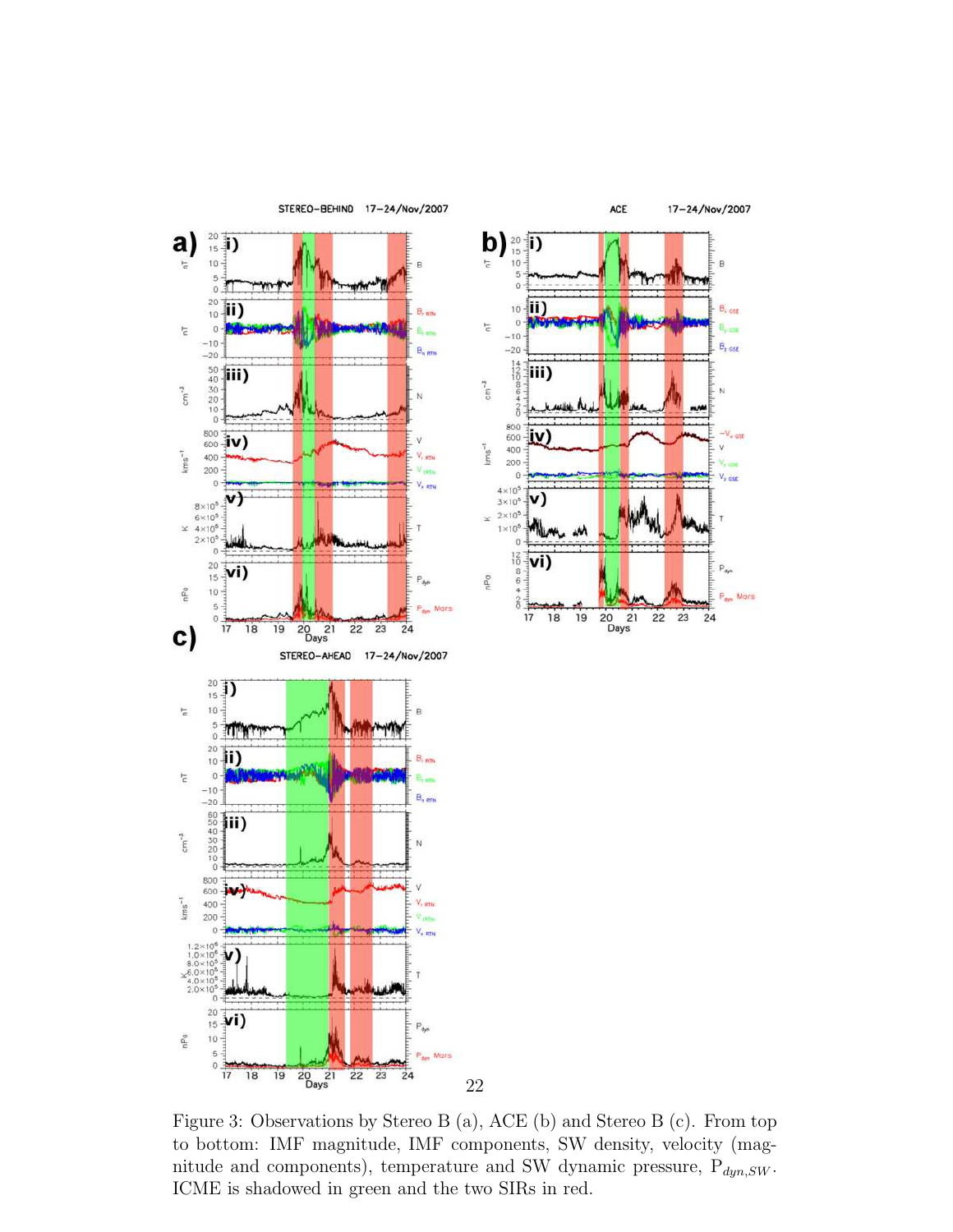

<span id="page-22-0"></span>Figure 4: The orbit of Mars-Express in MSO coordinate system.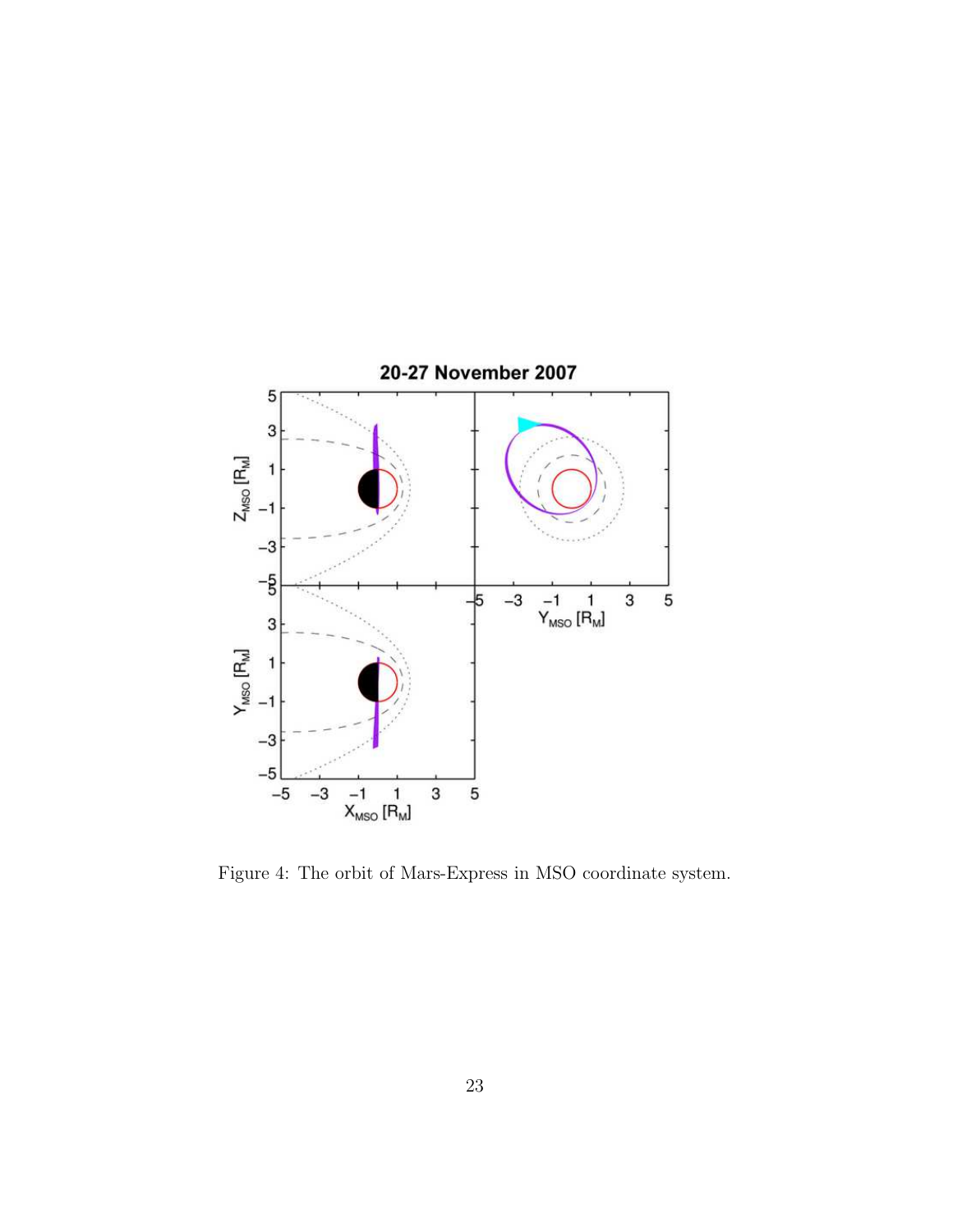

<span id="page-23-0"></span>Figure 5: Mars-Express IMA observations during 20-27 November 2007. Panels show ion a) PDF spectrogram, b) ion density, b) velocity, c) thermal pres-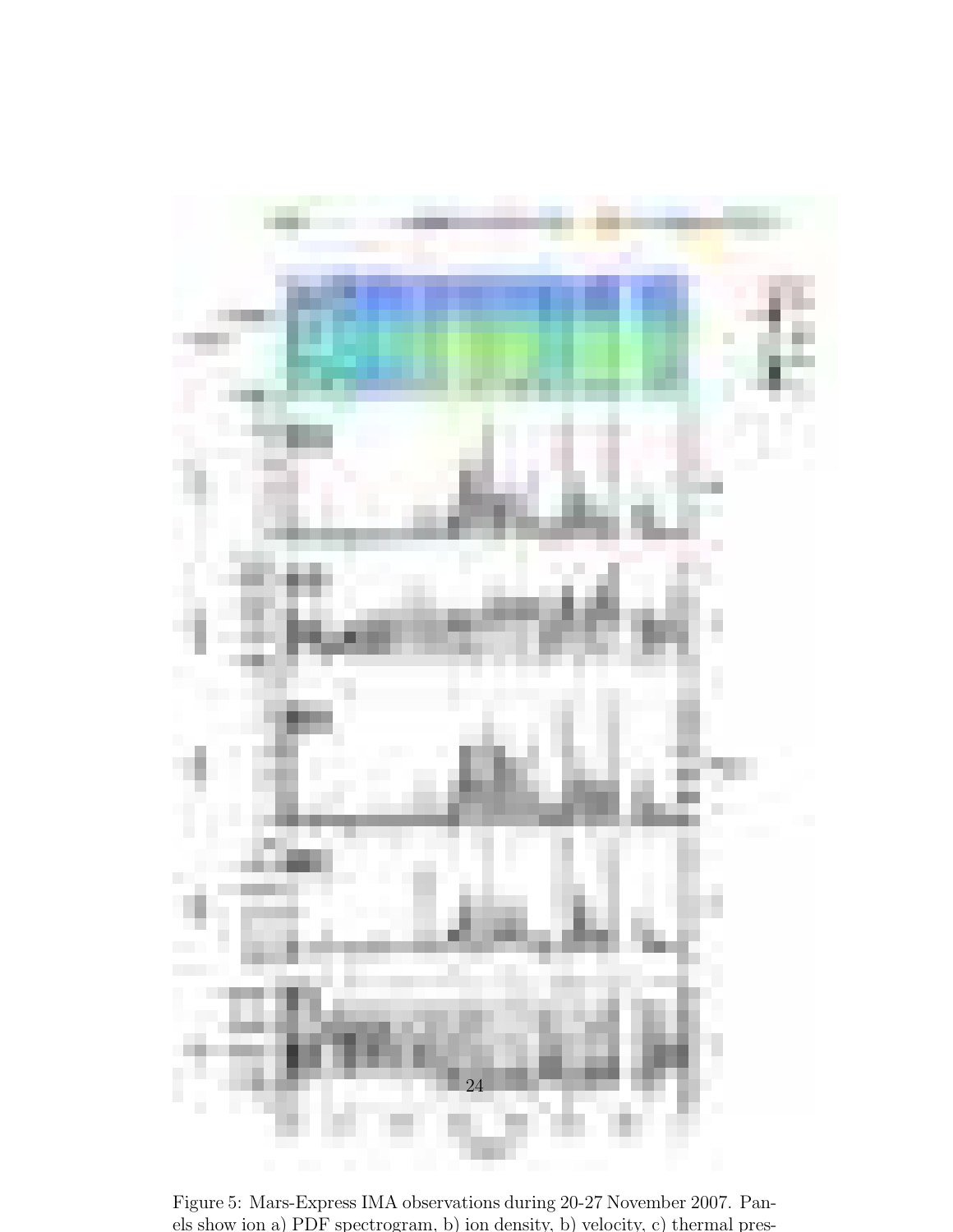

<span id="page-24-0"></span>Figure 6: Suprathermal particles observed by HEND during 20-27 November 2007.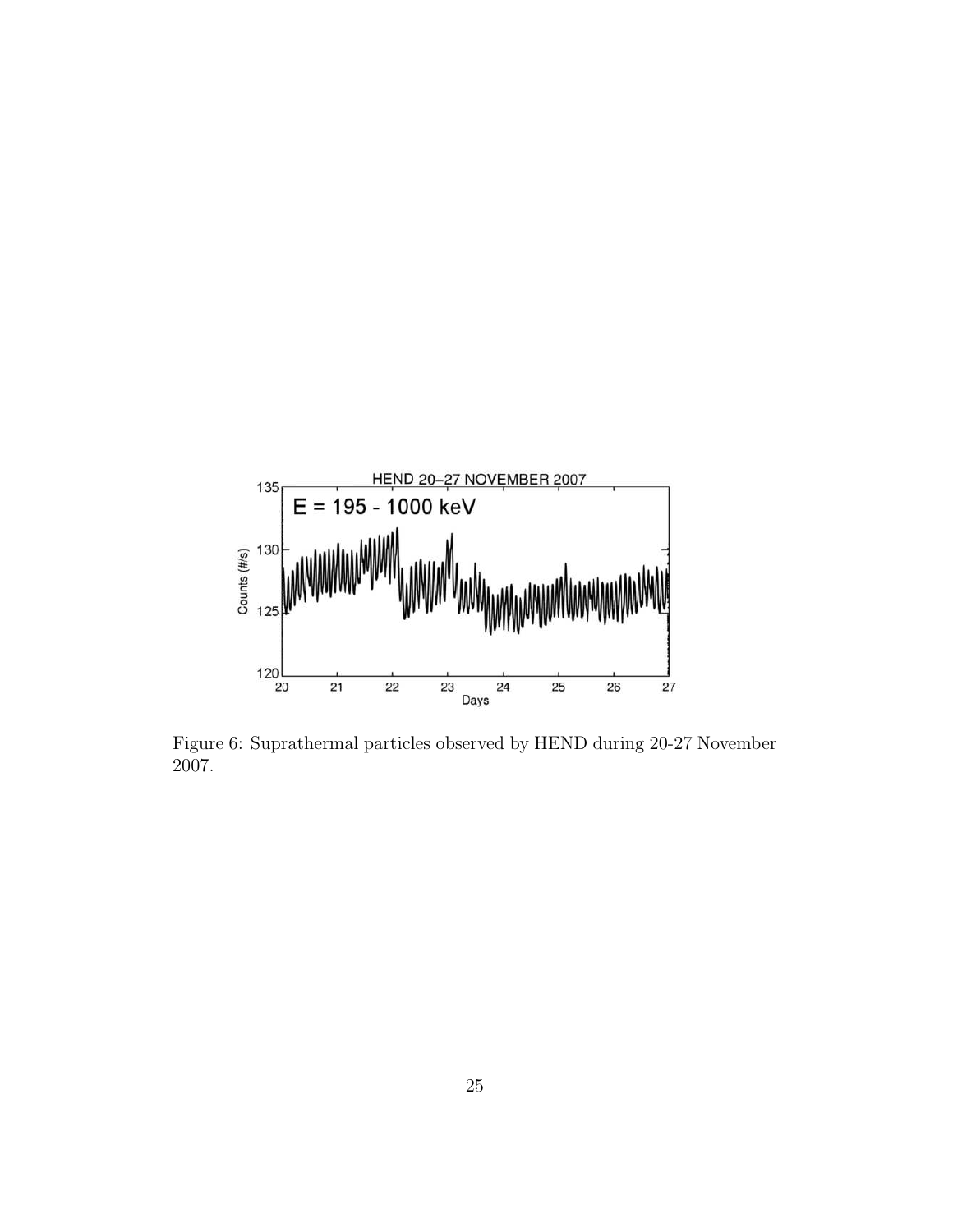

<span id="page-25-0"></span>Figure 7: ELS spectrogram during a portion of the orbit #4997. Purple lines on the bottom mark the times when hot electrons appear inside the ionosphere.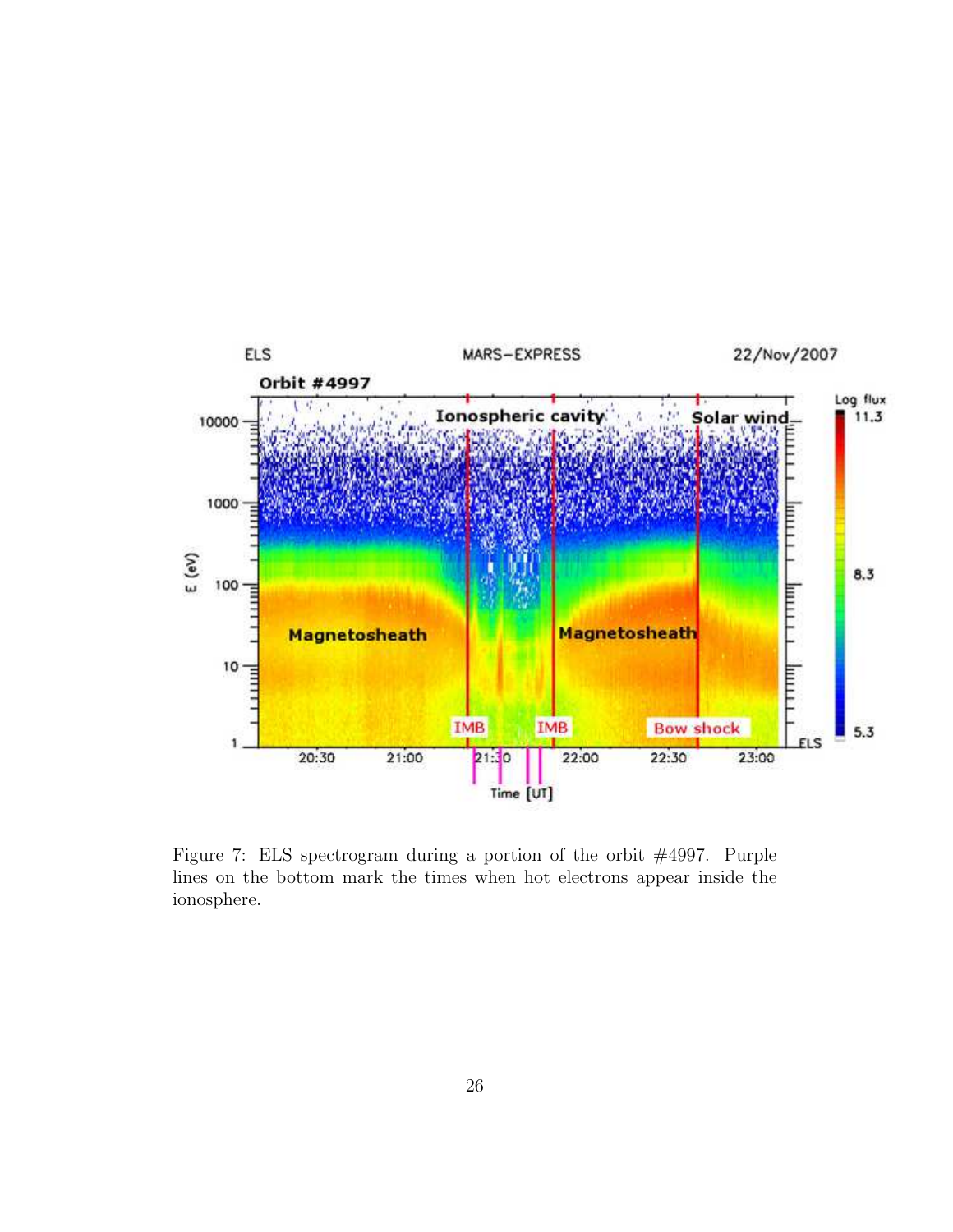

<span id="page-26-0"></span>Figure 8: Electron spectrograms for successive orbits between November <sup>21</sup> and November <sup>26</sup> 2007. The dates and MEX orbit numbers are provided for each panel.

27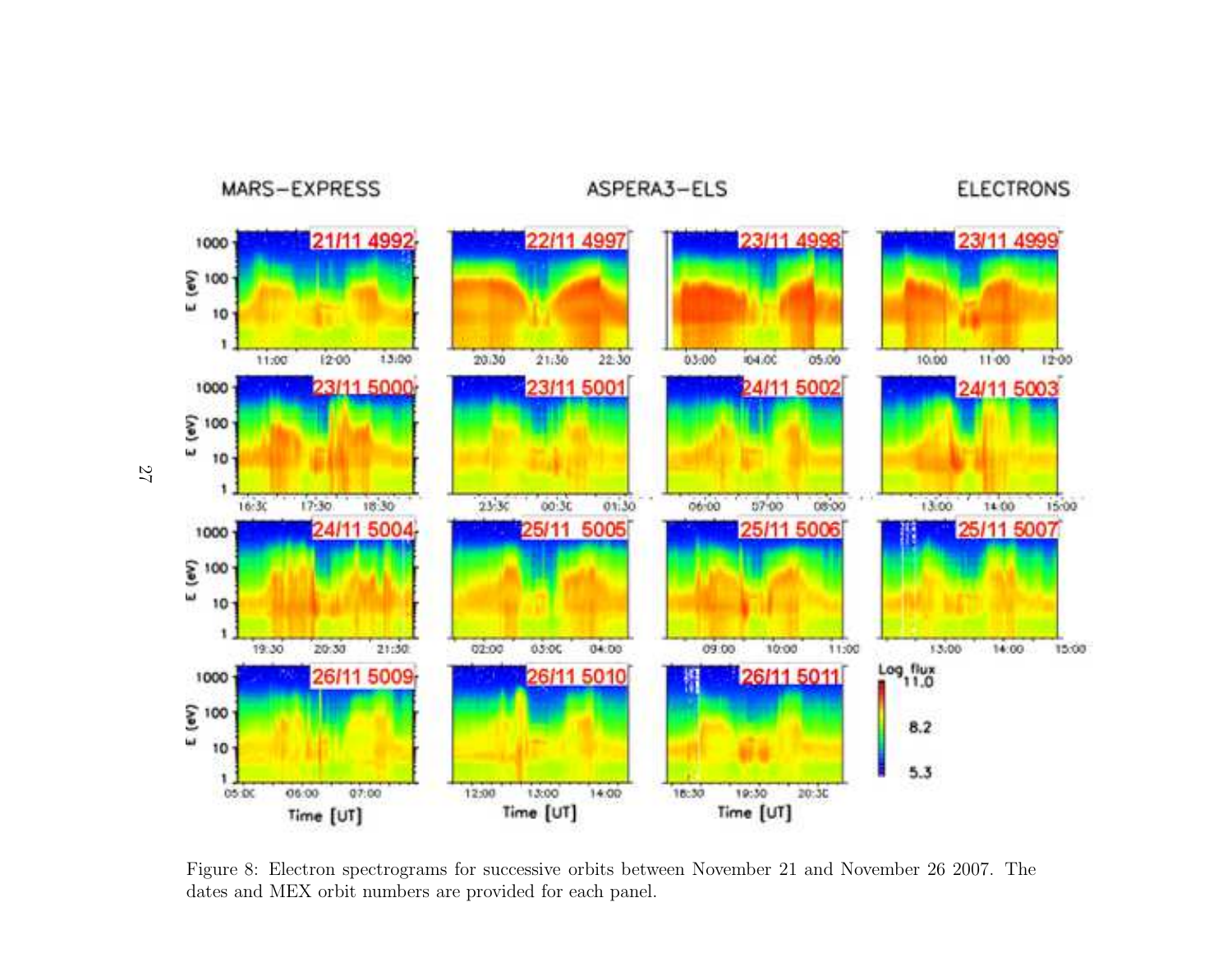

<span id="page-27-0"></span>Figure 9: Spectrograms of  $O^+$  and  $O_2^+$  ions during successive orbits between November 21 and November 2007.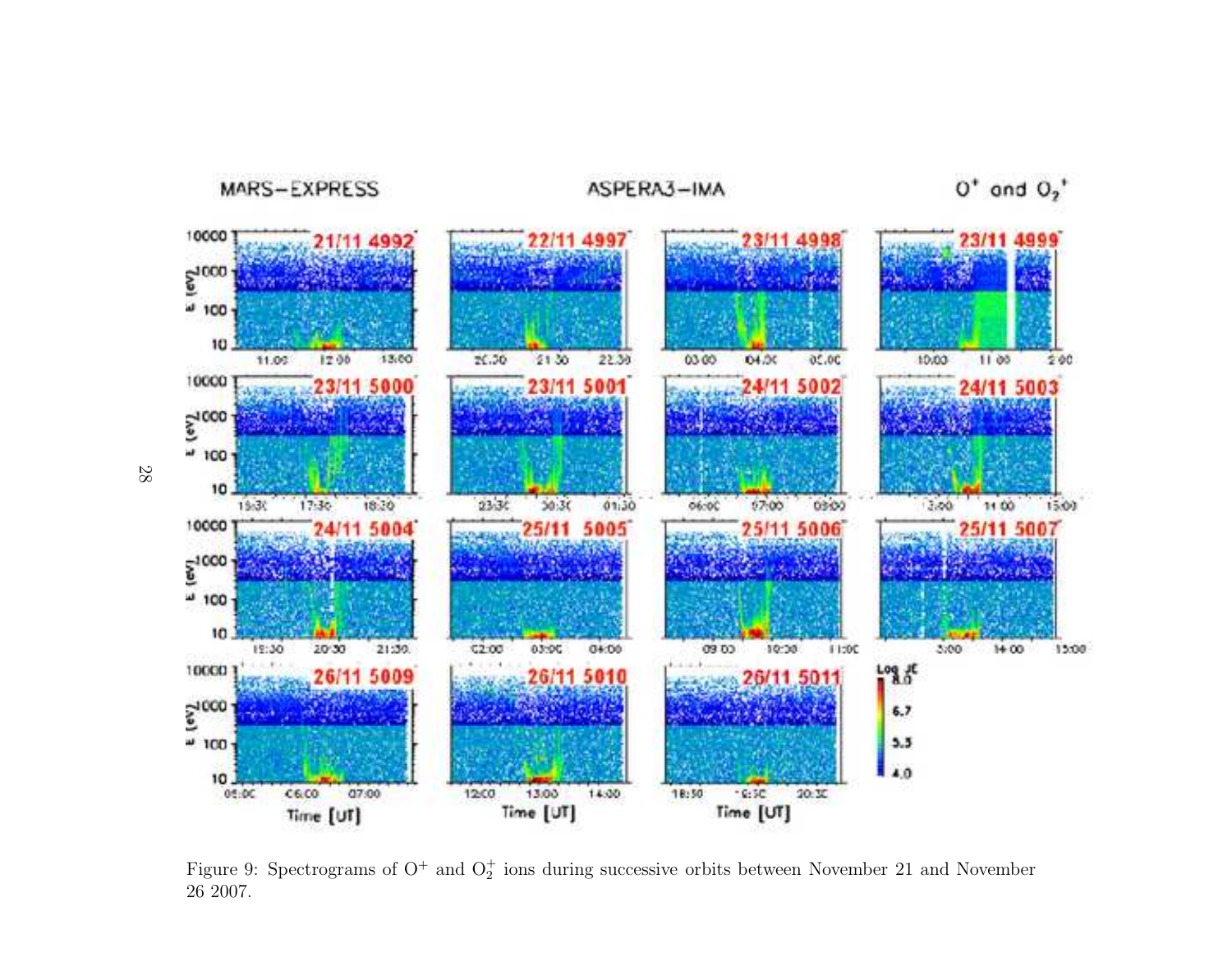### <span id="page-28-0"></span>References

- [1] M. H. Acu˜na, J. E. P. Connerney, P. Wasilewski, R. P. Lin, K. A. Anderson, C. W. Carlson, J. McFadden, D. W. Curtis, D. Mitchell, H. Reme, C. Mazelle, J. A. Sauvaud, C. dUston, A. Cros, J. L. Medale, S. J. Bauer, P. Cloutier, M. Mayhew, D. Winterhalter, and N. F. Ness. Magnetic field and plasma observations at mars: Initial results of the mars global surveyor mission. Science, 279(5357):1676–1680, 1998.
- <span id="page-28-1"></span>[2] M. H. Acuña, D. Curtis, J. L. Scheifele, C. T. Russell, P. Schroeder, A. Szabo, and J. G. Luhmann. The stereo/impact magnetic field experiment. Space Science Reviews, 136(1):203–226, Apr 2008.
- <span id="page-28-3"></span>[3] S. Barabash, R. Lundin, H. Andersson, K. Brinkfeldt, A. Grigoriev, H. Gunell, M. Holmström, M. Yamauchi, K. Asamura, P. Bochsler, P. Wurz, R. Cerulli-Irelli, A. Mura, A. Milillo, M. Maggi, S. Orsini, A. J. Coates, D. R. Linder, D. O. Kataria, C. C. Curtis, K. C. Hsieh, B. R. Sandel, R. A. Frahm, J. R. Sharber, J. D. Winningham, M. Grande, E. Kallio, H. Koskinen, P. Riihelä, W. Schmidt, T. Säles, J. U. Kozyra, N. Krupp, J. Woch, S. Livi, J. G. Luhmann, S. McKenna-Lawlor, E. C. Roelof, D. J. Williams, J.-A. Sauvaud, A. Fedorov, and J.-J. Thocaven. The analyzer of space plasmas and energetic atoms (aspera-3) for the mars express mission. Space Science Reviews, 126(1):113–164, Oct 2006.
- <span id="page-28-2"></span>[4] S. Barabash, R. Lundin, H. Andersson, J. Gimholt, M. Holmström, O. Norberg, M. Yamauchi, K. Asamura, A. J. Coates, D. R. Linder, D. O. Kataria, C. C. Curtis, K. C. Hsieh, B. R. Sand el, A. Fedorov, A. Grigoriev, E. Budnik, M. Grande, M. Carter, D. H. Reading, H. Koskinen, E. Kallio, P. Riihela, T. Säles, J. Kozyra, N. Krupp, S. Livi, J. Woch, J. Luhmann, S. McKenna-Lawlor, S. Orsini, R. Cerulli-Irelli, M. Maggi, A. Morbidini, A. Mura, A. Milillo, E. Roelof, D. Williams, J. A. Sauvaud, J. J. Thocaven, T. Moreau, D. Winningham, R. Frahm, J. Scherrer, J. Sharber, P. Wurz, and P. Bochsler. ASPERA-3: analyser of space plasmas and energetic ions for Mars Express. In Andrew Wilson and Agustin Chicarro, editors, Mars Express: the Scientific Payload, volume 1240 of ESA Special Publication, pages 121–139, August 2004.
- <span id="page-28-4"></span>[5] C. Bertucci, C. Mazelle, and M. Acuña. Structure and variability of the martian magnetic pileup boundary and bow shock from mgs mag/er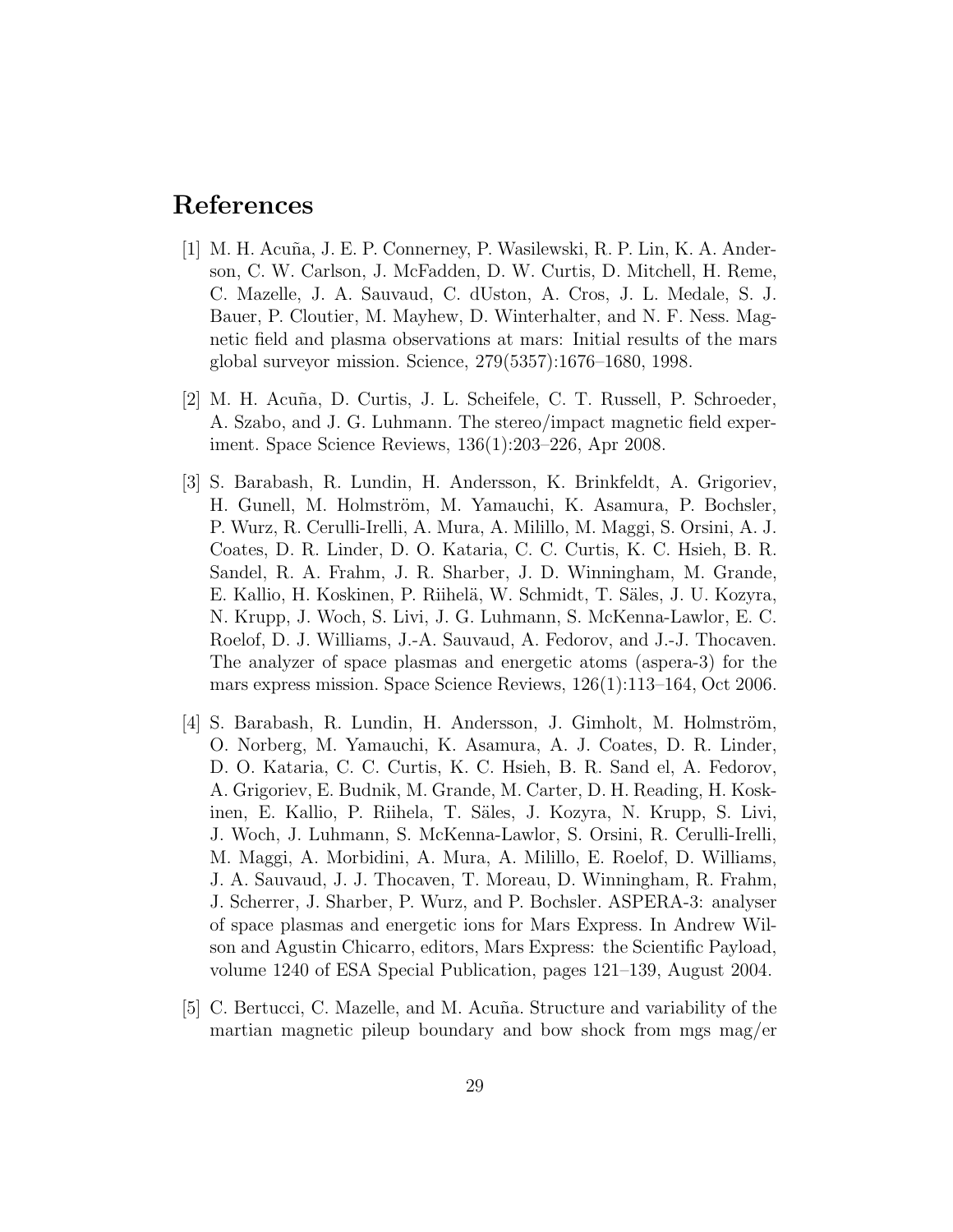observations. Advances in Space Research, 36(11):2066 – 2076, 2005. Planetary Atmospheres, Ionospheres, and Magnetospheres.

- <span id="page-29-4"></span>[6] W. V. Boynton, W. C. Feldman, I. G. Mitrofanov, L. G. Evans, R. C. Reedy, S. W. Squyres, R. Starr, J. I. Trombka, C. D'Uston, J. R. Arnold, P. A. J. Englert, A. E. Metzger, H. Wänke, J. Brückner, D. M. Drake, C. Shinohara, C. Fellows, D. K. Hamara, K. Harshman, K. Kerry, C. Turner, M. Ward, H. Barthe, K. R. Fuller, S. A. Storms, G. W. Thornton, J. L. Longmire, M. L. Litvak, and A. K. Ton'chev. The Mars Odyssey Gamma-Ray Spectrometer Instrument Suite. Space Science Reviews, 110(1):37–83, Jan 2004.
- <span id="page-29-5"></span><span id="page-29-0"></span>[7] Christina M. S. Cohen. Observations of Energetic Storm Particles: An Overview, pages 275–282. American Geophysical Union (AGU), 2006.
- [8] Dana H. Crider, Mario H. Acu˜na, John E. P. Connerney, Didier Vignes, Norman F. Ness, Alexander M. Krymskii, Tamara K. Breus, Henri R`eme, Christian Mazelle, David L. Mitchell, Robert P. Lin, Paul A. Cloutier, and Daniel Winterhalter. Observations of the latitude dependence of the location of the martian magnetic pileup boundary. Geophysical Research Letters, 29(8):1170, April 2002.
- <span id="page-29-1"></span>[9] Dana H. Crider, Jared Espley, David A. Brain, David L. Mitchell, John E. P. Connerney, and Mario H. Acuña. Mars global surveyor observations of the halloween 2003 solar superstorm's encounter with mars. Journal of Geophysical Research: Space Physics, 110(A9), 2005.
- <span id="page-29-2"></span>[10] S. M. Curry, J. G. Luhmann, Y. J. Ma, C. F. Dong, D. Brain, F. Leblanc, R. Modolo, Y. Dong, J. McFadden, J. Halekas, J. Connerney, J. Espley, T. Hara, Y. Harada, C. Lee, X. Fang, and B. Jakosky. Response of mars o+ pickup ions to the 8 march 2015 icme: Inferences from maven databased models. Geophysical Research Letters, 42(21):9095–9102, 2015.
- <span id="page-29-3"></span>[11] Chuanfei Dong, Stephen W. Bougher, Yingjuan Ma, Gabor Toth, Andrew F. Nagy, and Dalal Najib. Solar wind interaction with mars upper atmosphere: Results from the one-way coupling between the multifluid mhd model and the mtgcm model. Geophysical Research Letters, 41(8):2708–2715, 2014.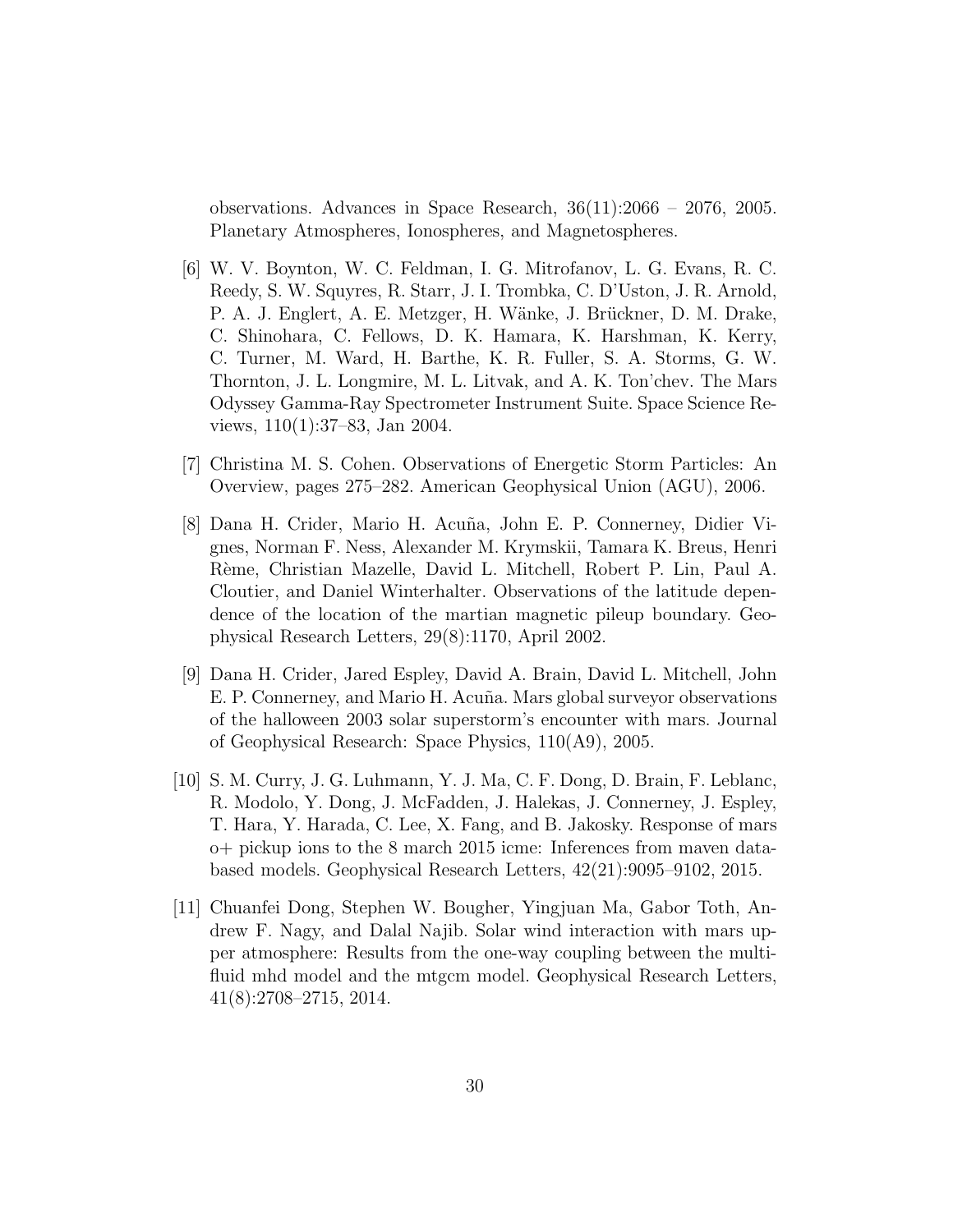- <span id="page-30-0"></span>[12] E. Dubinin, M. Fraenz, J. Woch, F. Duru, D. Gurnett, R. Modolo, S. Barabash, and R. Lundin. Ionospheric storms on mars: Impact of the corotating interaction region. Geophysical Research Letters, 36(1):n/a– n/a, 2009. L01105.
- <span id="page-30-1"></span>[13] F. Duru, D. A. Gurnett, R. A. Frahm, J. D. Winningham, D. D. Morgan, and G. G. Howes. Steep, transient density gradients in the martian ionosphere similar to the ionopause at venus. Journal of Geophysical Research: Space Physics, 114(A12), 2009.
- <span id="page-30-4"></span>[14] F. Duru, D.A. Gurnett, D.D. Morgan, J. Halekas, R.A. Frahm, R. Lundin, W. Dejong, C. Ertl, A. Venable, C. Wilkinson, M. Fraenz, F. Nemec, J.E.P. Connerney, J.R. Espley, D. Larson, J.D. Winningham, J. Plaut, and P.R. Mahaffy. Response of the martian ionosphere to solar activity including seps and icmes in a two-week period starting on 25 february 2015. Planetary and Space Science,  $145:28 - 37$ , 2017.
- <span id="page-30-3"></span>[15] N. J. T. Edberg, U. Auster, S. Barabash, A. Bösswetter, D. A. Brain, J. L. Burch, C. M. Carr, S. W. H. Cowley, E. Cupido, F. Duru, A. I. Eriksson, M. Fränz, K.-H. Glassmeier, R. Goldstein, M. Lester, R. Lundin, R. Modolo, H. Nilsson, I. Richter, M. Samara, and J. G. Trotignon. Rosetta and mars express observations of the influence of high solar wind pressure on the martian plasma environment. Annales Geophysicae, 27(12):4533–4545, 2009.
- <span id="page-30-6"></span> $[16]$  N. J. T. Edberg, M. Lester, S. W. H. Cowley, D. A. Brain, M. Fränz, and S. Barabash. Magnetosonic mach number effect of the position of the bow shock at mars in comparison to venus. Journal of Geophysical Research: Space Physics, 115(A7), 2010.
- <span id="page-30-2"></span>[17] N. J. T. Edberg, H. Nilsson, A. O. Williams, M. Lester, S. E. Milan, S. W. H. Cowley, M. Fränz, S. Barabash, and Y. Futaana. Pumping out the atmosphere of mars through solar wind pressure pulses. Geophysical Research Letters, 37(3), 2010.
- <span id="page-30-5"></span>[18] B. Ehresmann, D. M. Hassler, C. Zeitlin, J. Guo, R. F. Wimmer-Schweingruber, D. Matthiä, H. Lohf, S. Burmeister, S. C. R. Rafkin, T. Berger, and G. Reitz. Energetic Particle Radiation Environment Observed by RAD on the Surface of Mars During the September 2017 Event. Geophysical Journal Letters, 45(11):5305–5311, June 2018.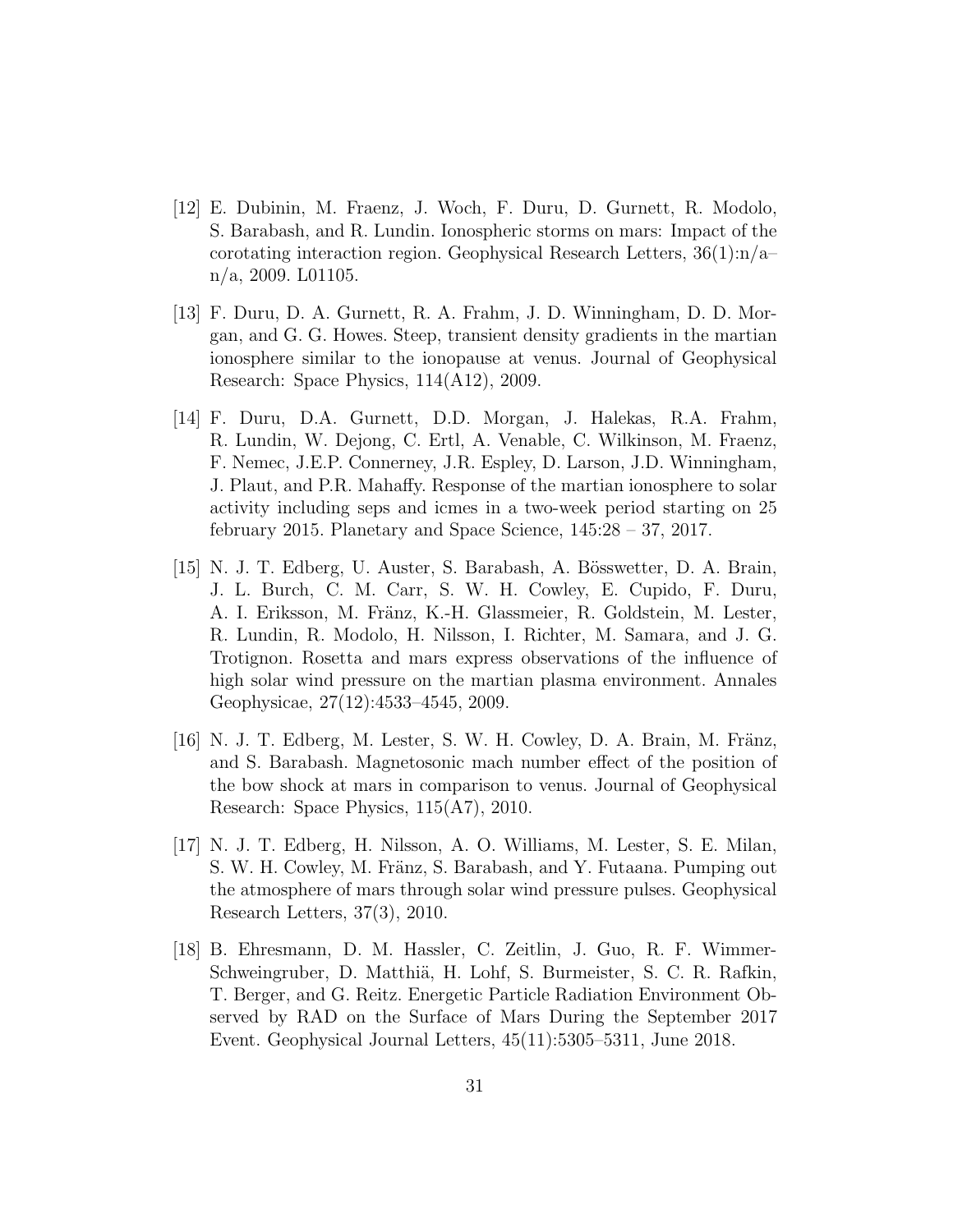- <span id="page-31-1"></span>[19] J. R. Espley, P. A. Cloutier, D. H. Crider, D. A. Brain, and M. H. Acuña. Low-frequency plasma oscillations at mars during the october 2003 solar storm. Journal of Geophysical Research: Space Physics, 110(A9), 2005.
- <span id="page-31-5"></span>[20] A. Fedorov, S. Barabash, J.-A. Sauvaud, Y. Futaana, T. L. Zhang, R. Lundin, and C. Ferrier. Measurements of the ion escape rates from venus for solar minimum. Journal of Geophysical Research: Space Physics, 116(A7), 2011.
- <span id="page-31-0"></span>[21] L. Fletcher, B. R. Dennis, H. S. Hudson, S. Krucker, K. Phillips, A. Veronig, M. Battaglia, L. Bone, A. Caspi, Q. Chen, P. Gallagher, P. T. Grigis, H. Ji, W. Liu, R. O. Milligan, and M. Temmer. An observational overview of solar flares. Space Science Reviews, 159(1):19, Aug 2011.
- <span id="page-31-4"></span>[22] M. Fränz, E. Dubinin, E. Nielsen, J. Woch, S. Barabash, R. Lundin, and A. Fedorov. Transterminator ion flow in the martian ionosphere. Planetary and Space Science, 58(11):1442 – 1454, 2010.
- <span id="page-31-2"></span>[23] Y. Futaana, S. Barabash, M. Yamauchi, S. McKenna-Lawlor, R. Lundin, J.G. Luhmann, D. Brain, E. Carlsson, J.-A. Sauvaud, J.D. Winningham, R.A. Frahm, P. Wurz, M. Holmström, H. Gunell, E. Kallio, W. Baumjohann, H. Lammer, J.R. Sharber, K.C. Hsieh, H. Andersson, A. Grigoriev, K. Brinkfeldt, H. Nilsson, K. Asamura, T.L. Zhang, A.J. Coates, D.R. Linder, D.O. Kataria, C.C. Curtis, B.R. Sandel, A. Fedorov, C. Mazelle, J.-J. Thocaven, M. Grande, Hannu E.J. Koskinen, T. Sales, W. Schmidt, P. Riihela, J. Kozyra, N. Krupp, J. Woch, M. Fränz, E. Dubinin, S. Orsini, R. Cerulli-Irelli, A. Mura, A. Milillo, M. Maggi, E. Roelof, P. Brandt, K. Szego, J. Scherrer, and P. Bochsler. Mars express and venus express multi-point observations of geoeffective solar flare events in december 2006. Planetary and Space Science, 56(6):873 – 880, 2008. Mars Express/Venus Express.
- <span id="page-31-3"></span>[24] A. B. Galvin, L. M. Kistler, M. A. Popecki, C. J. Farrugia, K. D. C. Simunac, L. Ellis, E. Möbius, M. A. Lee, M. Boehm, J. Carroll, A. Crawshaw, M. Conti, P. Demaine, S. Ellis, J. A. Gaidos, J. Googins, M. Granoff, A. Gustafson, D. Heirtzler, B. King, U. Knauss, J. Levasseur, S. Longworth, K. Singer, S. Turco, P. Vachon, M. Vosbury, M. Widholm, L. M. Blush, R. Karrer, P. Bochsler, H. Daoudi, A. Etter, J. Fischer,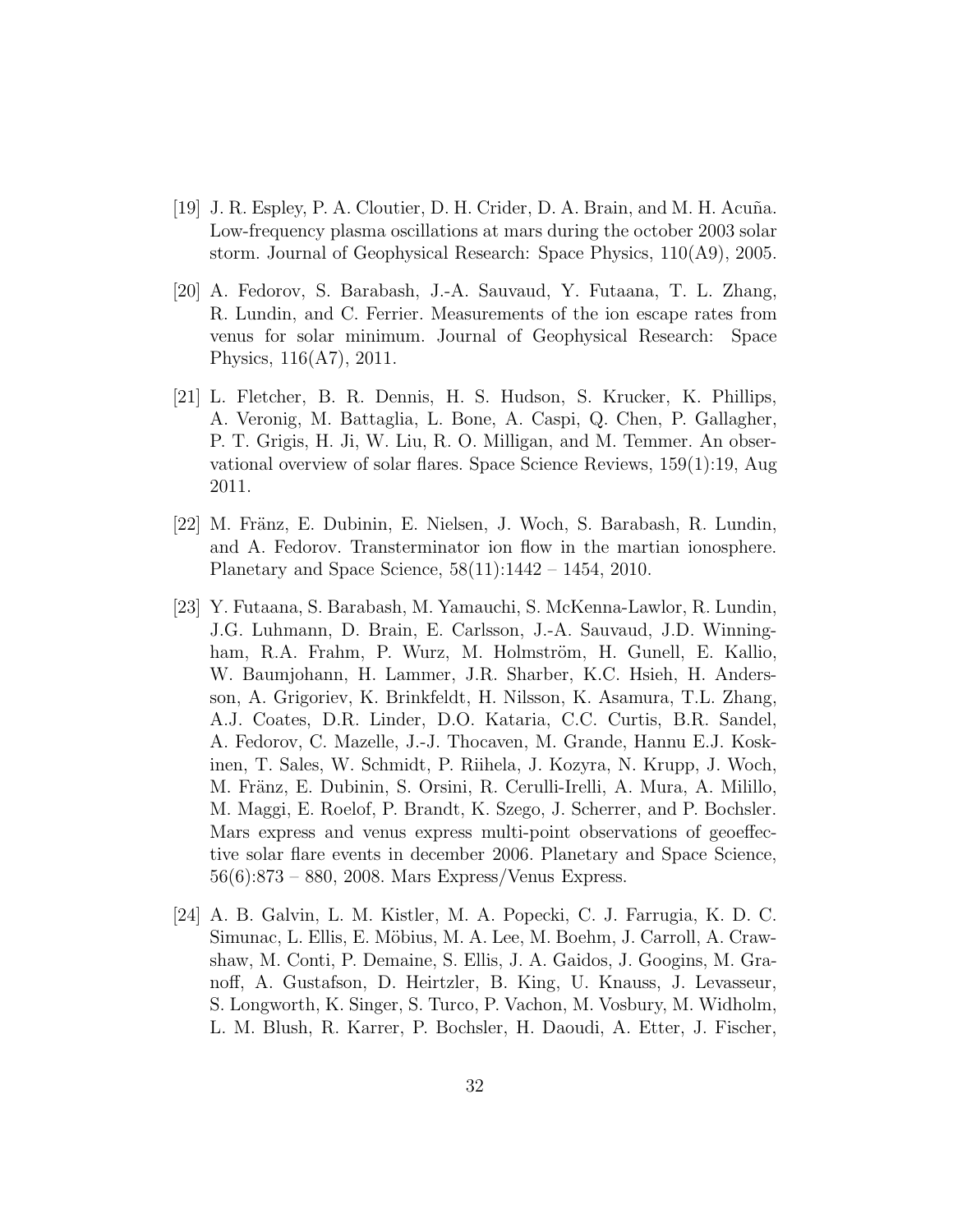J. Jost, A. Opitz, M. Sigrist, P. Wurz, B. Klecker, M. Ertl, E. Seidenschwang, R. F. Wimmer-Schweingruber, M. Koeten, B. Thompson, and D. Steinfeld. The plasma and suprathermal ion composition (plastic) investigation on the stereo observatories. Space Science Reviews, 136(1):437–486, Apr 2008.

- <span id="page-32-0"></span>[25] P. Garnier, M. Steckiewicz, C. Mazelle, S. Xu, D. Mitchell, M. K. G. Holmberg, J. S. Halekas, L. Andersson, D. A. Brain, J. E. P. Connerney, J. R. Espley, R. J. Lillis, J. G. Luhmann, J.-A. Sauvaud, and B. M. Jakosky. The martian photoelectron boundary as seen by maven. Journal of Geophysical Research: Space Physics, 122(10):10,472–10,485, 2017.
- <span id="page-32-1"></span>[26] J.T. Gosling and V.J. Pizzo. Formation and evolution of corotating interaction regions and their three dimensional structure. Space Science Reviews, 89(1):21–52, 1999.
- <span id="page-32-5"></span>[27] Jacob R. Gruesbeck, Jared R. Espley, John E. P. Connerney, Gina A. Di-Braccio, Yasir I. Soobiah, David Brain, Christian Mazelle, Julian Dann, Jasper Halekas, and David L. Mitchell. The three-dimensional bow shock of mars as observed by maven. Journal of Geophysical Research: Space Physics, 123(6):4542–4555, 2018.
- <span id="page-32-2"></span>[28] Jingnan Guo, Mateja Dumbović, Robert F. Wimmer-Schweingruber, Manuela Temmer, Henning Lohf, Yuming Wang, Astrid Veronig, Donald M. Hassler, Leila M. Mays, Cary Zeitlin, Bent Ehresmann, Olivier Witasse, Johan L. Freiherr von Forstner, Bernd Heber, Mats Holmström, and Arik Posner. Modeling the evolution and propagation of 10 september 2017 cmes and seps arriving at mars constrained by remote sensing and in situ measurement. Space Weather, 16(8):1156–1169, 2018.
- <span id="page-32-3"></span>[29] Jingnan Guo, Robert Lillis, Robert F. Wimmer-Schweingruber, Cary Zeitlin, Patrick Simonson, Ali Rahmati, Arik Posner, Athanasios Papaioannou, Niklas Lundt, Christina O. Lee, Davin Larson, Jasper Halekas, Donald M. Hassler, Bent Ehresmann, Patrick Dunn, and Stephan Böttcher. Measurements of Forbush decreases at Mars: both by MSL on ground and by MAVEN in orbit. Astronomy & Astrophysics, 611:A79, April 2018.
- <span id="page-32-4"></span>[30] B. E. S. Hall, M. Lester, B. Sánchez-Cano, J. D. Nichols, D. J. Andrews, N. J. T. Edberg, H. J. Opgenoorth, M. Fränz, M. Holmström, R. Ram-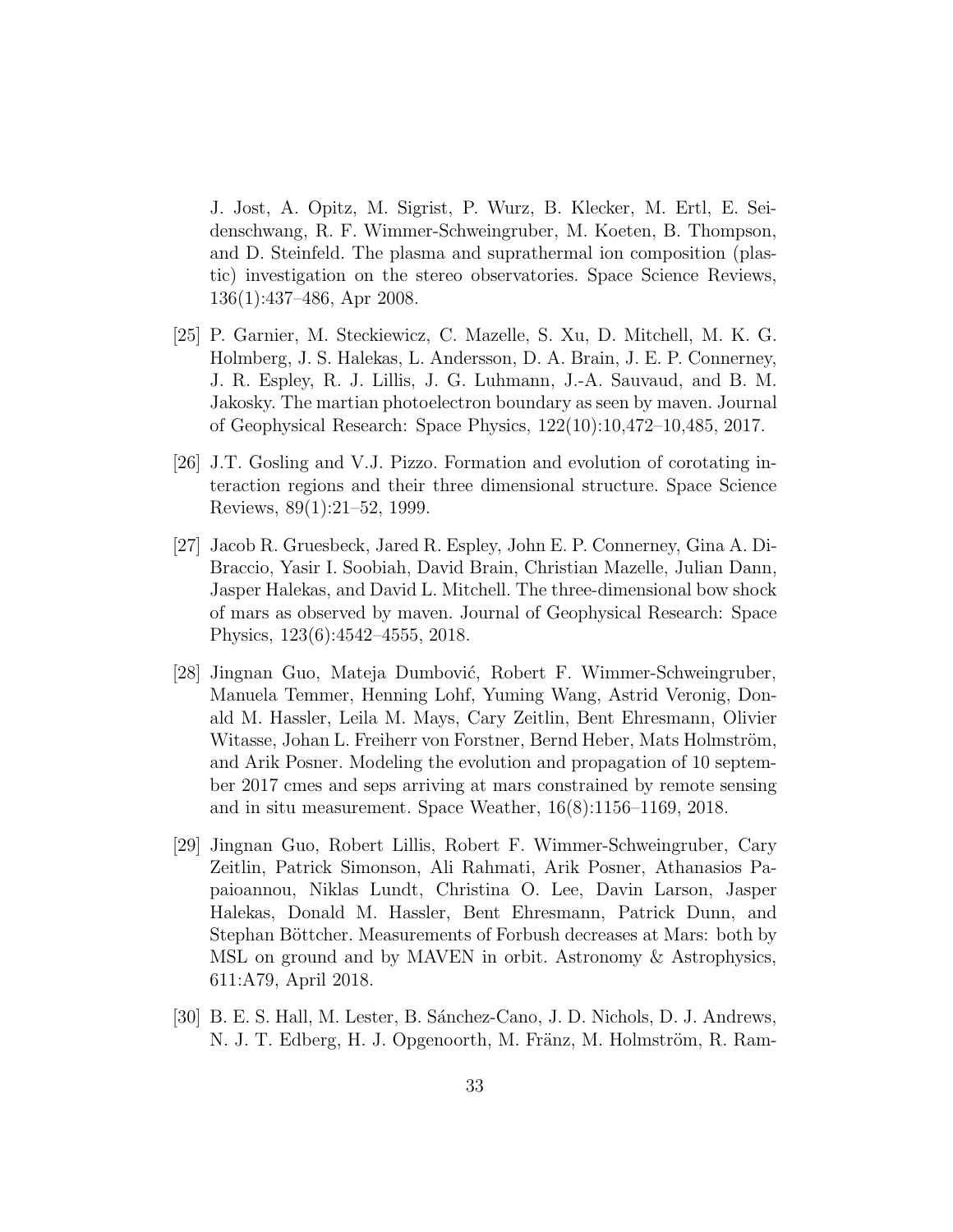stad, O. Witasse, M. Cartacci, A. Cicchetti, R. Noschese, and R. Orosei. Annual variations in the martian bow shock location as observed by the mars express mission. Journal of Geophysical Research: Space Physics, 121(11):11,474–11,494, 2016.

- <span id="page-33-3"></span>[31] B. E. S. Hall, B. Sánchez-Cano, J. A. Wild, M. Lester, and M. Holmström. The martian bow shock over solar cycle  $23-24$  as observed by the mars express mission. Journal of Geophysical Research: Space Physics, 124(6):4761–4772, 2019.
- <span id="page-33-1"></span>[32] Y. Harada, D. A. Gurnett, A. J. Kopf, J. S. Halekas, S. Ruhunusiri, C. O. Lee, T. Hara, J. Espley, G. A. DiBraccio, D. L. Mitchell, C. Mazelle, D. E. Larson, and B. M. Jakosky. Dynamic response of the martian ionosphere to an interplanetary shock: Mars express and maven observations. Geophysical Research Letters, 44(18):9116–9123, 2017.
- <span id="page-33-2"></span>[33] B. M. Jakosky, J. M. Grebowsky, J. G. Luhmann, J. Connerney, F. Eparvier, R. Ergun, J. Halekas, D. Larson, P. Mahaffy, J. McFadden, D. L. Mitchell, N. Schneider, R. Zurek, S. Bougher, D. Brain, Y. J. Ma, C. Mazelle, L. Andersson, D. Andrews, D. Baird, D. Baker, J. M. Bell, M. Benna, M. Chaffin, P. Chamberlin, Y.-Y. Chaufray, J. Clarke, G. Collinson, M. Combi, F. Crary, T. Cravens, M. Crismani, S. Curry, D. Curtis, J. Deighan, G. Delory, R. Dewey, G. DiBraccio, C. Dong, Y. Dong, P. Dunn, M. Elrod, S. England, A. Eriksson, J. Espley, S. Evans, X. Fang, M. Fillingim, K. Fortier, C. M. Fowler, J. Fox, H. Gröller, S. Guzewich, T. Hara, Y. Harada, G. Holsclaw, S. K. Jain, R. Jolitz, F. Leblanc, C. O. Lee, Y. Lee, F. Lefevre, R. Lillis, R. Livi, D. Lo, M. Mayyasi, W. McClintock, T. McEnulty, R. Modolo, F. Montmessin, M. Morooka, A. Nagy, K. Olsen, W. Peterson, A. Rahmati, S. Ruhunusiri, C. T. Russell, S. Sakai, J.-A. Sauvaud, K. Seki, M. Steckiewicz, M. Stevens, A. I. F. Stewart, A. Stiepen, S. Stone, V. Tenishev, E. Thiemann, R. Tolson, D. Toublanc, M. Vogt, T. Weber, P. Withers, T. Woods, and R. Yelle. Maven observations of the response of mars to an interplanetary coronal mass ejection. Science, 350(6261), 2015.
- <span id="page-33-0"></span>[34] Arvydas J. Kliore. Radio Occultation Observations of the Ionospheres of Mars and Venus, pages 265–276. American Geophysical Union (AGU), 1992.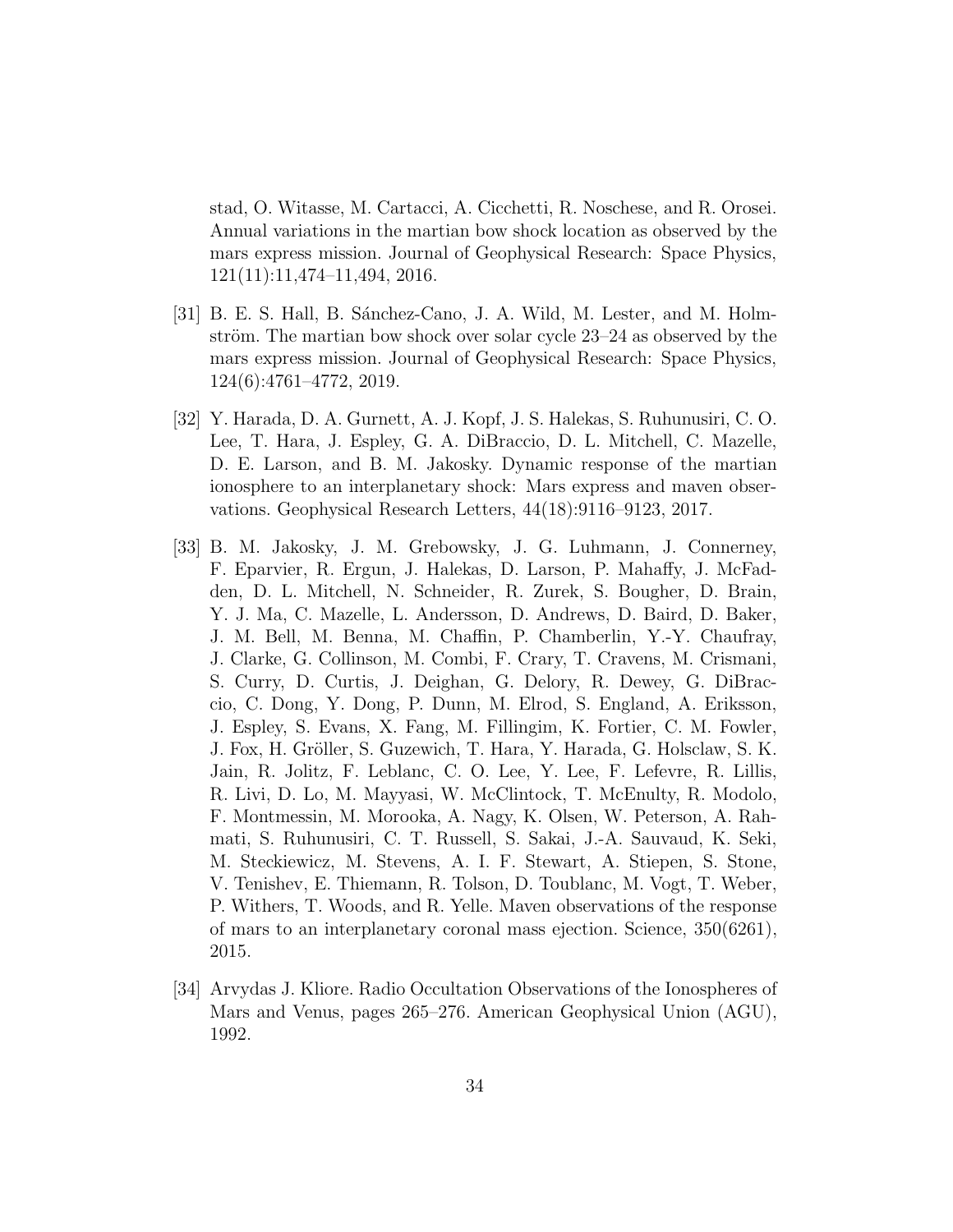- <span id="page-34-1"></span>[35] C. O. Lee, T. Hara, J. S. Halekas, E. Thiemann, P. Chamberlin, F. Eparvier, R. J. Lillis, D. E. Larson, P. A. Dunn, J. R. Espley, J. Gruesbeck, S. M. Curry, J. G. Luhmann, and B. M. Jakosky. MAVEN observations of the solar cycle 24 space weather conditions at Mars. Journal of Geophysical Research (Space Physics), 122(3):2768–2794, March 2017.
- <span id="page-34-2"></span>[36] C. O. Lee, B. M. Jakosky, J. G. Luhmann, D. A. Brain, M. L. Mays, D. M. Hassler, M. Holmström, D. E. Larson, D. L. Mitchell, C. Mazelle, and J. S. Halekas. Observations and Impacts of the 10 September 2017 Solar Events at Mars: An Overview and Synthesis of the Initial Results. Geophysical Research Letters, 45(17):8871–8885, September 2018.
- <span id="page-34-4"></span>[37] M. A. Livshits, V. A. Chernetskii, A. V. Bogomolov, S. N. Kuznetsov, Yu. I. Logachev, I. N. Myagkova, S. I. Svertilov, and B. Yu. Yushkov. Stereoscopic observations of solar flares made onboard the 2001 Mars Odyssey spacecraft and CORONAS-F satellite. Solar System Research, 40(2):153–162, Mar 2006.
- <span id="page-34-3"></span>[38] J. G. Luhmann, D. W. Curtis, P. Schroeder, J. McCauley, R. P. Lin, D. E. Larson, S. D. Bale, J.-A. Sauvaud, C. Aoustin, R. A. Mewaldt, A. C. Cummings, E. C. Stone, A. J. Davis, W. R. Cook, B. Kecman, M. E. Wiedenbeck, T. von Rosenvinge, M. H. Acuna, L. S. Reichenthal, S. Shuman, K. A. Wortman, D. V. Reames, R. Mueller-Mellin, H. Kunow, G. M. Mason, P. Walpole, A. Korth, T. R. Sanderson, C. T. Russell, and J. T. Gosling. Stereo impact investigation goals, measurements, and data products overview. Space Science Reviews, 136(1):117– 184, Apr 2008.
- <span id="page-34-0"></span>[39] R. Lundin, S. Barabash, H. Andersson, M. Holmström, A. Grigoriev, M. Yamauchi, J.-A. Sauvaud, A. Fedorov, E. Budnik, J.-J. Thocaven, D. Winningham, R. Frahm, J. Scherrer, J. Sharber, K. Asamura, H. Hayakawa, A. Coates, D. R. Linder, C. Curtis, K. C. Hsieh, B. R. Sandel, M. Grande, M. Carter, D. H. Reading, H. Koskinen, E. Kallio, P. Riihela, W. Schmidt, T. Säles, J. Kozyra, N. Krupp, J. Woch, J. Luhmann, S. McKenna-Lawler, R. Cerulli-Irelli, S. Orsini, M. Maggi, A. Mura, A. Milillo, E. Roelof, D. Williams, S. Livi, P. Brandt, P. Wurz, and P. Bochsler. Solar wind-induced atmospheric erosion at mars: First results from aspera-3 on mars express. Science, 305(5692):1933–1936, 2004.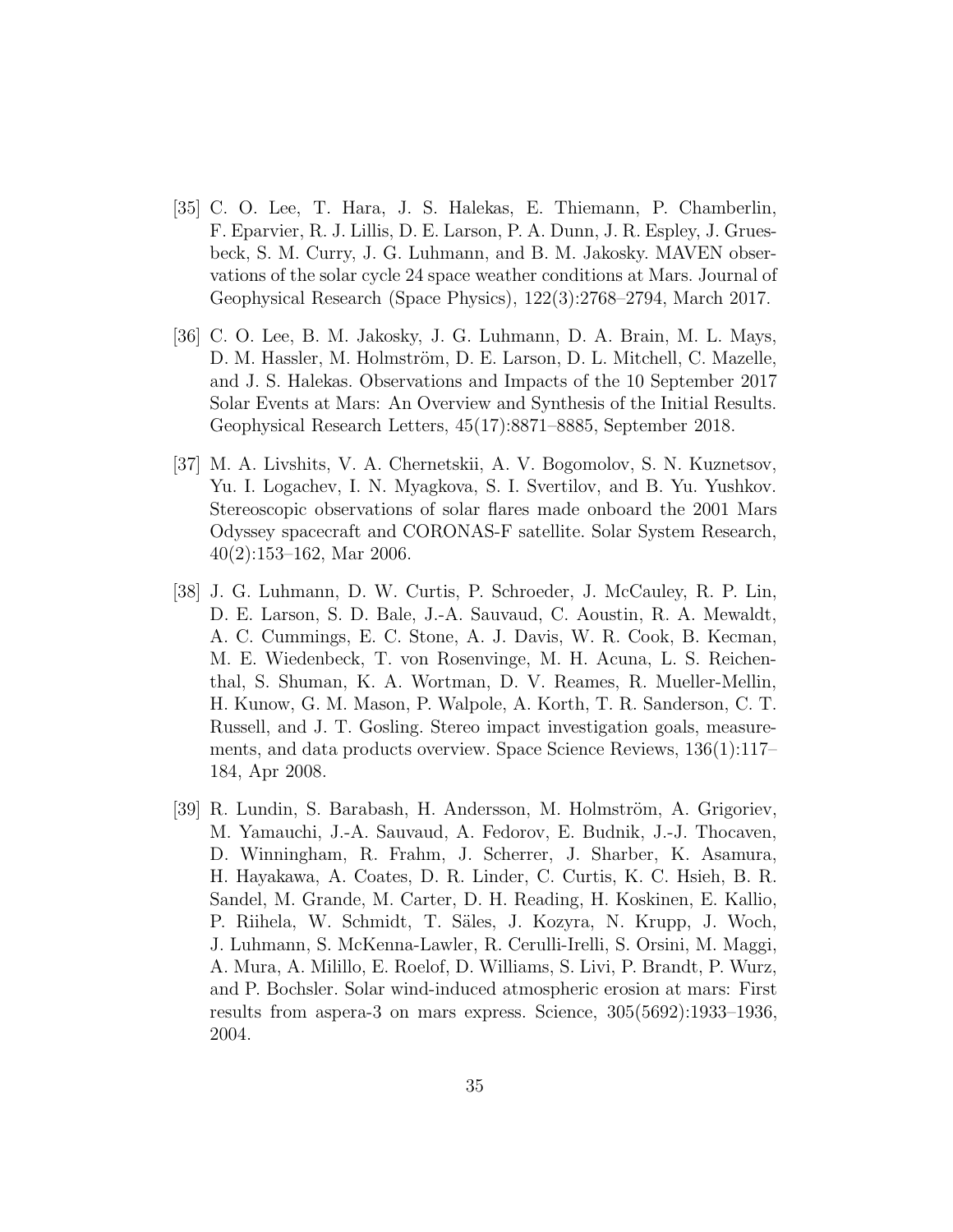- <span id="page-35-6"></span>[40] R. Lundin, S. Barabash, M. Holmström, H. Nilsson, M. Yamauchi, E. M. Dubinin, and M. Fraenz. Atmospheric origin of cold ion escape from Mars. Geophysical Research Letters, 36(17):L17202, September 2009.
- <span id="page-35-5"></span>[41] R. Lundin, S. Barabash, M. Holmström, H. Nilsson, M. Yamauchi, M. Fraenz, and E. M. Dubinin. A comet-like escape of ionospheric plasma from Mars. Geophysical Research Letters, 35(18):L18203, Sep 2008.
- <span id="page-35-2"></span>[42] Y. J. Ma, C. T. Russell, X. Fang, C. F. Dong, A. F. Nagy, G. Toth, J. S. Halekas, J. E. P. Connerney, J. R. Espley, P. R. Mahaffy, M. Benna, J. McFadden, D. L. Mitchell, L. Andersson, and B. M. Jakosky. Variations of the martian plasma environment during the icme passage on 8 march 2015: A time-dependent mhd study. Journal of Geophysical Research: Space Physics, 122(2):1714–1730, 2017.
- <span id="page-35-3"></span>[43] Yingjuan Ma, Xiaohua Fang, Jasper S. Halekas, Shaosui Xu, Christopher T. Russell, Janet G. Luhmann, Andrew F. Nagy, Gabor Toth, Christina O. Lee, Chuanfei Dong, Jared R. Espley, James P. McFadden, David L. Mitchell, and Bruce M. Jakosky. The impact and solar wind proxy of the 2017 september icme event at mars. Geophysical Research Letters, 45(15):7248–7256, 2018.
- <span id="page-35-7"></span>[44] Yingjuan Ma, Andrew F. Nagy, Igor V. Sokolov, and Kenneth C. Hansen. Three-dimensional, multispecies, high spatial resolution MHD studies of the solar wind interaction with Mars. Journal of Geophysical Research (Space Physics), 109(A7):A07211, July 2004.
- <span id="page-35-4"></span>[45] D.J. McComas, S.J. Bame, P. Barker, W.C. Feldman, J.L. Phillips, P. Riley, and J.W. Griffee. Solar wind electron proton alpha monitor (swepam) for the advanced composition explorer. Space Science Reviews, 86(1):563–612, Jul 1998.
- <span id="page-35-0"></span>[46] D. L. Mitchell, R. P. Lin, C. Mazelle, H. Rème, P. A. Cloutier, J. E. P. Connerney, M. H. Acuña, and N. F. Ness. Probing mars' crustal magnetic field and ionosphere with the mgs electron reflectometer. Journal of Geophysical Research: Planets, 106(E10):23419–23427, 2001.
- <span id="page-35-1"></span>[47] D. D. Morgan, C. Diéval, D. A. Gurnett, F. Duru, E. M. Dubinin, M. Fränz, D. J. Andrews, H. J. Opgenoorth, D. Uluşen, I. Mitrofanov,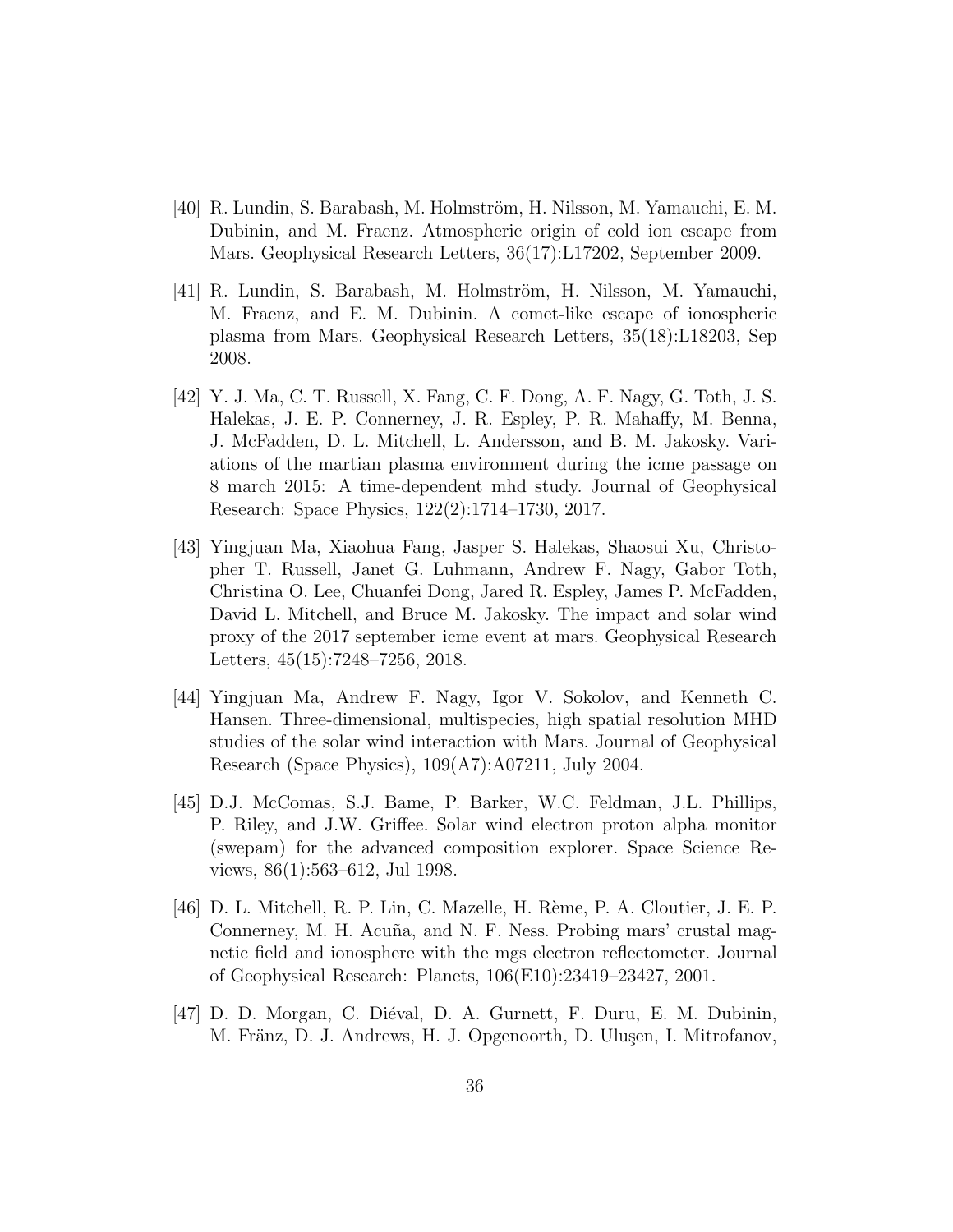and J. J. Plaut. Effects of a strong icme on the martian ionosphere as detected by mars express and mars odyssey. Journal of Geophysical Research: Space Physics, 119(7):5891–5908, 2014.

- <span id="page-36-0"></span>[48] David D. Morgan, Donald A. Gurnett, Donald L. Kirchner, J. David Winningham, Rudy A. Frahm, David A. Brain, David L. Mitchell, Janet G. Luhmann, Erling Nielsen, Jared R. Espley, Mario H. Acuña, and Jeffrey J. Plaut. Radar absorption due to a corotating interaction region encounter with mars detected by marsis. Icarus,  $206(1):95 - 103$ , 2010. Solar Wind Interactions with Mars.
- <span id="page-36-6"></span>[49] Christian M¨ostl, Tanja Rollett, Rudy A. Frahm, Ying D. Liu, David M. Long, Robin C. Colaninno, Martin A. Reiss, Manuela Temmer, Charles J. Farrugia, Arik Posner, Mateja Dumbović, Miho Janvier, Pascal Démoulin, Peter Boakes, Andy Devos, Emil Kraaikamp, Mona L. Mays, and Bojan Vršnak. Strong coronal channelling and interplanetary evolution of a solar storm up to Earth and Mars. Nature Communications, 6:7135, May 2015.
- <span id="page-36-5"></span>[50] Hans Nilsson, Ella Carlsson, David A. Brain, Masatoshi Yamauchi, Mats Holmström, Stas Barabash, Rickard Lundin, and Yoshifumi Futaana. Ion escape from mars as a function of solar wind conditions: A statistical study. Icarus,  $206(1):40 - 49$ ,  $2010$ . Solar Wind Interactions with Mars.
- <span id="page-36-2"></span>[51] Hans Nilsson, Niklas J. T. Edberg, Gabriella Stenberg, Stas Barabash, Mats Holmström, Yoshifumi Futaana, Rickard Lundin, and Andrei Fedorov. Heavy ion escape from Mars, influence from solar wind conditions and crustal magnetic fields. icarus, 215(2):475–484, Oct 2011.
- <span id="page-36-1"></span>[52] H. J. Opgenoorth, D. J. Andrews, M. Fränz, M. Lester, N. J. T. Edberg, D. Morgan, F. Duru, O. Witasse, and A. O. Williams. Mars ionospheric response to solar wind variability. Journal of Geophysical Research: Space Physics, 118(10):6558–6587, 2013.
- <span id="page-36-3"></span>[53] Robin Ramstad, Stas Barabash, Yoshifumi Futaana, Hans Nilsson, and Mats Holmström. Global mars-solar wind coupling and ion escape. Journal of Geophysical Research: Space Physics, 122(8):8051–8062, 2017.
- <span id="page-36-4"></span>[54] Robin Ramstad, Stas Barabash, Yoshifumi Futaana, Masatoshi Yamauchi, Hans Nilsson, and Mats Holmström. Mars under primordial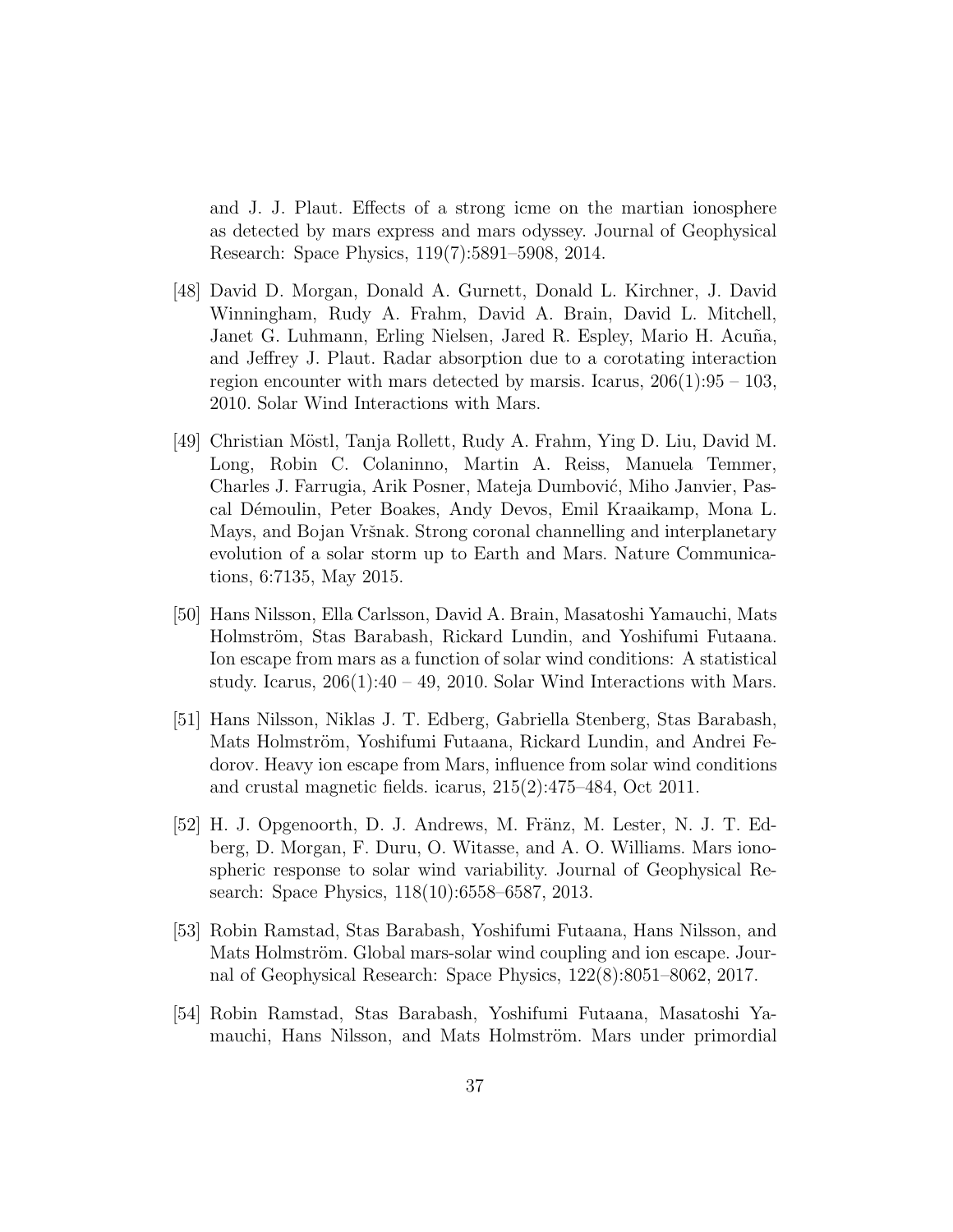solar wind conditions: Mars express observations of the strongest cme detected at mars under solar cycle #24 and its impact on atmospheric ion escape. Geophysical Research Letters, 44(21):10,805–10,811, 2017.

- <span id="page-37-2"></span>[55] Robin Ramstad, Mats Holmström, Yoshifumi Futaana, Christina O. Lee, Ali Rahmati, Patrick Dunn, Robert J. Lillis, and Davin Larson. The september 2017 sep event in context with the current solar cycle: Mars express aspera-3/ima and maven/sep observations. Geophysical Research Letters, 45(15):7306–7311, 2018.
- <span id="page-37-1"></span>[56] D. V. Reames. Energetic particles from solar flares and coronal mass ejections. In Energetic particles from solar flares and coronal mass ejections, volume 374 of AIP Conference Proceedings, pages 35–44, 1996.
- <span id="page-37-5"></span>[57] D. Rojas-Castillo, H. Nilsson, and G. Stenberg Wieser. Mass composition of the escaping flux at mars: Mex observations. Journal of Geophysical Research: Space Physics, 123(10):8806–8822, 2018.
- <span id="page-37-3"></span>[58] N. Romanelli, R. Modolo, F. Leblanc, J. Y. Chaufray, A. Martinez, Y. Ma, C. O. Lee, J. G. Luhmann, J. Halekas, D. Brain, G. DiBraccio, J. Espley, J. Mcfadden, B. Jakosky, and M. Holmström. Responses of the Martian Magnetosphere to an Interplanetary Coronal Mass Ejection: MAVEN Observations and LatHyS Results. Geophysical Research Letters, 45(16):7891–7900, August 2018.
- <span id="page-37-4"></span><span id="page-37-0"></span>[59] R. Z. Sagdeev and A. V. Zakharov. Brief history of the phobos mission. Nature, 341:581 EP –, 10 1989.
- [60] B. Sánchez-Cano, B. E. S. Hall, M. Lester, M. L. Mays, O. Witasse, R. Ambrosi, D. Andrews, M. Cartacci, A. Cicchetti, M. Holmström, S. Imber, P. Kajdič, S. E. Milan, R. Noschese, D. Odstrcil, H. Opgenoorth, J. Plaut, R. Ramstad, and K. I. Reyes-Ayala. Mars plasma system response to solar wind disturbances during solar minimum. Journal of Geophysical Research: Space Physics, 122(6):6611– 6634, 2017.
- <span id="page-37-6"></span>[61] Beatriz S´anchez-Cano, Olivier Witasse, Mark Lester, Ali Rahmati, Richard Ambrosi, Robert Lillis, Francois Leblanc, Pierre-Louis Blelly, Marc Costa, Stanley W. H. Cowley, Jared R. Espley, Stephen E. Milan, Jeffrey J. Plaut, Christina Lee, and Davin Larson. Energetic Particle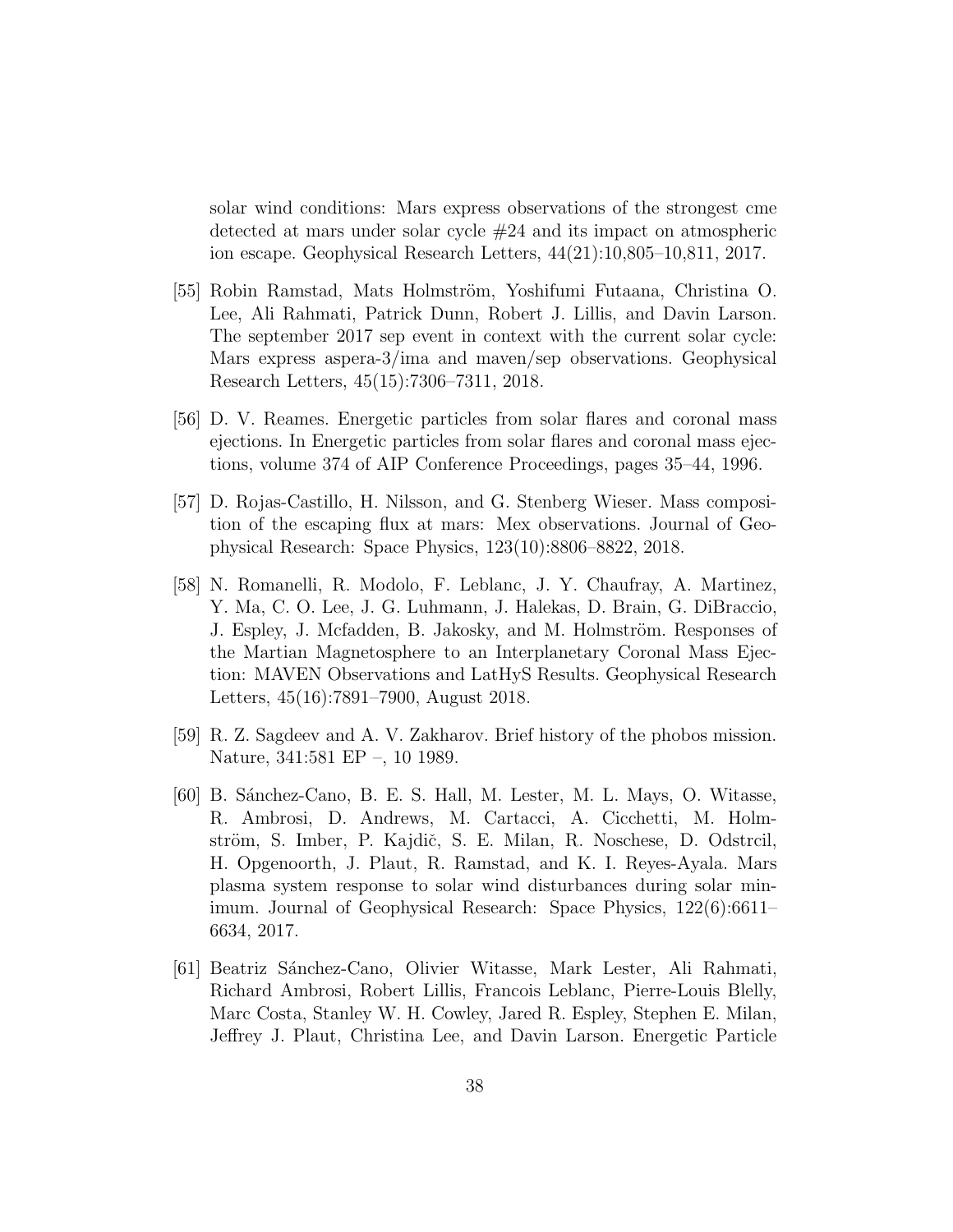Showers Over Mars from Comet C/2013 A1 Siding Spring. Journal of Geophysical Research (Space Physics), 123(10):8778–8796, Oct 2018.

- <span id="page-38-4"></span>[62] Beatriz Sánchez–Cano, Pierre-Louis Blelly, Mark Lester, Olivier Witasse, Marco Cartacci, Roberto Orosei, Hermann Opgenoorth, Robert Lillis, François Leblanc, Stephen E. Milan, Philip Conroy, Nicolas Floury, John M. C. Plane, Andrea Cicchetti, Raffaella Noschese, and Andrew J. Kopf. Origin of the extended mars radar blackout of september 2017. Journal of Geophysical Research: Space Physics, 124(6):4556– 4568, 2019.
- <span id="page-38-3"></span><span id="page-38-1"></span>[63] R. Schmidt. Mars express—esa's first mission to planet mars. Acta Astronautica, 52(2):197 – 202, 2003.
- <span id="page-38-2"></span>[64] Rainer Schwenn. Space weather: The solar perspective. Living Reviews in Solar Physics, 3(1):2, 2006.
- [65] N. R. Sheeley, R. A. Howard, M. J. Koomen, D. J. Michels, R. Schwenn, K. H. Mühlhäuser, and H. Rosenbauer. Coronal mass ejections and interplanetary shocks. Journal of Geophysical Research: Space Physics, 90(A1):163–175, 1985.
- <span id="page-38-6"></span>[66] C.W. Smith, J. L'Heureux, N.F. Ness, M.H. Acu˜na, L.F. Burlaga, and J. Scheifele. The ace magnetic fields experiment. Space Science Reviews, 86(1):613–632, Jul 1998.
- <span id="page-38-5"></span>[67] J. G. Trotignon, C. Mazelle, C. Bertucci, and M. H. Acuña. Martian shock and magnetic pile-up boundary positions and shapes determined from the Phobos 2 and Mars Global Surveyor data sets. Planetary and Space Sciences, 54(4):357–369, April 2006.
- <span id="page-38-7"></span>[68] D. Vignes, C. Mazelle, H. Rme, M. H. Acuña, J. E. P. Connerney, R. P. Lin, D. L. Mitchell, P. Cloutier, D. H. Crider, and N. F. Ness. The solar wind interaction with mars: Locations and shapes of the bow shock and the magnetic pile-up boundary from the observations of the magnetometer experiment onboard mars global surveyor. Geophysical Research Letters, 27(1):49–52, 2000.
- <span id="page-38-0"></span>[69] Marissa F. Vogt, Paul Withers, Paul R. Mahaffy, Mehdi Benna, Meredith K. Elrod, Jasper S. Halekas, John E. P. Connerney, Jared R. Espley,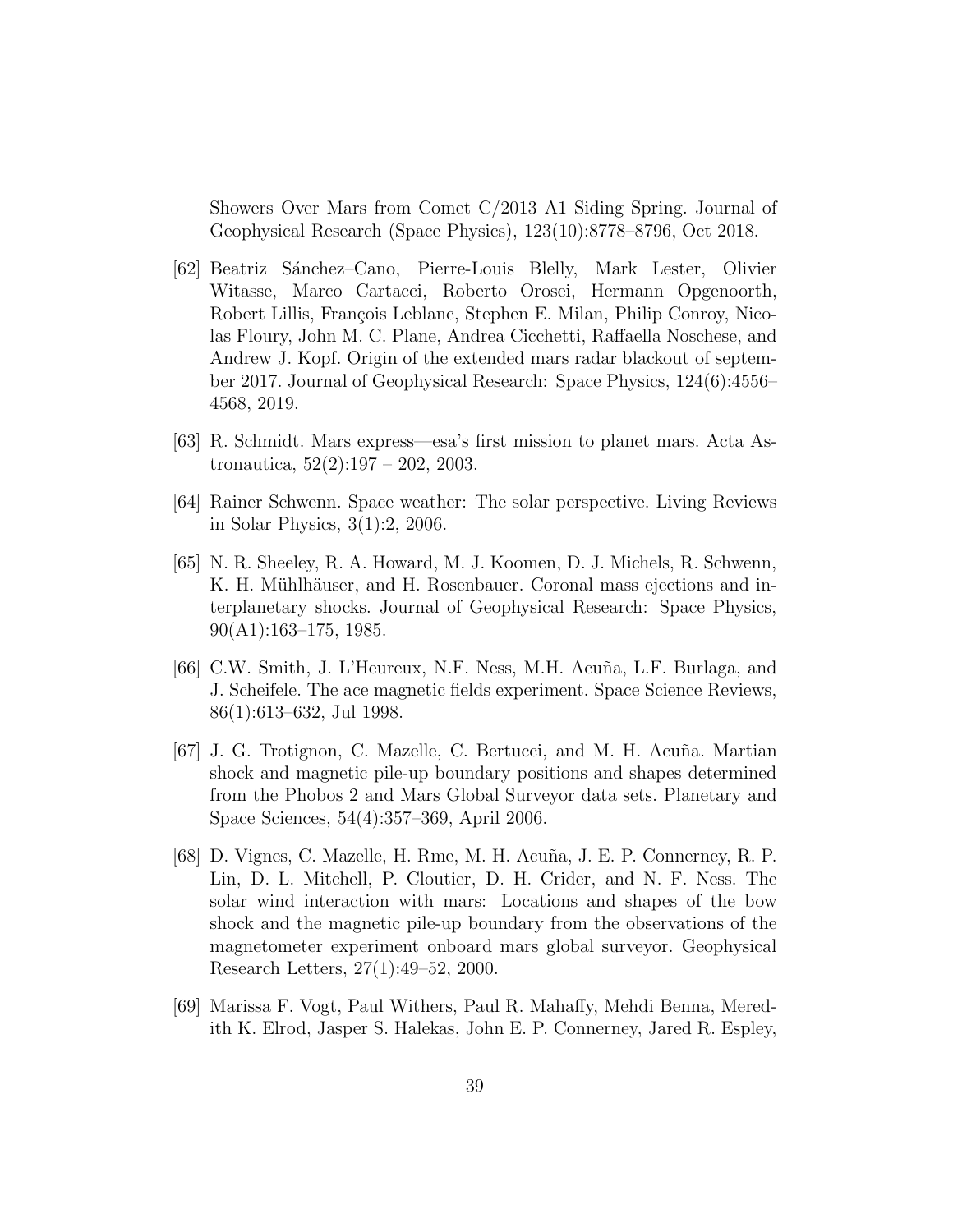David L. Mitchell, Christian Mazelle, and Bruce M. Jakosky. Ionopauselike density gradients in the martian ionosphere: A first look with maven. Geophysical Research Letters, 42(21):8885–8893, 2015.

- <span id="page-39-0"></span>[70] O. Witasse, B. Sánchez-Cano, M. L. Mays, P. Kajdič, H. Opgenoorth, H. A. Elliott, I. G. Richardson, I. Zouganelis, J. Zender, R. F. Wimmer-Schweingruber, L. Turc, M. G. G. T. Taylor, E. Roussos, A. Rouillard, I. Richter, J. D. Richardson, R. Ramstad, G. Provan, A. Posner, J. J. Plaut, D. Odstrcil, H. Nilsson, P. Niemenen, S. E. Milan, K. Mandt, H. Lohf, M. Lester, J.-P. Lebreton, E. Kuulkers, N. Krupp, C. Koenders, M. K. James, D. Intzekara, M. Holmstrom, D. M. Hassler, B. E. S. Hall, J. Guo, R. Goldstein, C. Goetz, K. H. Glassmeier, V. Génot, H. Evans, J. Espley, N. J. T. Edberg, M. Dougherty, S. W. H. Cowley, J. Burch, E. Behar, S. Barabash, D. J. Andrews, and N. Altobelli. Interplanetary coronal mass ejection observed at stereo-a, mars, comet 67p/churyumovgerasimenko, saturn, and new horizons en route to pluto: Comparison of its forbush decreases at 1.4, 3.1, and 9.9 au. Journal of Geophysical Research: Space Physics, 122(8):7865–7890, 2017.
- <span id="page-39-1"></span>[71] Shaosui Xu, Xiaohua Fang, David L. Mitchell, Yingjuan Ma, Janet G. Luhmann, Gina A. DiBraccio, Tristan Weber, David Brain, Christian Mazelle, Shannon M. Curry, and Christina O. Lee. Investigation of martian magnetic topology response to 2017 september icme. Geophysical Research Letters, 45(15):7337–7346, 2018.
- <span id="page-39-2"></span>[72] C. Zeitlin, W. Boynton, I. Mitrofanov, D. Hassler, W. Atwell, T. F. Cleghorn, F. A. Cucinotta, M. Dayeh, M. Desai, S. B. Guetersloh, K. Kozarev, K. T. Lee, L. Pinsky, P. Saganti, N. A. Schwadron, and R. Turner. Mars Odyssey measurements of galactic cosmic rays and solar particles in Mars orbit, 2002-2008. Space Weather, 8:S00E06, Nov 2010.

## Acknowledgements

Authors acknowledge ClWeb [\(http://clweb.irap.omp.eu/\)](http://clweb.irap.omp.eu/), AMDA (http://amda.irap.omp.eu/) and ESA Planetary Science Archive Data (http://amda.irap.omp.eu/) teams for easy access and visualization of the data. PK's work was supported by PAPIIT grants IA101118 and IN105620. ESA-ESTEC faculty funding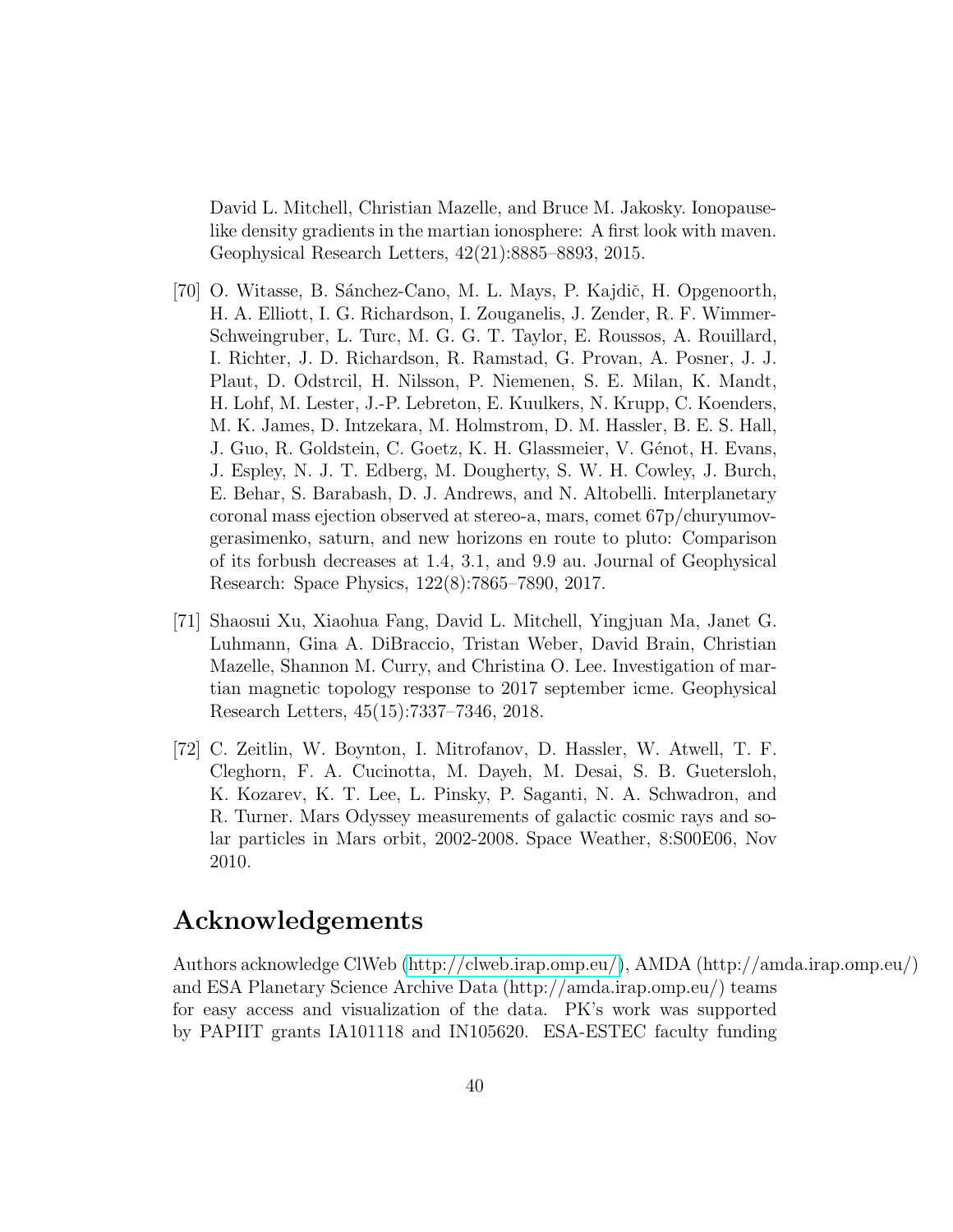is acknowledged. B.S.-C. acknowledges support through UK-STFC grant  $ST/S000429/1$ . This study was financed in part by the Coordenação de Aperfeiçoamento de Pessoal de Nível Superior - Brasil (CAPES) - Finance Code 001.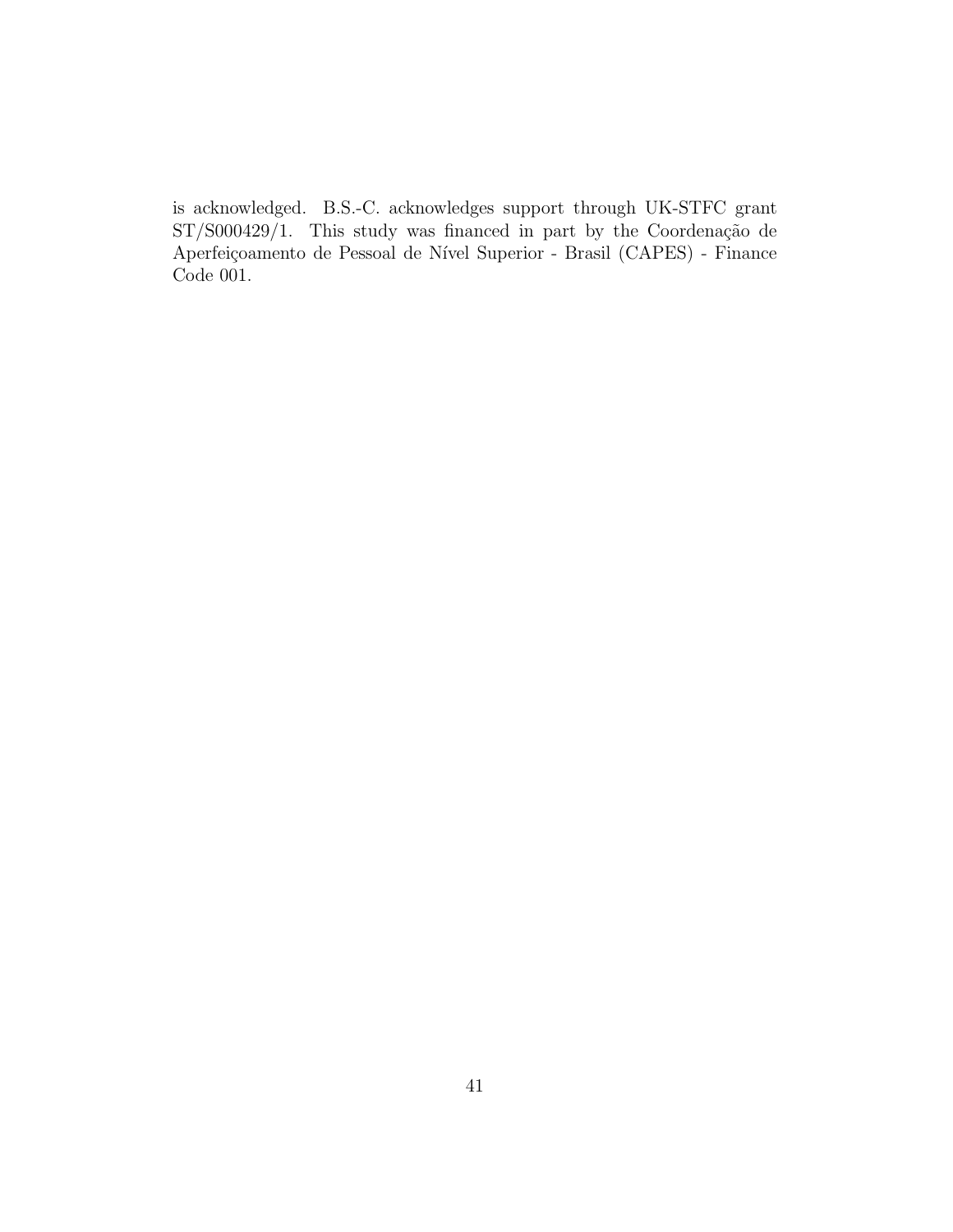

<span id="page-41-0"></span>Figure 10: Locations of bow shock crossings (left) and IMB crossings (right) during 20-27 November 2007 shown along the MEX orbit (top) and as a function of the MEX orbit number (bottom).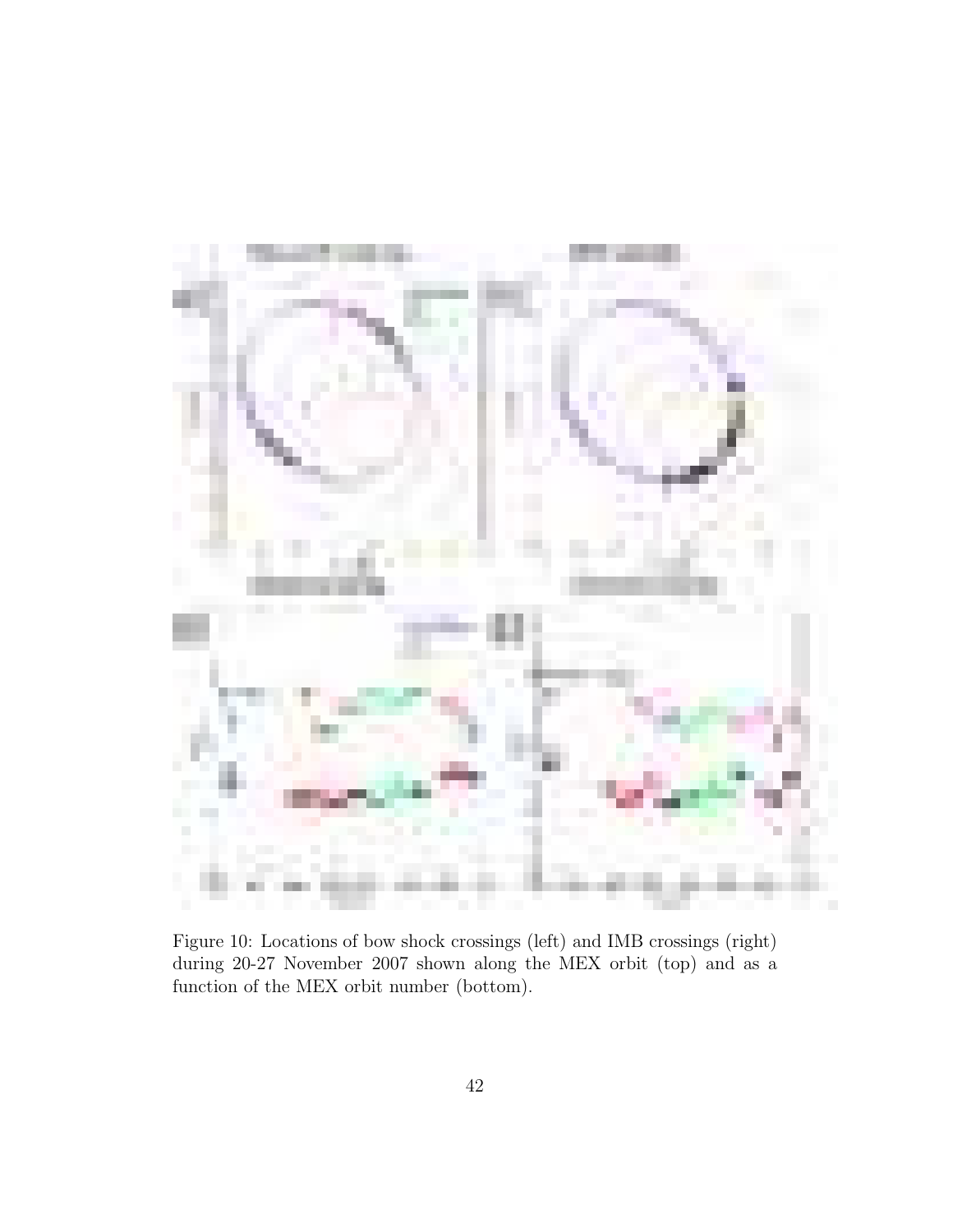

Density and velocity along orbits

<span id="page-42-0"></span>Figure 11:  $O^+$  and  $O_2^+$  velocities (red arrows) and densities (color coded) along selected MEX orbits in the terminator and meridional planes.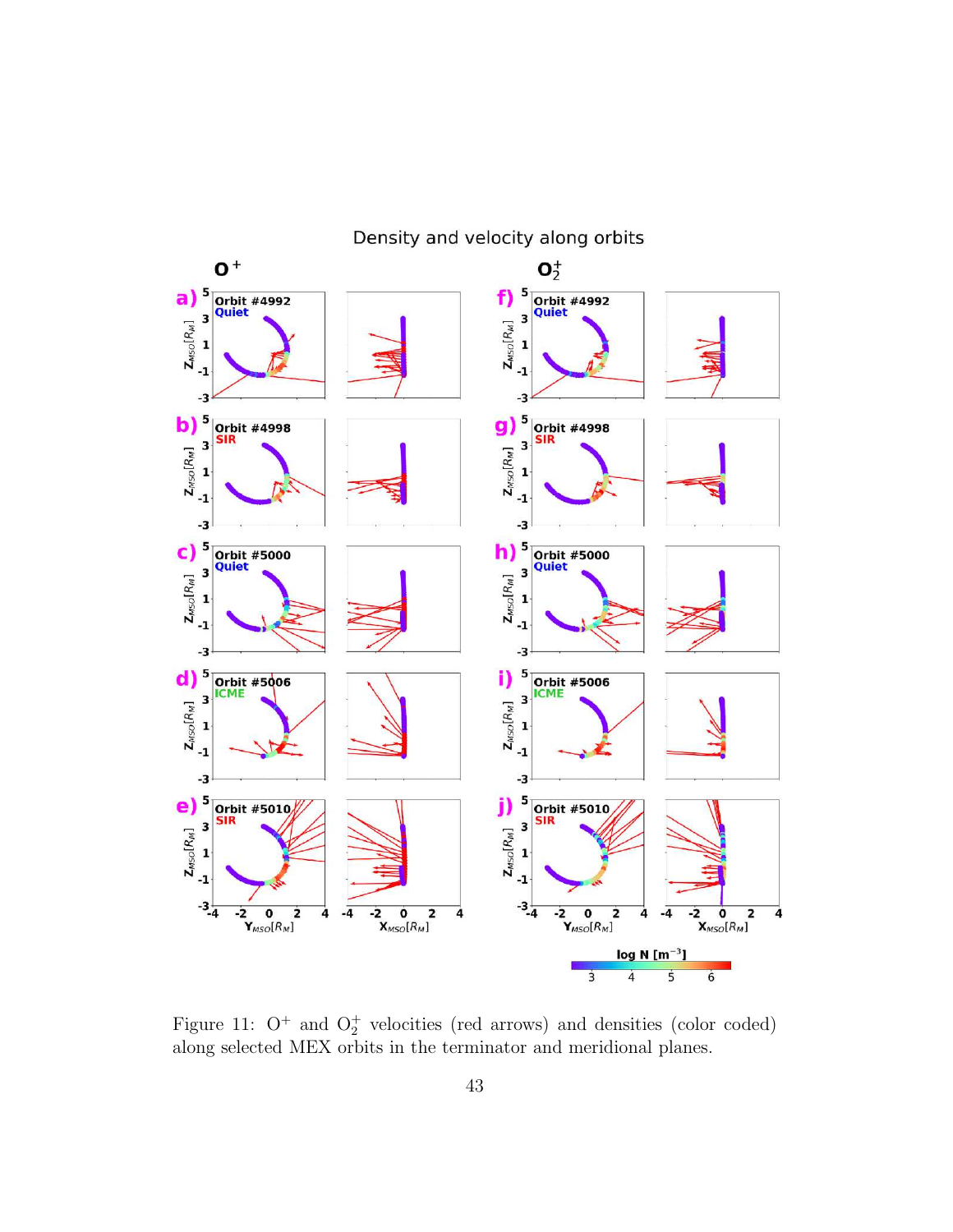

<span id="page-43-0"></span>Figure 12:  $O^+$  and  $O_2^+$  flow densities as a function of distance and orbit. The quiet-time values are plotted in blue while the values during the SIR and ICME-perturbed times are in red and green, respectively.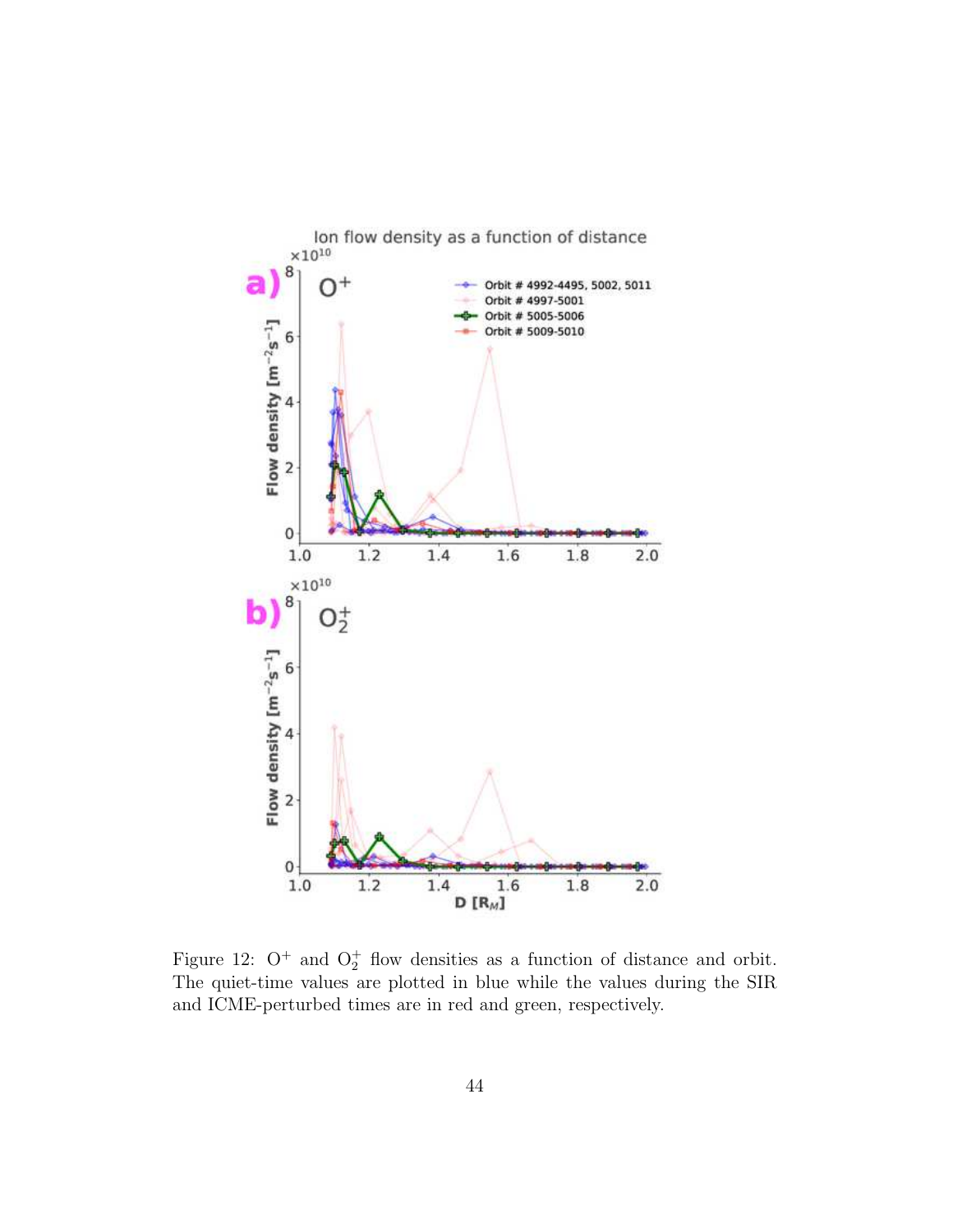

<span id="page-44-0"></span>Figure 13:  $O^+$  and  $O_2^+$  transterminator flow below 2  $R_M$  during the inbound portion of the orbit as a function of the MEX orbit number.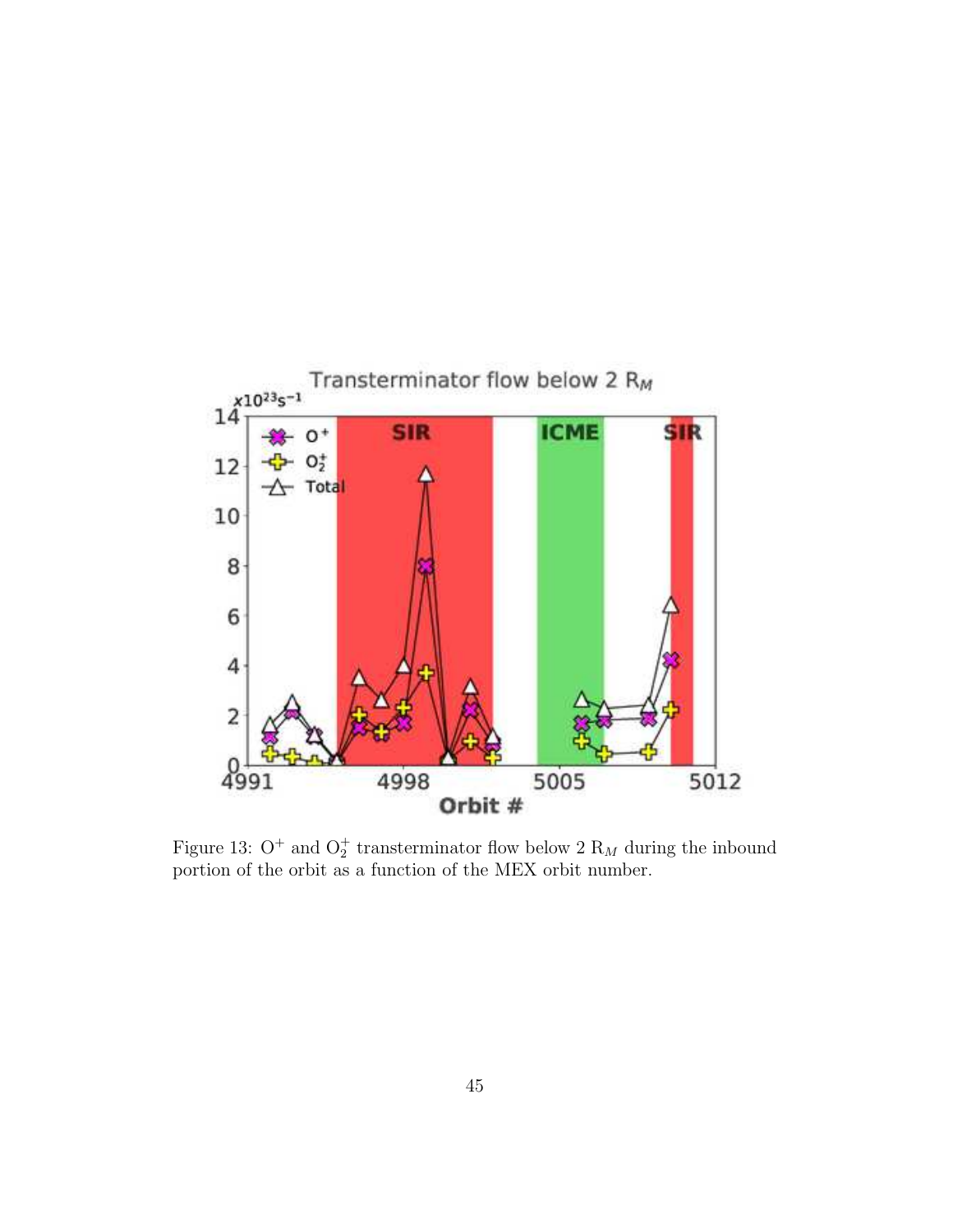

<span id="page-45-0"></span>Figure 14:  $O_2^+/O^+$  flow ratio as a function of the MEX orbit number during the inbound portions of the orbit.